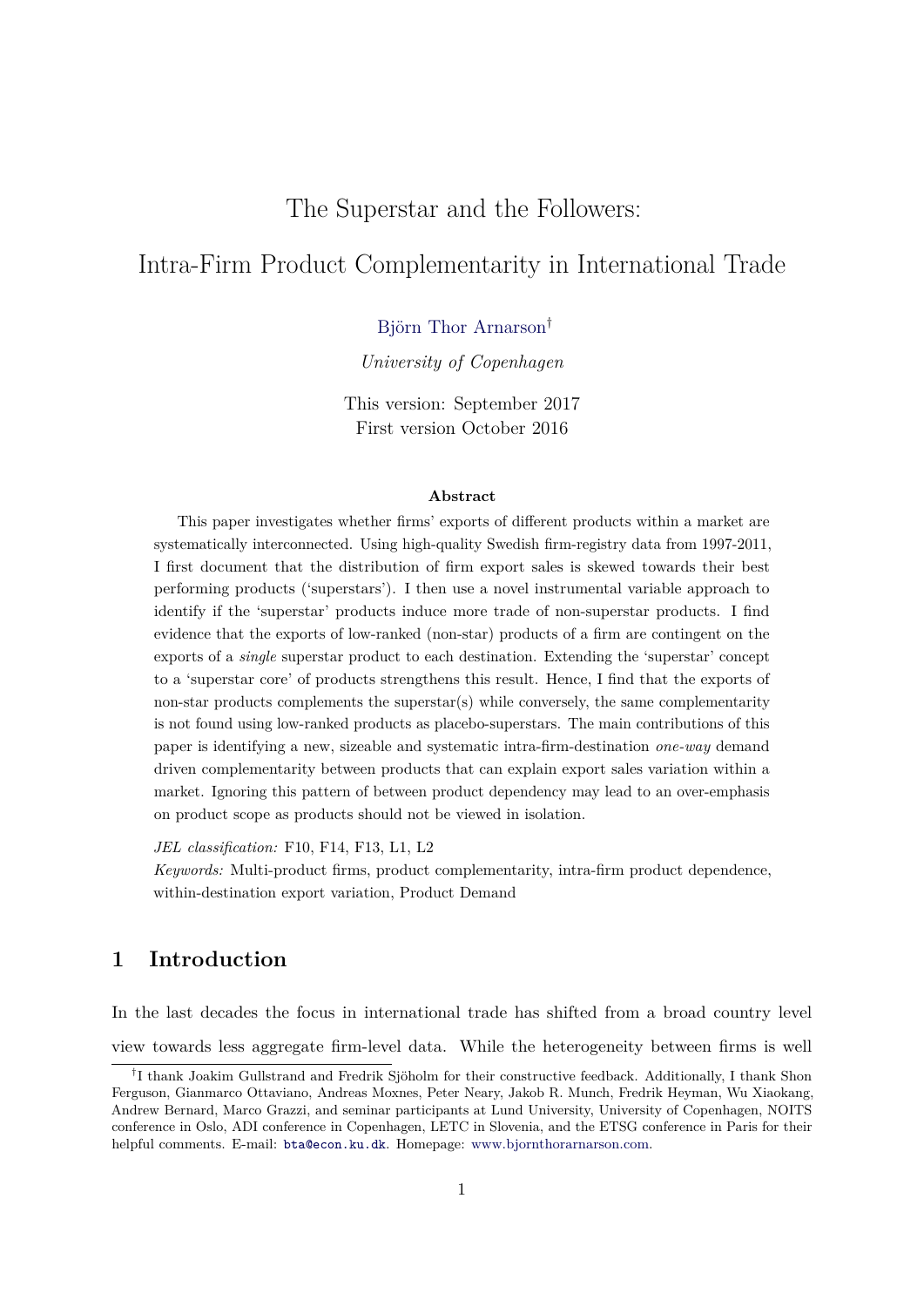acknowledged,<sup>[1](#page-1-0)</sup> an emerging body of literature is looking within the firm. Several theoretical models on multi-product firms have been developed in the past decade to incorporate the wide product scope of multi-product exporters.[2](#page-1-1) A central component of these models is that the export sales are granular<sup>[3](#page-1-2)</sup> and heavily skewed towards a small number of 'core products'.<sup>[4](#page-1-3)</sup> What these models do not consider is the possibility that firm product exports within a destination may be systematically interconnected. The importance of this dependence is highlighted by studies that found traditional measures of firm efficiency/productivity to predict better firm destination entry compared to sales variation within a destination.[5](#page-1-4) Additionally, Munch and Nguyen [\(2014\)](#page-26-0) find that these measures perform significantly worse for peripheral, compared to the core products of the firm. A gap therefore remains in the literature in terms of explaining the within-destination variation of firm exports, especially when it comes to non-core products.

In this paper, I suggest a new *within* firm-destination mechanism which relates the export value of a 'superstar product'<sup>[6](#page-1-5)</sup> to the exports of more peripheral non-superstar products. The general intuition for this mechanism is that, since the trade value of firms to any particular destination is generally dominated by a single product, this superstar product may have a positive effect on the export sales of other products. Hence, the existence of a trade relationship may induce[7](#page-1-6) other products to follow, either due to demand-side scope complementarity or supply-side (cost) advantages.

<span id="page-1-0"></span><sup>&</sup>lt;sup>1</sup>Seminal theoretical contribution from Melitz [\(2003\)](#page-26-1). Additionally, Bernard, Jensen, Redding, and Schott [\(2007\)](#page-23-0) and Mayer and Ottaviano [\(2008\)](#page-26-2) summarised stylised facts on firms engaging in international trade and found that they are, in general, compared to non-exporters, bigger, more productive, sell to a larger number of destinations and account for the largest share of trade value.

<span id="page-1-1"></span><sup>2</sup>See, for example, Bernard, Redding, and Schott [\(2011\)](#page-23-1), Feenstra and Ma [\(2008\)](#page-24-0), Arkolakis, Muendler, and Ganapati [\(2015\)](#page-23-2), Eckel and Neary [\(2010\)](#page-24-1), and Mayer, Melitz, and Ottaviano [\(2014\)](#page-26-3). Berthou and Fontagné [\(2013\)](#page-24-2) and Arnarson [\(2015\)](#page-23-3) have evaluated the validity of the models of multi-product exporters.

<span id="page-1-2"></span><sup>3</sup>Gabaix [\(2011\)](#page-25-0) used this term to describe how large firms are the "incompressible grains of economic activity". Because of this granularity shocks to these large grains(firms) will generate aggregate fluctuations in the economy. He finds that shocks to the 100 largest firms in the US accounted for a third of the aggregate output growth. Di Giovanni, Levchenko, and Mejean [\(2014\)](#page-24-3) investigate this granularity and find evidence that firm-specific components contribute to aggregate sales volatility and that strong firm-to-firm linkages magnify this effect.

<span id="page-1-3"></span><sup>4</sup>Amador and Opromolla [\(2013\)](#page-23-4), Görg, Kneller, and Muraközy [\(2012\)](#page-25-1) and Fontagné, Secchi, and Tomasi [\(2016\)](#page-25-2) have for example documented that product exports are skewed towards the most exported 'core-products' of the firm. A corresponding granular pattern is found for Swedish exporters, as documented in section [2.](#page-4-0) Goldberg, Khandelwal, Pavcnik, and Topalova [\(2010\)](#page-25-3) found similar patterns in the production of multi-product firms.

<span id="page-1-4"></span><sup>&</sup>lt;sup>5</sup>See Eaton, Kortum, and Kramarz [\(2011\)](#page-24-4), Munch and Nguyen [\(2014\)](#page-26-0) and Bernard, Redding, and Schott [\(2011\)](#page-23-1).

<span id="page-1-5"></span><sup>&</sup>lt;sup>6</sup>The superstar product is defined as the highest exported product, in a pre-sample period, within each firm-destination pair. The superstar product is kept constant over the time period for each firm-destination pair, but the superstar product may differ across destinations for a firm. See section [3](#page-8-0) for further discussion. Note that the terms 'superstar' and 'star' are used interchangeably.

<span id="page-1-6"></span><sup>7</sup> I will mostly focus on the intensive margin, (i.e. the intensity of exports of non-star products) in response to a shock to the superstar product.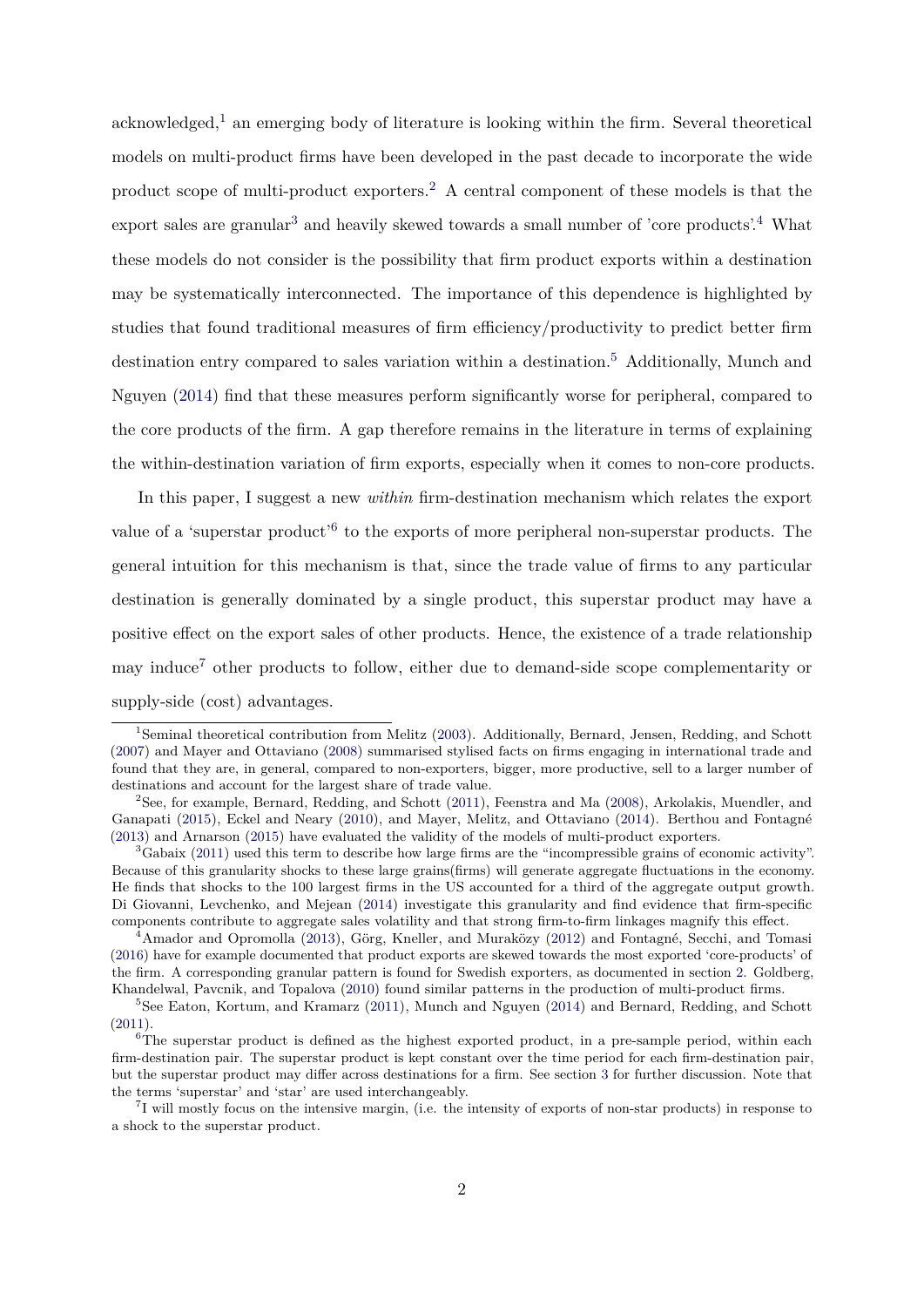As the export sales of the superstar and non-superstar products to a destination may be jointly determined, I employ a novel instrumental variable approach to overcome the potential simultaneity bias, building on the work of Hummels, Jørgensen, Munch, and Xiang [\(2014\)](#page-25-4). The aim is to find an instrument which is correlated with the trade flow of the superstar product but is uncorrelated with other non-superstar products. I propose using superstar product destination specific demand variation as an instrument for the trade value of the superstar product. As the demand shock is specific to the superstar product destination pair it should be uncorrelated with other product flows of the firm within the destination.

For the empirical analysis, I use detailed and high-quality Swedish firm-registry dataset (from 1997 to 2011) which is linked to export flows at the firm-HS6 product-destination level. The empirical results show strong evidence of non-superstar products being complementary to the superstar product, with an elasticity of 0.178. Hence, an 10% increase in the trade value of the superstar product increases the trade value of non-superstar products by 1.8%. A natural continuation is to investigate if this effect is limited to a single superstar product or if an analogous effect is found for other high-ranked products in the pre-sample. A similar, but weaker result is found for the product ranked second in the pre-sample, while this is not found for subsequent high ranked products. This suggests that the effect found is not limited to a single product but rather related to a 'core' of products. In the paper I extend the definition of the superstar product to a 'superstar core', which includes the products in the first decile of the presample rank. The superstar core definition therefore takes the varying, and often wide product scope of firms into consideration. The results of the superstar core specification are stronger than before, with an estimated elasticity of 0.322. In order to ensure the robustness of the result I use lower-ranked product deciles as placebo-superstar cores and find no significant effects for the nine 'placebo' deciles. Hence, the complementarity is one-way, as *only* the peripheral products are dependent on the superstars.

In the paper a discussion is provided of how the proposed mechanism relates to current theoretical and empirical work on multi-product exporters. Yet, a priori it is unclear if the channel observed is driven by supply or demand factors. In an effort to disentangle these effects, some additional exercises are performed. First, I add a firm-product-year fixed effect to control for supply side factors related to the triad. This inclusion has has only a modest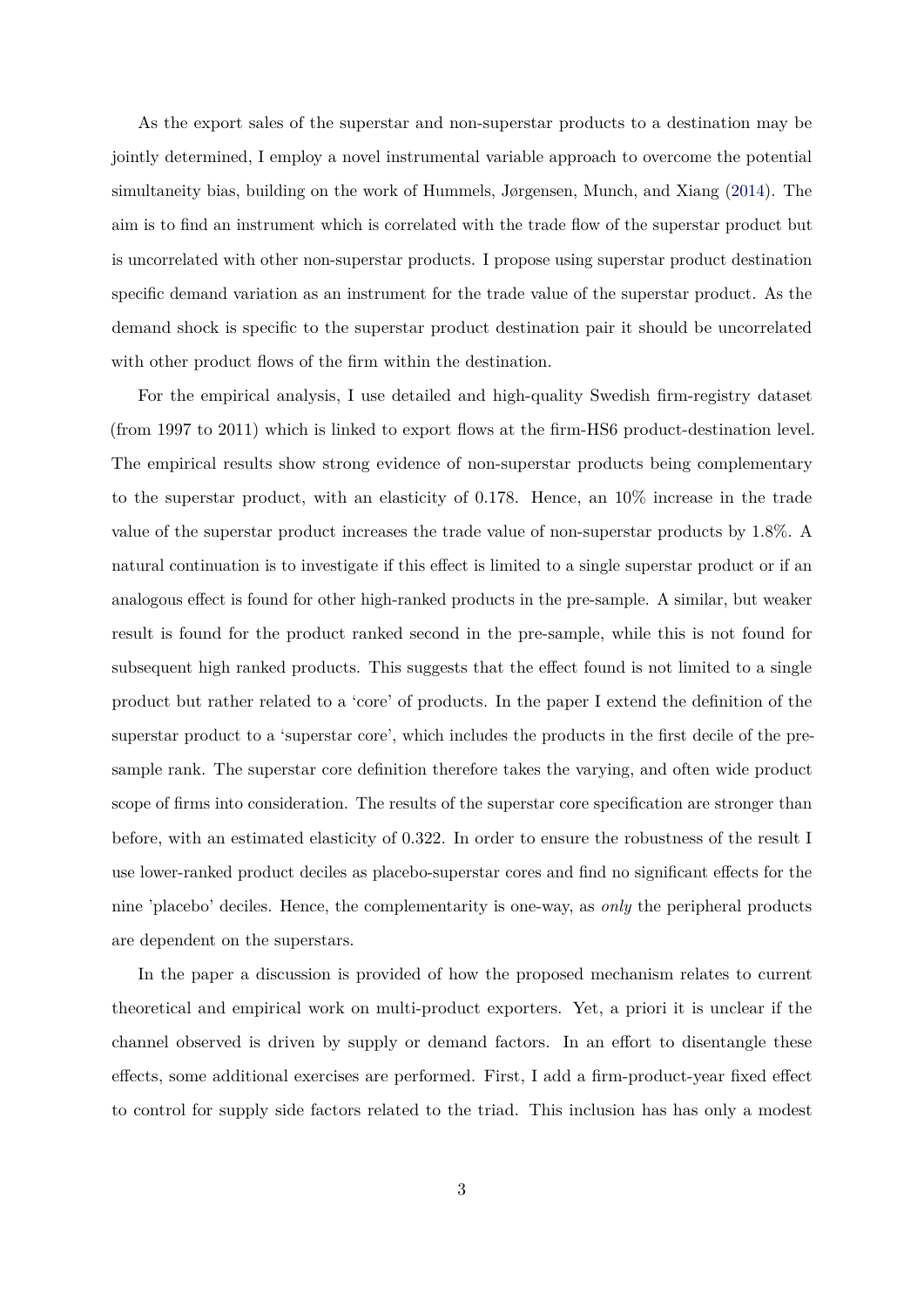impact on the results indicating a large role for demand. A second exercise is to compare firms who predominantly<sup>[8](#page-3-0)</sup> export homogeneous goods compared to those exporting differentiated products. The underlying idea here is that firms exporting homogeneous core products are engaged in price competition and therefore less able to bundle non-star products with the core products. Consistent with this explanation I find the one-way complementarity *only* for firms that are predominantly exporting differentiated products (competing more in terms of quality). These exercises suggest that the observed one-way mechanism is driven by demand-side complementaries.

Even if firm exports are granular with the sales value highly skewed towards the superstar-core products of the firm; still a third of the trade value is among the 86% of products that are defined as outside the core. Hence, bulk of the products and considerable value can be found in products that are found to be dependent on the 'star' product exported by the firm. An implication of this result is that the weight of product scope may be over-emphasised if all products are naively considered to be independent standalone entities as non-core products are exported contingent on the performance of the star-products.

This paper relates broadly to a literature on complementaries at the firm level, were early contributions include Milgrom and Roberts [\(1990\)](#page-26-4) and Vives [\(1990\)](#page-26-5). A more recent example is Gentzkow [\(2007\)](#page-25-5) who found complementarity in the newspaper industry through the bundling of different platforms (online versus paper). Another example from the trade literature is by Bernard, Blanchard, Van Beveren, and Vandenbussche [\(2015\)](#page-23-5) who document the existence of "Carry-Along-Trade" (CAT), which is the export of a product by a firm which does not produce that specific good. They suggested that CAT may be a result of demand-scope (or supply side) complementaries. Fontagné, Secchi, and Tomasi [\(2016\)](#page-25-2) document how the product mix of firms is impacted by destination market characteristics and find suggestive evidence of either production or demand complementaries within a firm. Lastly, a recent paper by Ariu, Mayneris, and Parenti [\(2016\)](#page-23-6) considers bi-exporters, firms that export both services and goods, and find that providing services boosts the exports of goods.

This paper is also related to several literatures, both theoretical and empirical, investigating the behaviour of exporters, specifically multi-product firms (MPFs). First, in terms of the

<span id="page-3-0"></span><sup>8</sup>Firms were over half of the products in the superstar core are homogeneous according to the Rauch [\(1999\)](#page-26-6) classification.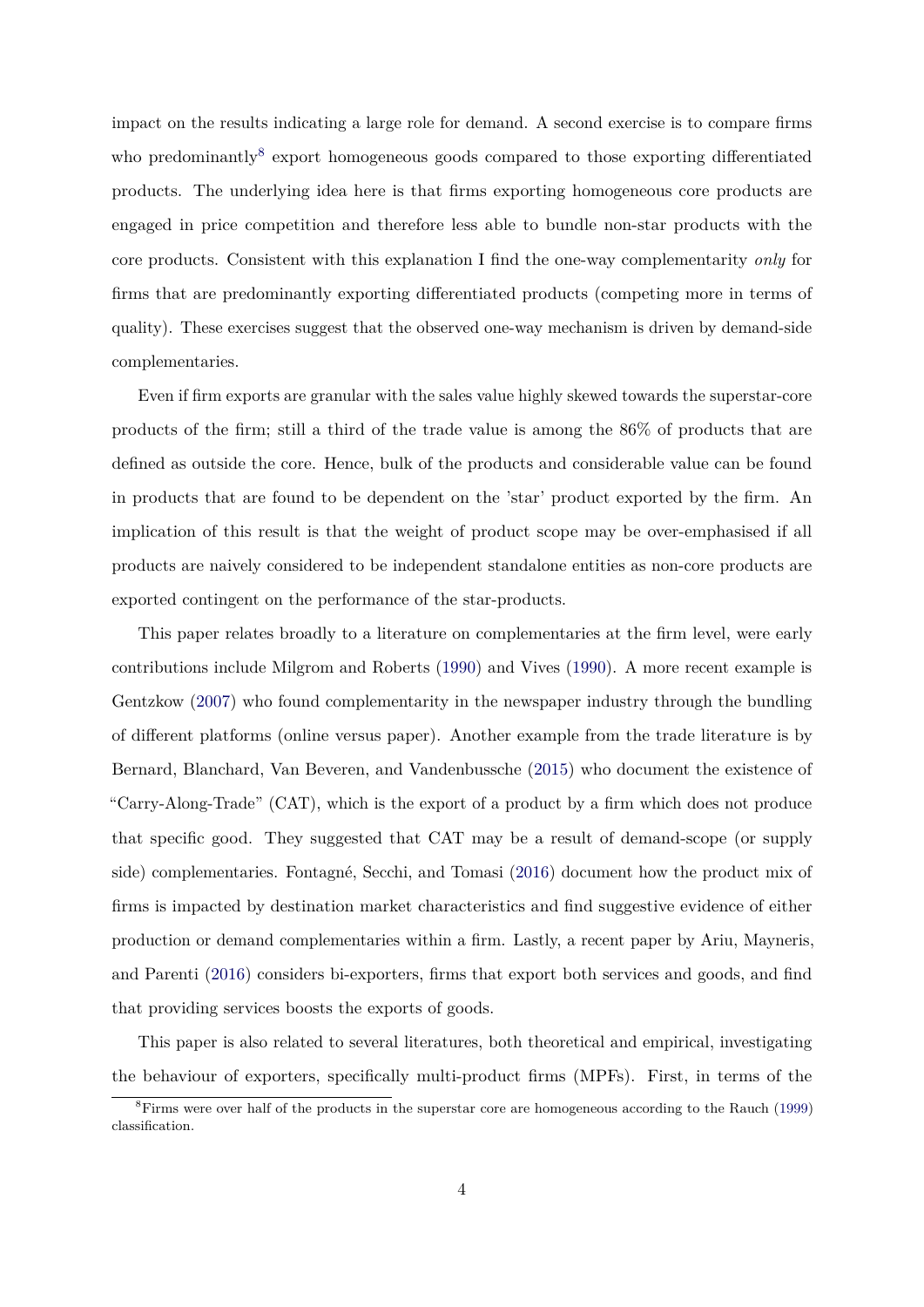literature on the sunk/fixed costs of exporting and the duration of trade flows. Several studies have found that a large proportion of trade flows is temporary and that such products are generally among the least traded.[9](#page-4-1) Second, it relates to research which has found that MPFs engage in intra-firm product churning (switching) or cannibalisation which can be a source of expansion or adjustment.<sup>[10](#page-4-2)</sup> Thirdly, it has been shown that product quality, mark-ups, and shipment frequency can be important considerations when examining trade patterns of MPFs.<sup>[11](#page-4-3)</sup> Fourthly, it relates to research on the role of demand for exporters, especially in terms of explaining within-destination sales patterns.<sup>[12](#page-4-4)</sup> Lastly, there are studies that have examined *between* firm geographical product level spillovers.<sup>[13](#page-4-5)</sup>

The remainder of the paper is organized as follows. Section [2](#page-4-0) discusses the data and documents some empirical regularities of product exports. Section [3](#page-8-0) presents theoretical motivation for the suggested within-firm-destination mechanism, section [4,](#page-11-0) discusses the empirical strategy and section [5](#page-13-0) the results. Section [6](#page-20-0) concludes the paper.

# <span id="page-4-0"></span>**2 Data and Descriptive Statistics**

In this paper, I use Swedish firm-registry data provided by Statistics Sweden from 1997 to 2011. The dataset links firm-level registry data, covering the entire population of Swedish firms, with information about trade flows at the firm-product-destination level. Around 18% of the firms are exporters and the final dataset includes an unbalanced panel of 11291 manufacturing firms, 4607 HS-6 products, 26769 firm-destination combinations, and around 2.1 million firmproduct-destination observations. The data is provided at the CN 8-digit level but aggregated and converted to time-consistent HS-6-digit level codes. See appendix [A](#page-27-0) for information on the

<span id="page-4-1"></span><sup>&</sup>lt;sup>9</sup>This has been found both for importing and exporting. See, for example, Besedeš and Prusa [\(2006a\)](#page-24-5), Besedeš and Prusa [\(2006b\)](#page-24-6), Görg, Kneller, and Muraközy [\(2012\)](#page-25-1), Gullstrand and Persson [\(2014\)](#page-25-6), Békés and Muraközy [\(2012\)](#page-23-7), Hess and Persson [\(2011\)](#page-25-7). The level of analysis here varies and is either at the product, firm-destination or firm-product destination level.

<span id="page-4-2"></span><sup>&</sup>lt;sup>10</sup>See, for example, Iacovone and Javorcik [\(2010\)](#page-25-8) who considered product churning and Bernard, Redding, and Schott [\(2010\)](#page-23-8) for a theoretical model of product switching. Additionally, Timoshenko [\(2015b\)](#page-26-7) suggested that MPFs may learn from the demand conditions they face in the export market and adjust their product portfolio accordingly.

<span id="page-4-3"></span> $11$ For quality and mark-ups, see, for example, Crozet, Head, and Mayer [\(2012\)](#page-24-7), Kugler and Verhoogen [\(2012\)](#page-26-8), Baldwin and Harrigan [\(2011\)](#page-23-9), Khandelwal [\(2010\)](#page-25-9), Antoniades [\(2015\)](#page-23-10), Hummels and Klenow [\(2005\)](#page-25-10) and Traiberman, Warzynski, and Smeets [\(2014\)](#page-26-9). For shipments, see Eaton, Eslava, Kugler, and Tybout [\(2008\)](#page-24-8) and Kropf and Sauré [\(2014\)](#page-25-11).

<span id="page-4-4"></span> $12$ See Eaton, Kortum, and Kramarz [\(2011\)](#page-24-4), Munch and Nguyen [\(2014\)](#page-26-0), Foster, Haltiwanger, and Syverson [\(2016\)](#page-25-12), and Timoshenko [\(2015a](#page-26-10)[,b\)](#page-26-7).

<span id="page-4-5"></span><sup>&</sup>lt;sup>13</sup>See Mayneris and Poncet [\(2013\)](#page-26-11) and Koenig, Mayneris, and Poncet [\(2010\)](#page-25-13), who found evidence of product level spillovers from neighbouring firms.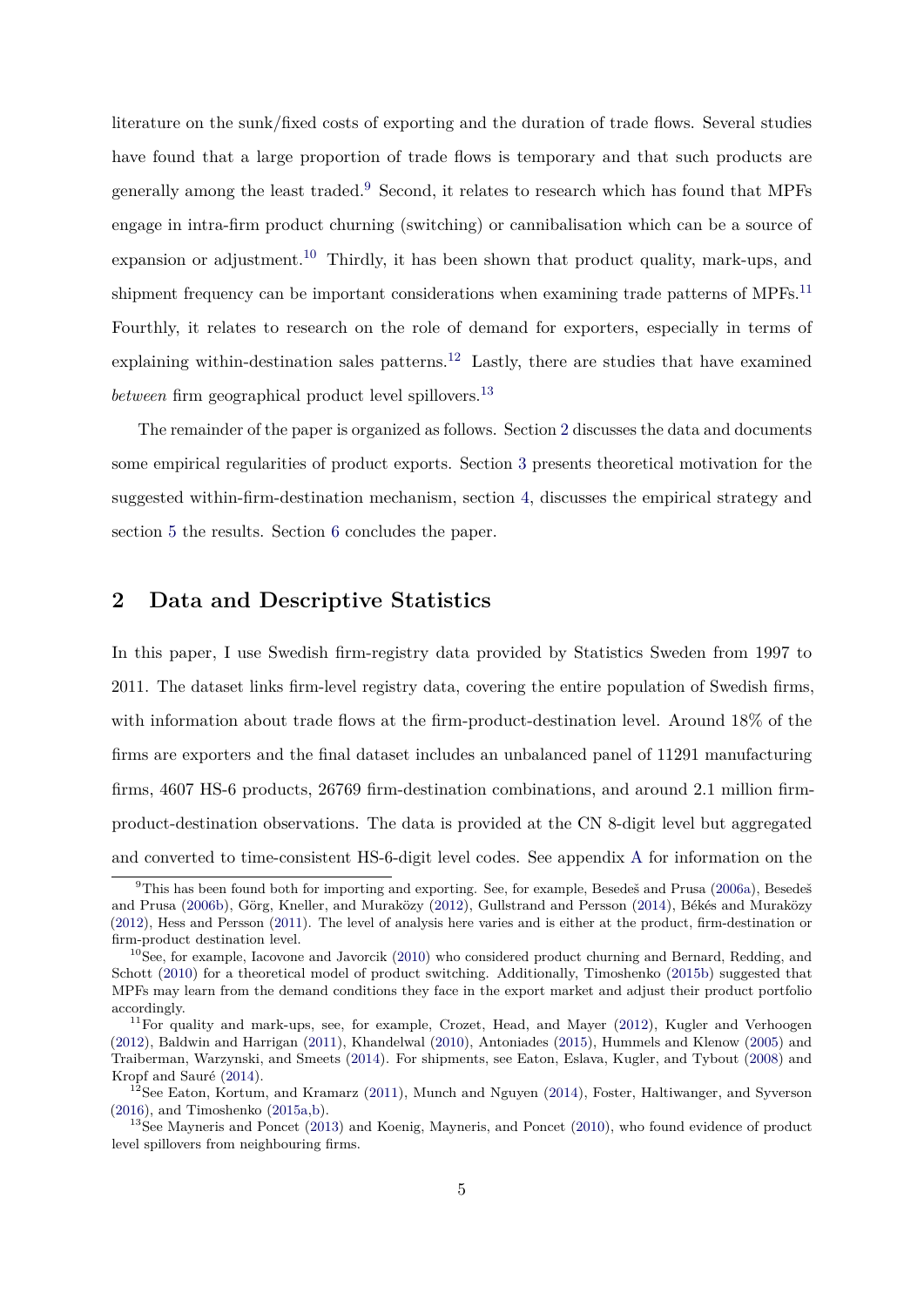sample construction, summary statistics (table [A1\)](#page-28-0), and definitions of variables (table [A2\)](#page-28-1).

### **2.1 Why the Lonely 'Star'?**

Before proceeding to the empirical analysis it is helpful to document the within-firm and withinfirm-destination patterns of export flows. Firms export many products, but a considerable proportion of them are only peripheral to the firms' aggregate export value. By only counting a single product within each firm, the top-ranked export product to all destinations, we account for around 44% of the aggregate firm trade value. The value decreases sharply as one descends the product value ladder. The second product accounts for around 21% and the third for 10%. Hence, the first three products constitute around 75% of the aggregate trade value. See table [1.](#page-5-0)

|                |       | Nr. of destinations |     |          |       |       |  |  |
|----------------|-------|---------------------|-----|----------|-------|-------|--|--|
| Product Rank   | 1     | $\overline{2}$      | 3   | $4 - 10$ | $11+$ | Total |  |  |
| 1              | 2.2   | 1.6                 | 1.5 | 8.7      | 30.1  | 44.1  |  |  |
| $\overline{2}$ | 0.9   | 0.4                 | 0.5 | 2.3      | 16.6  | 20.7  |  |  |
| 3              | 0.5   | 0.2                 | 0.2 | 1.6      | 7.3   | 9.8   |  |  |
| $4 - 10$       | 0.8   | 0.6                 | 0.4 | 2.6      | 12.9  | 17.3  |  |  |
| $11+$          | (1.4) | 0.3                 | 0.1 | 1.1      | 6.1   | 8     |  |  |
| Total          | 4.8   | 3.1                 | 2.7 | 16.3     | 73.0  | 100   |  |  |

<span id="page-5-0"></span>Table 1: Rank of products and percentage of trade value in each cell (2011).

Number of firm-product observations: 50713.

<span id="page-5-1"></span>Table 2: Percentage of firm-product observations in each cell (2011).

|                |      | Nr. of destinations |     |          |       |       |  |  |  |
|----------------|------|---------------------|-----|----------|-------|-------|--|--|--|
| Product Rank   | 1    | 2                   | 3   | $4 - 10$ | $11+$ | Total |  |  |  |
| 1              | 7.0  | 0.9                 | 0.6 | 1.1      | 1.0   | 10.5  |  |  |  |
| $\overline{2}$ | 5.4  | 0.7                 | 0.3 | 0.9      | 0.6   | 7.9   |  |  |  |
| 3              | 4.3  | 0.6                 | 0.3 | 0.7      | 0.5   | 6.4   |  |  |  |
| $4 - 10$       | 15.4 | 2.5                 | 1.2 | 2.5      | 1.7   | 23.3  |  |  |  |
| $11+$          | 31.4 | 6.6                 | 3.4 | 6.4      | 4.1   | 51.9  |  |  |  |
| Total          | 63.5 | 11.3                | 5.7 | 11.6     | 7.9   | 100   |  |  |  |

Number of firm-product observations: 50713.

Noting that a single product has such a high weight within a firm also means that there are many products which only have peripheral trade value. This can be seen from table [2,](#page-5-1) where 64% of the products of a firm are only exported to a single destination and 81% to three or less. The total trade value of these observations is only around 11%. Looking more closely at tables [1](#page-5-0)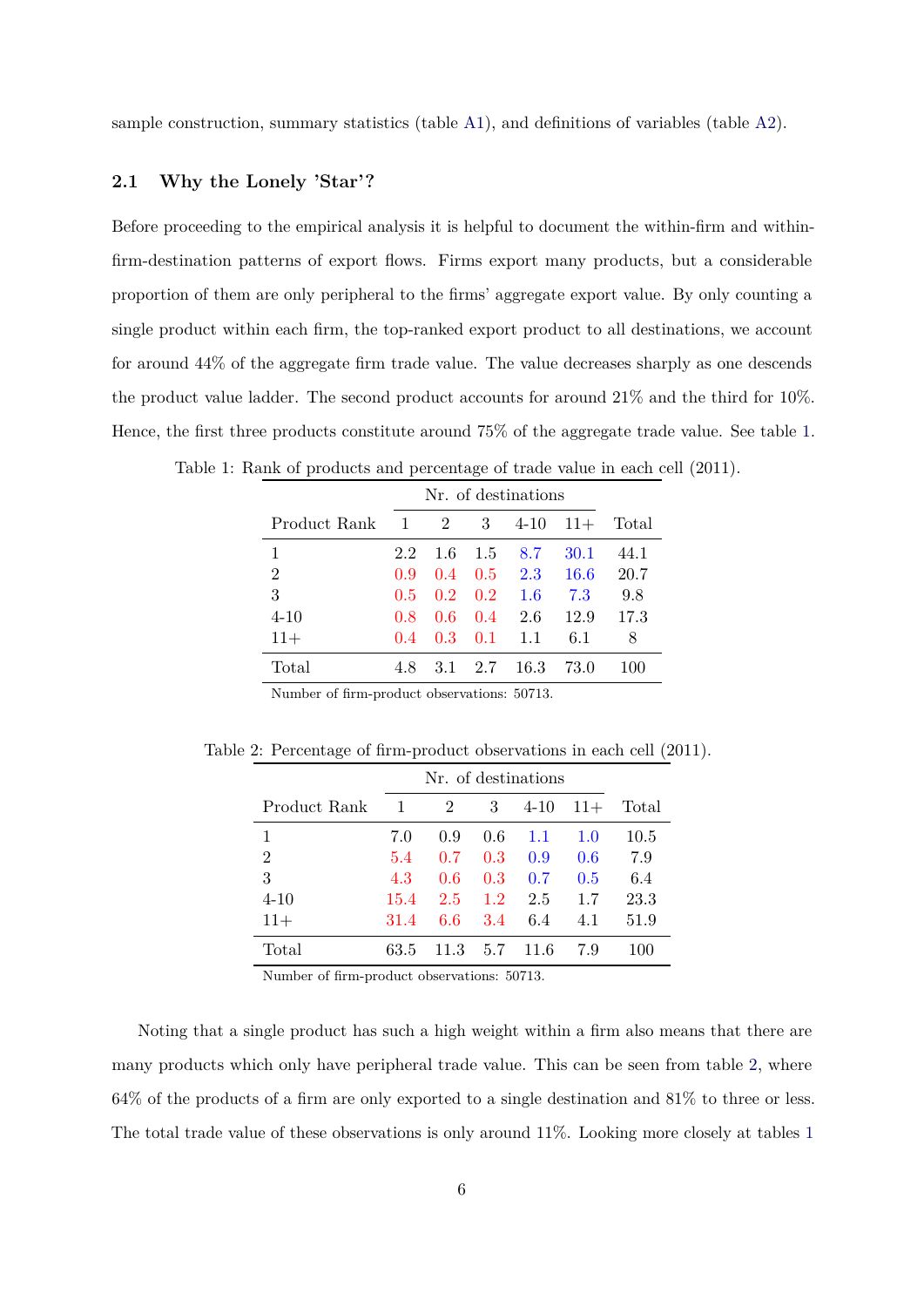and [2](#page-5-1) it is clear that products which are exported to three or less destinations and are ranked 2nd or lower, within the firm, account for around 72% of the firm-product observations but only 5% of the export value (marked in red). In contrast, the trade value is highly concentrated among the top-ranked products that are exported to multiple destinations. Products that are exported to four or more destinations and are among the three highest ranked within the firm make up over 67% of the trade value, but only 5% of the firm-product observations (marked in blue).

Looking *within* firm-destination pairs, a similar pattern emerges independent of the product scope at the destination. Figure [1](#page-6-0) shows the share of each of the five most exported products of the total trade value to a destination. As the firm product scope at a destination increases, the contribution of the largest products declines, but slowly. For firms exporting over 20 products to a destination, still 50% of the firm export revenue comes from a single product. The top five products account for over 70% of the export value, regardless of the number of products exported. This shows that firm exports are granular in nature and that the trade of the 'star' product(s) could explain much of the export variation to a specific market.

<span id="page-6-0"></span>

Figure 1: Share of export value of 'star' products ranked first to fifth within a firm-destination pair (2011). Calculated as the export value of the product divided by the total export value to the destination.

Another aspect of investigating multi-product exporters is the stability of the product rankings across destinations. See table [3.](#page-7-0) If we look at destinations that a specific firm trades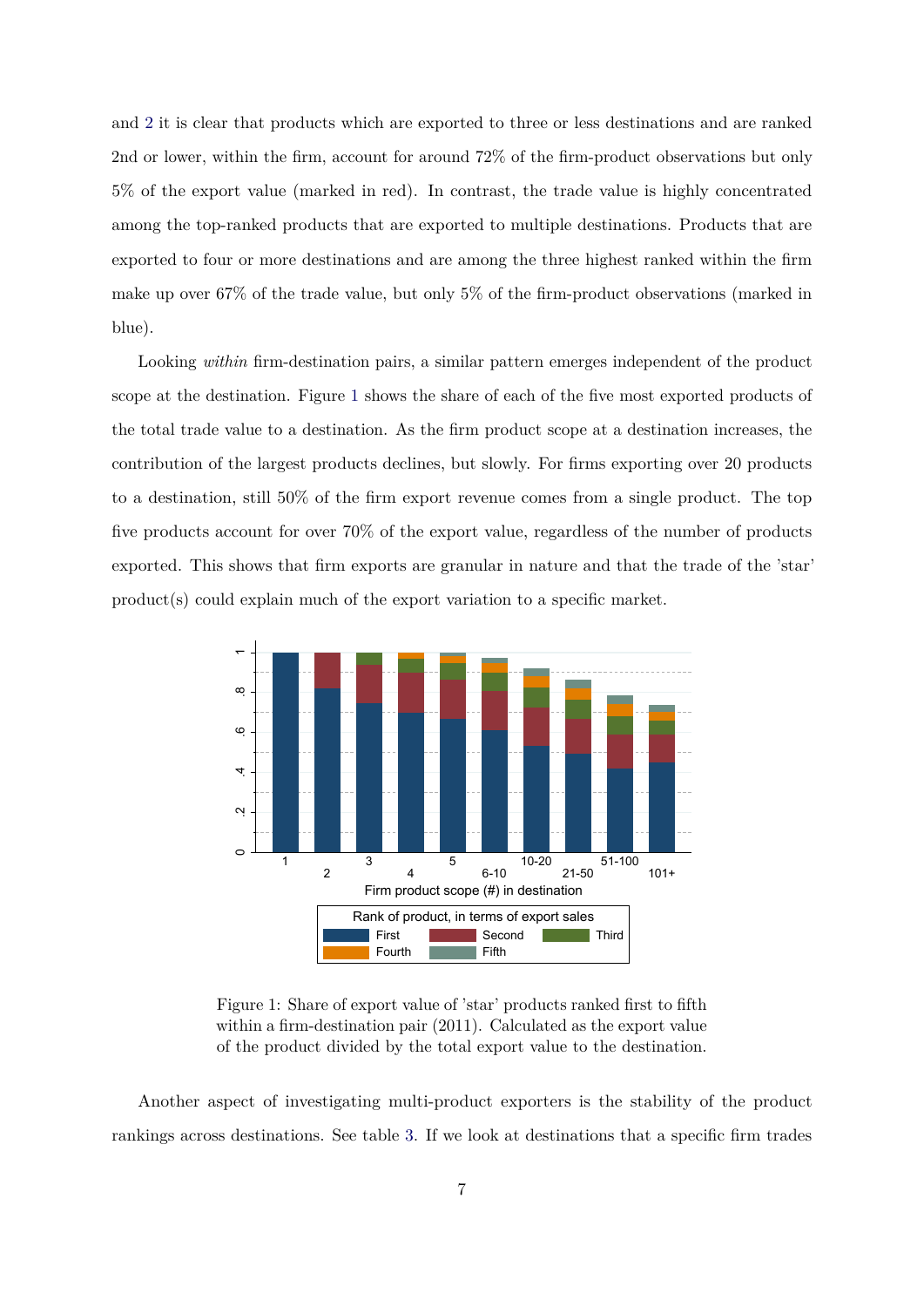with, then in around 42% of the cases the product with the highest export value at the firm level is also ranked first to a destination. Conditional on the product being exported to a particular destination, then in around 75% of the destinations the most exported product at the firm level is also the most exported product to a destination. Rarely is the product most exported at the firm level ranked lower than second in a destination ( $\approx 10\%$  of the cases, marked blue in table [3\)](#page-7-0). It is also rare for a low ranked product within the firm to be the highest ranked to a destination: in around 73% of the firm-product observations the highest ranked product in a destination is among the three highest ranked products within the firm (marked red in table [3\)](#page-7-0). Table 3: Comparison of product rankings at the firm and destination level(2011) (row/col percentages)

<span id="page-7-0"></span>

|                |                  |      | Rank of product within-destination |      |      |      |         |         |       |
|----------------|------------------|------|------------------------------------|------|------|------|---------|---------|-------|
|                | Rank within-firm | 1    | $\overline{2}$                     | 3    | 4    | 5    | 6       | $7+$    | Total |
| 1              | Row $%$          | 74.5 | 15.3                               | 5.1  | 2.3  | 1.0  | 0.5     | $1.3\,$ | 100   |
|                | Col%             | 41.8 | 13.1                               | 6.0  | 3.5  | 1.9  | 1.1     | 0.2     | 8.8   |
| $\overline{2}$ | Row $%$          | 48.1 | 31.8                               | 9.0  | 4.2  | 2.1  | 1.4     | 3.4     | 100   |
|                | Col $%$          | 19.9 | 20.0                               | 7.7  | 4.6  | 2.9  | 2.3     | 0.4     | 6.4   |
| 3              | Row $%$          | 31.3 | 29.3                               | 19.9 | 7.9  | 4.0  | 2.4     | 5.3     | 100   |
|                | Col $%$          | 10.9 | 15.6                               | 14.4 | 7.4  | 4.6  | 3.3     | 0.6     | 5.4   |
| 4              | Row $%$          | 22.5 | 25.0                               | 21.9 | 14.7 | 5.7  | 3.4     | 6.8     | 100   |
|                | Col $%$          | 6.5  | 11.1                               | 13.3 | 11.5 | 5.6  | 4.1     | 0.6     | 4.6   |
| 5              | Row $%$          | 16.8 | 18.7                               | 18.8 | 15.6 | 13.2 | 5.2     | 11.6    | 100   |
|                | Col%             | 4.4  | 7.4                                | 10.1 | 10.9 | 11.4 | 5.5     | 0.9     | 4.0   |
| 6              | Row $%$          | 12.9 | 16.4                               | 17.1 | 15.1 | 11.7 | 12.4    | 14.3    | 100   |
|                | Col%             | 3.0  | 5.8                                | 8.3  | 9.4  | 9.1  | 11.7    | 1.0     | 3.6   |
| $7+$           | Row $%$          | 3.1  | 4.1                                | 4.5  | 4.6  | 4.5  | 4.1     | 75.0    | 100   |
|                | Col%             | 13.5 | 27.0                               | 40.2 | 52.8 | 64.5 | 72.0    | 96.3    | 67.1  |
| Total          | Row $%$          | 15.6 | 10.2                               | 7.5  | 5.8  | 4.7  | $3.9\,$ | 52.3    | 100   |
|                | Col%             | 100  | 100                                | 100  | 100  | 100  | 100     | 100     | 100   |

Note: Only firms exporting more than 6 products are used when computing this table. Interpretation of table: 41.8% of the products ranked first at the firm-level are also ranked first within a destination and in 19.9% of cases the product ranked 2 at the firm-level is ranked first in a destination. If the highest ranked product of a firm is exported to a destination, then in 74.5% of the destinations it is ranked first, and 15.3% of cases ranked second in a destination.

Relying on the preceding discussion,<sup>[14](#page-7-1)</sup> the pattern of firm export sales can be formalised in two stylised facts:

• **Fact 1:** Both firm and firm-destination exports are granular in nature with the economic

<span id="page-7-1"></span>value concentrated in a few 'star' products.

<sup>&</sup>lt;sup>14</sup>This paper is not unique in documenting similar within-firm descriptive statistics and the skewness towards the best performing products. See, for example, Görg, Kneller, and Muraközy [\(2012\)](#page-25-1), Arkolakis and Muendler [\(2013\)](#page-23-11), Amador and Opromolla [\(2013\)](#page-23-4) and Bernard, Redding, and Schott [\(2010\)](#page-23-8).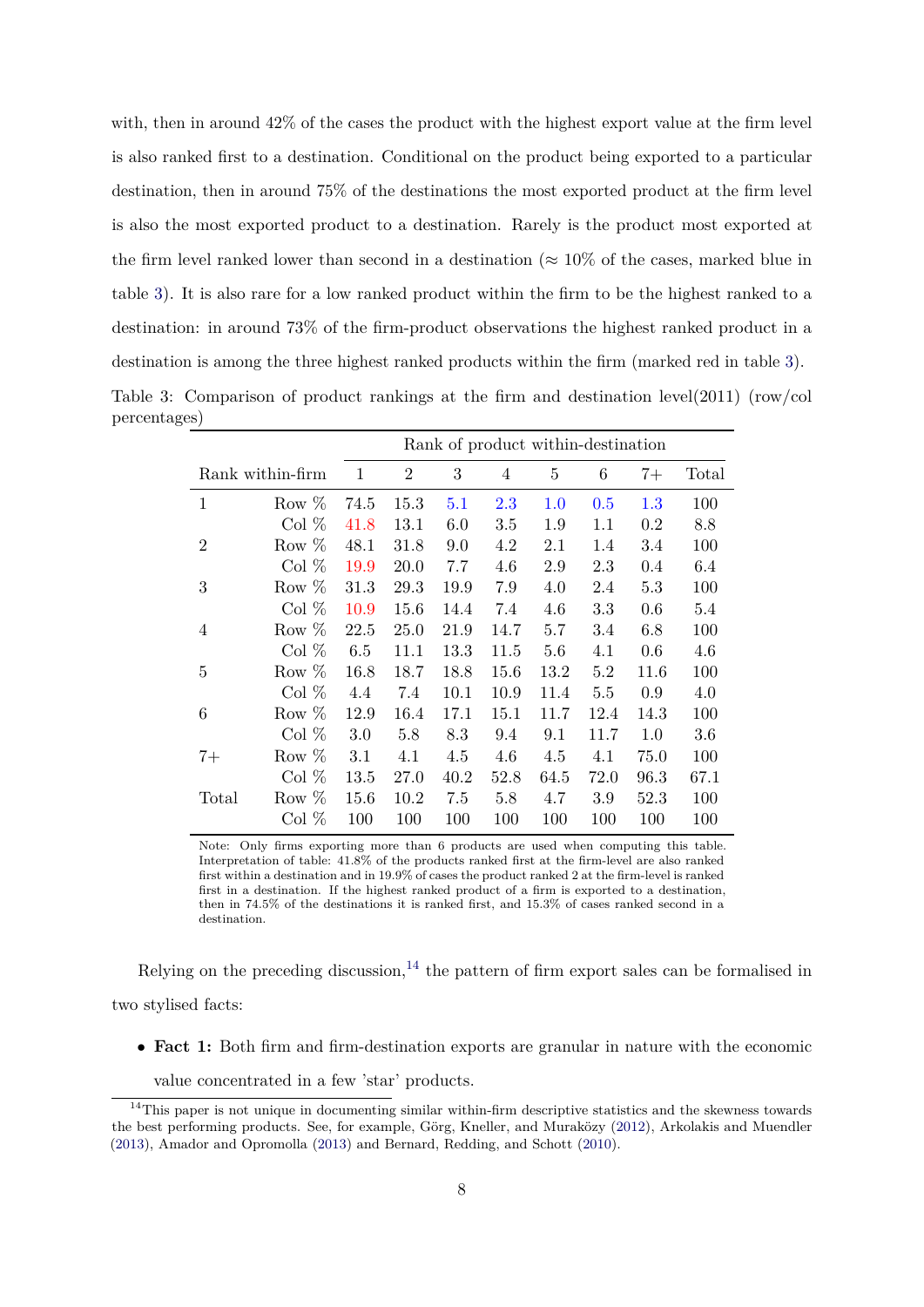• **Fact 2:** A limited number of 'star' products are consistently among the highest ranked products across destinations, but need not be exported to all. Many products are exported with a peripheral trade value relative to the aggregate exports of the firm.

Based on these stylised facts I introduce the concept of superstar and non-superstar products. The superstar product of firm *i* in destination *d* is defined as the product with the highest export sales in destination *d* in a pre-sample period. The pre-sample period consists of the first year observed per firm-destination pair and the subsequent two years. The three-year pre-sample is used to ensure that the superstar is not endogenously determined. The identity of the superstar product is kept constant within each firm-destination pair in all consequent time periods.[15](#page-8-1) A non-superstar product is defined as any product exported by a firm which is not ranked first in the pre-sample, regardless of the number of products the firm exports. Note that these non-star products need not be exported in the pre-sample period. All pre-sample observations are dropped in the empirical analysis. Figure [A1](#page-29-0) in appendix [A](#page-27-0) illustrates the definition of the superstar and non-superstar products.

# <span id="page-8-0"></span>**3 Theoretical Motivation and Mechanism**

The aim of this paper is to investigate whether there is a systematic pattern of dependence between the products that a firm exports. To motivate the empirical analysis I suggest a mechanism in conjecture [1](#page-8-2) which I will link to current theoretical and empirical studies on multi-product exporters. The suggested mechanism is the following:

<span id="page-8-2"></span>**Conjecture 1** *Each firm has a superstar product exported to a destination. I propose that an increase in the export value of the superstar product leads to increased exports of non-star products exported to that destination. The reverse mechanism, from non-superstar products to other non-star products or the superstar product, should not be found.*

<span id="page-8-1"></span>Note that conjecture [1](#page-8-2) describes a one-way complementarity or an asymmetric relationship

<sup>&</sup>lt;sup>15</sup>The superstar products need not be exported or the highest exported product to a destination in any of the consequent periods. To investigate the stability of the superstar within a firm-destination pair I examine the last year in the data and compare the rankings. From figure [A3](#page-30-0) in appendix [A,](#page-27-0) it can be seen, that in just under 40% of the cases, is the superstar product (as defined by the pre-sample) the highest exported product in the last period. Other products are much less likely to be the highest ranked in the last period. Products ranked second to fifth in the pre-sample are, for example, in around 14%, 7%, 4% and 3% of cases the highest ranked in the last period.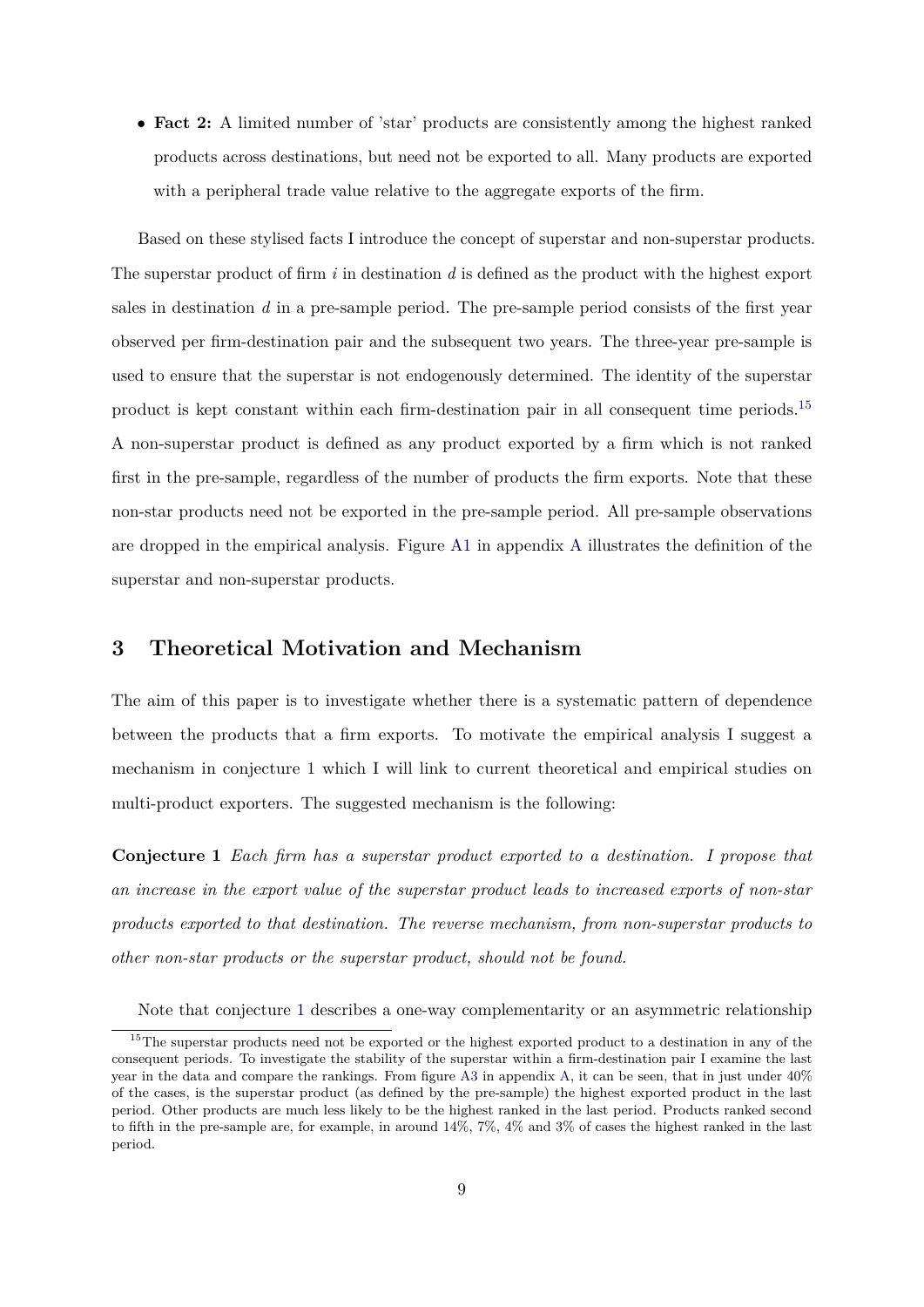between the products, as only the non-star is dependent on the superstar product trade flows. The mechanism in conjecture [1](#page-8-2) could be either demand- or supply-driven and a few examples of both are discussed below.

First, as the export revenue is highly skewed towards the best performing products, I argue that firms will only overcome the entry costs if the superstar product is successful. This is in line with the theoretical model of flexible manufacturing of Eckel and Neary [\(2010\)](#page-24-1), where products close to the firms' core-competency (high ranked) are produced at a low cost and should, therefore, be more competitive and have higher mark-ups than non-core products. In line with this argument, De Loecker, Goldberg, Khandelwal, and Pavcnik [\(2016\)](#page-24-9) demonstrated that products closer to the firms' core have higher mark-ups relative to those further away. I argue that, since the superstar product is a core-product with high mark-ups and is exported in large volume, it will generate the majority of the firm's profit. Firms will therefore base their export decisions on the superstar product while other non-star products may be exported to complement/supplement the 'main' product for that destination. This could be a result of customers demanding a bundle of superstar and complementary, non-superstar products. This relates to the findings of Bernard, Blanchard, Van Beveren, and Vandenbussche [\(2015\)](#page-23-5) who showed that 75% of the products a firm exports, and 30% of the export value is in Carry-Along-Trade (CAT) products, which is the export of a product that the firms themselves do not produce.<sup>[16](#page-9-0)</sup> To explain this phenomenon, they created a model emphasising sourcing of products and suggested that the demand-scope complementarity<sup>[17](#page-9-1)</sup> of produced and non-produced products may explain the existence of CAT products. This type of demand-side product bundling may provide one explanation of conjecture [1.](#page-8-2) Hence, if superstar and non-superstar products are demanded in conjunction and are bundled, a positive demand shock to the core product will induce trade in non-star products. Conversely, a positive demand shock to non-superstar products should not induce trade of star products (or other non-star products), as these products are of minimal importance for the exporter.[18](#page-9-2)

<span id="page-9-1"></span><span id="page-9-0"></span><sup>16</sup>A similar pattern is found in Sweden, see appendix [E.](#page-36-0)

<sup>&</sup>lt;sup>17</sup>Bernard, Blanchard, Van Beveren, and Vandenbussche [\(2015\)](#page-23-5) provides some anecdotal evidence of the demand-scope complementaries. They interviewed Belgian and US firms on their sales strategies and reported that firms often export non-produced products with produced products as the customer demands a bundle of goods. An example they use is a coffee exporter who will bundle his produced good (coffee) with non-produced goods (coffee cups and/or cookies) which are then sold to the foreign market.

<span id="page-9-2"></span><sup>&</sup>lt;sup>18</sup>In terms of the example above, a demand shock to cups (the non-superstar product) will not induce trade of coffee (the superstar product) or cookies (other non-star).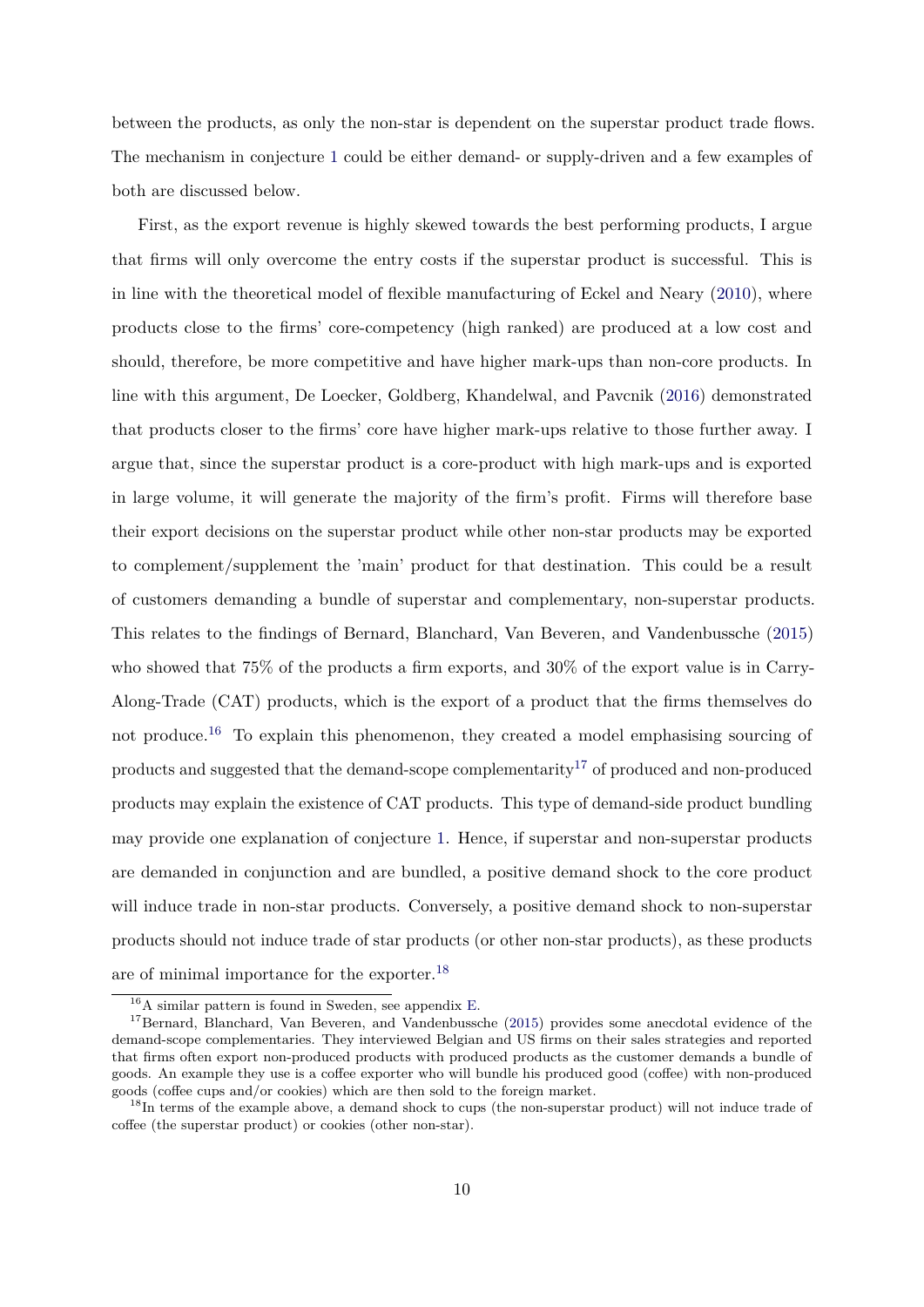A second explanation of the mechanism in conjecture [1,](#page-8-2) is related to demand learning, product churning, and duration. Békés and Muraközy [\(2012\)](#page-23-7) showed that over half of firmproduct-destination flows last only a single year. Similarly, Timoshenko [\(2015b\)](#page-26-7) found that, after firms enter a market, they engage in product switching (churning) as they learn about the appeal of their products. She found that continuing exporters derive around 16% of the aggregate revenue from new products and the value of products that are dropped in the next period was found to be the same. As the bulk of the trade value is in continuously exported products the learning mechanism suggested is mostly active in the lower realm of the product sales. This is consistent with an explanation that the duration of superstar and other high-selling products is longer compared to other products and firms may, as time passes, learn about the market-specific demand conditions for the non-superstar products. This learning could be in the form of how to bundle products together or learn about destination-specific demands/taste.

A third explanation for this superstar to non-superstar relationship may be related to the number of buyers in the destination and the shipment frequency.<sup>[19](#page-10-0)</sup> As firm sales are skewed towards a limited number of products, potential buyers are more likely to have information and knowledge of the superstar product (due to, for example, marketing) rather than non-superstar products. A new buyer is, therefore, more likely to demand the superstar product than other products. This would result in the mechanism in conjecture [1](#page-8-2) if the new buyer also demands some of the non-superstar products. A related explanation may be the ability of firms to spread costs across products by 'co-shipping' goods. Kropf and Sauré [\(2014\)](#page-25-11) found evidence of substantial fixed costs per shipment which ranged between 0.8-5.4% of the export value. As fixed costs per shipment are independent of shipment size/value, they will have a large deterrent effect on the trade of low value peripheral products, since they make up a large share of their trade value. This could explain the response of the non-superstar products as the trade value of the superstar product increased, as an additional shipment reduces (or removes) the shipping costs for co-shipped non-superstar products.

Lastly, one could explain conjecture [1](#page-8-2) by considering product quality and mark-ups. Eckel, Iacovone, Javorcik, and Neary [\(2015\)](#page-24-10) found that in the flexible manufacturing framework of Eckel and Neary [\(2010\)](#page-24-1), products close to the core-competence of the firm can be produced

<span id="page-10-0"></span><sup>&</sup>lt;sup>19</sup>See Carballo, Ottaviano, and Volpe Martincus [\(2013\)](#page-24-11), Bernard, Moxnes, and Ulltveit-Moe [\(2014\)](#page-23-12) and Eaton, Eslava, Kugler, and Tybout [\(2008\)](#page-24-8).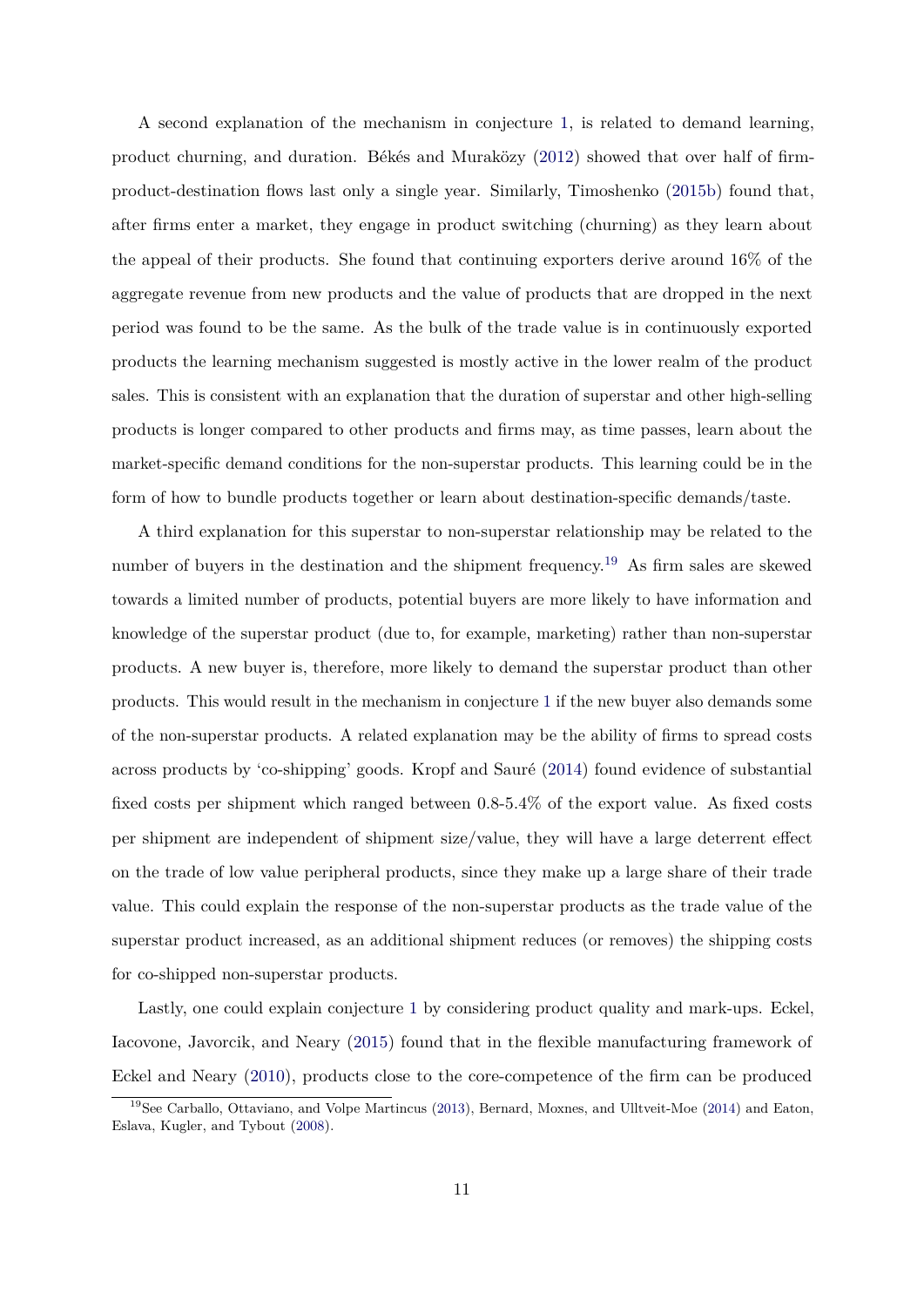at a low cost and sold with a high margin. They argued that firms producing differentiated goods are competing in terms of quality rather than cost. There is, therefore, an incentive for firms to invest in the (perceived) quality of their core-products which have the highest mark-ups and sales. One way to achieve higher perceived quality would be to bundle the high-quality high-mark-up superstar product with complementary non-superstars. Alternatively, the firm may use marketing to increase the (perceived) quality of the firm/product which could have a positive spillover on other products exported.

# <span id="page-11-0"></span>**4 Empirical Strategy and Specification**

The aim of this paper is to identify whether there is a within-firm-destination complementarity between the 'superstar' and non-superstar products of a firm. The identification challenge, using traditional OLS, stems from the suggested within-firm dependence of export flows of the superstar and non-superstar products. Demand for different products of a firm may be jointly determined, causing a simultaneity bias in our estimates. An additional problem with using OLS is the potential for measurement error due to misclassification of the superstar product. If a non-star product is (falsely) defined from the pre-sample, as the actual superstar product the OLS results would be biased towards zero. To overcome these issues I suggest a novel instrumental variable approach. I argue that firms mainly focus on exporting *a* superstar product to a destination and that the trade flows of non-superstars products are contingent on the superstar product. By using an instrument for the export of the superstar product, I identify whether changes in the trade of the superstar product explains trade flows of non-superstars in a specific destination. The instrument, therefore, needs to be superstar product-destination specific, correlated with the trade value of the superstar and uncorrelated with other product trade flows.

The instrument used in this paper relates most closely to the instrument used by Hummels, Jørgensen, Munch, and Xiang [\(2014\)](#page-25-4) and Autor, Dorn, and Hanson [\(2013\)](#page-23-13). The instrument, Country-Product Import Demand (CPID), is defined based on the product-specific import demand to a destination. Formally, the CPID instrument (in logs), *zi*1*dt*, is defined as:

$$
z_{i1dt} = M_{1dt} \tag{1}
$$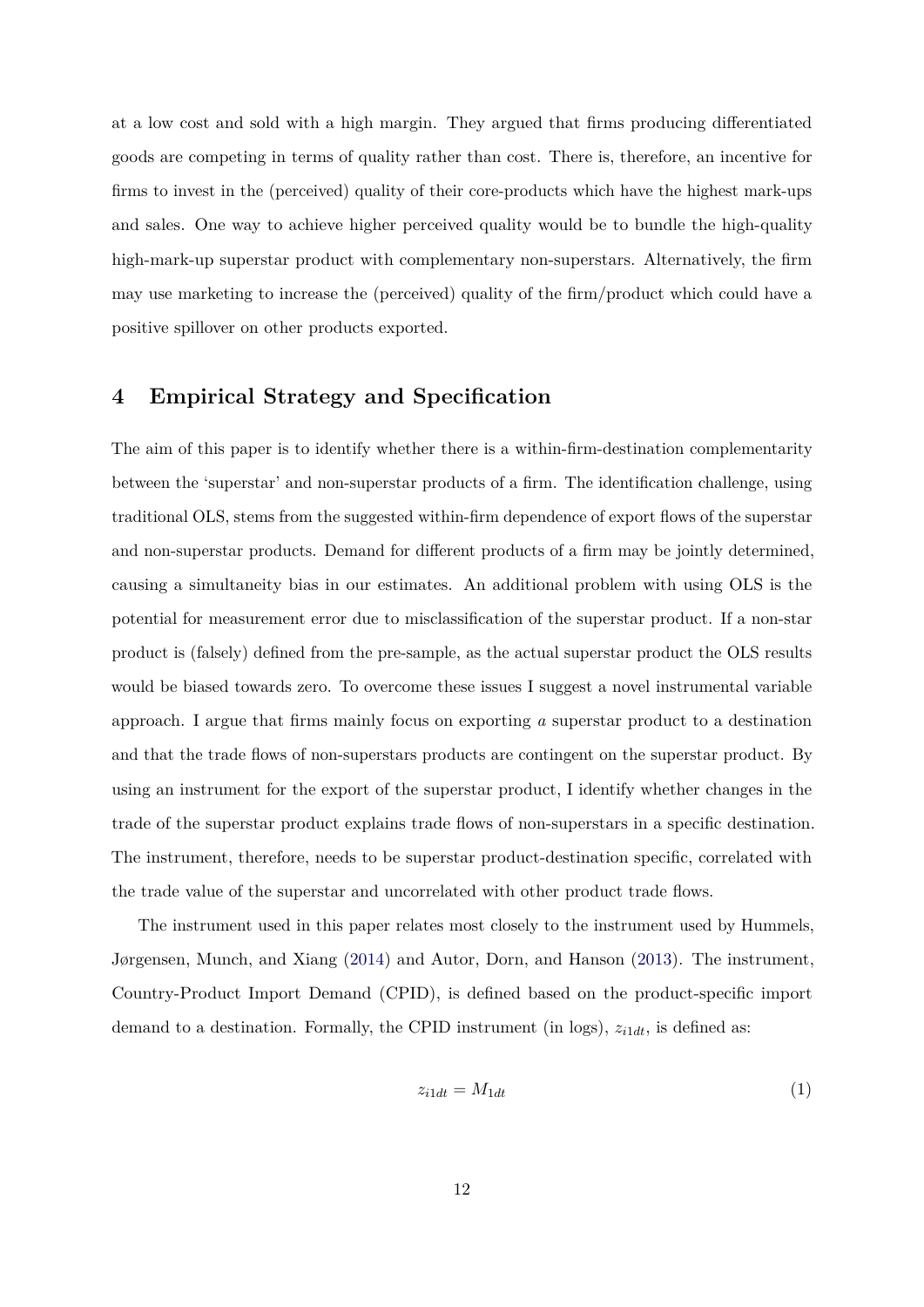where  $M_{1dt}$  is the import of the superstar product  $(p=1)$  for firm *i* from the world market (except Sweden) to destination *d* in year *t*. For each superstar product, CPID is used as an instrument for the trade value of the superstar to a destination. The CPID instrument will, therefore, be firm-product-destination specific.<sup>[20](#page-12-0)</sup> Since a single instrument is used for each firm-destination pair, a firm may have a different 'star' product in different destinations. To construct the instrument, data from UN Comtrade has been used. See appendix [A](#page-27-0) for additional information on the dataset, summary statistics (table [A1\)](#page-28-0) and definitions (table [A2\)](#page-28-1).

I argue that the instrument for the superstar product is exogenous to both the firm and export flows of non-superstar products. First, as Sweden is a relatively small country it is reasonable that changes in demand for a specific product at a destination are not influenced by Swedish firms. Second, it is plausible to assume that a demand shock to the superstar product at a destination (the instrument) is exogenous to the export of other products of the firm. Hence, the instrument,  $z_{i1dt}$ , should explain the trade in the superstar product,  $Y_{1idt}$ , with destination *d*. However, the instrument should be uncorrelated with the export of other products, *Ypidt*, by the firm to that destination.[21](#page-12-1) This assumption is reasonable when considering how *dissimilar* the superstar product is to the non-superstar products of the firm. For example, one can see from the data that over 90% of the non-star products exported are *not* within the same 4-digit product category as the superstar. Even at the 2 or 1 digit product level, 67% and 44% of products are *not* within the same categories.

### **4.1 Empirical Specification**

The idea behind the empirical strategy is that the export value of the superstar product to a destination should explain the trade of other non-superstar products there, which leads naturally to the following baseline specification:

<span id="page-12-2"></span>
$$
ln(Y_{pidt}) = \beta ln(Y_{1idt}) + I_{pdt} + \eta_{dt} + \lambda_{ipd} + \gamma_{st} + \epsilon_{pidt}
$$
\n<sup>(2)</sup>

<span id="page-12-0"></span><sup>&</sup>lt;sup>20</sup>The instrument,  $z_{i1dt}$ , for firm *i* in destination *d* is constructed based *only* on the import flows of the superstar to that destination. The instrument need not be firm-product-destination-year specific as multiple firms can have the same superstar in a destination. There are cases of this in the data, but they are very uncommon. The instrument in Hummels, Jørgensen, Munch, and Xiang [\(2014\)](#page-25-4), World Import Demand (WID), is constructed as a weighted average of the product-destination-specific shocks which are aggregated over all destinations; the WID instrument is, therefore only firm-year-specific.

<span id="page-12-1"></span><sup>21</sup>Note that *p* ranges from rank *2* to the last product, *P*, exported by the firm. Products not exported in the pre-sample period are included in the analysis.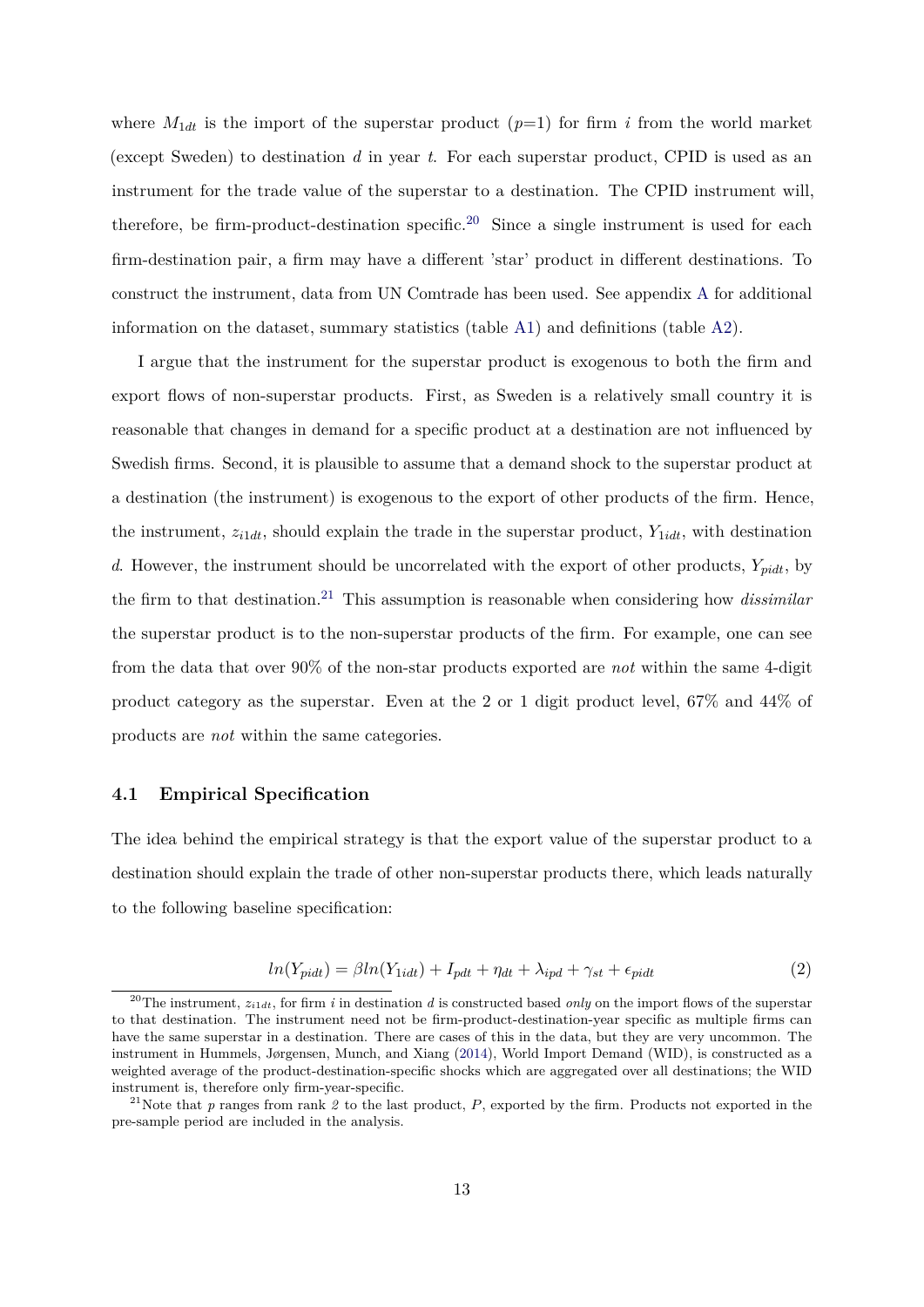$Y_{pidt}$  is the export trade value of non-star product *p* by firm *i* to destination *d*, where *p* ranges from  $p = 2$  to the last (P) within a firm-destination pair,  $2 \le p \le P$ . In equation [2,](#page-12-2) the trade in non-superstar products,  $Y_{pidt}$ , is explained with the export of the superstar product,  $Y_{1idt}$ , by the same firm. To overcome the identification challenge discussed above and causally identify the impact of the superstar product on the non-superstars, I use an instrumental variable approach, where I instrument for the export of the superstar product. Hence I perform a first stage regression where the actual exports of the superstar product,  $ln(Y_{1idt})$ , are regressed on  $ln(z_{i1dt})$ , then the fitted values,  $ln(\hat{Y}_{1idt})$ , are used in the second stage equation (instead of  $ln(Y_{1idt})$ ). I include<sup>[22](#page-13-1)</sup> a destination-year fixed effect,  $\eta_{dt}$ , to control for country-time specific effects, such as GDP, exchange rate fluctuations, or other country specific effects; a sector-year fixed effect, *γst*, which accounts for unobserved industry-year variation; a firm-product-destination fixed effect,  $\lambda_{ipd}$ , which accounts for time invariant effects related to the triad. This could be, for example, product-market information, product characteristics, or quality. By using firm-productdestination fixed effects,  $\lambda_{ipd}$ , I identify the impact of the superstar product on non-superstars only in the time dimension. The works of Eaton, Kortum, and Kramarz [\(2011\)](#page-24-4), Bernard, Redding, and Schott [\(2011\)](#page-23-1) and Munch and Nguyen [\(2014\)](#page-26-0) underlined the importance of accounting for destination specific effects. Both studies found that firm-level indicators perform poorly in accounting for the distribution of sales variation within a destination. The inclusion of firm-product-destination fixed effect addresses this point as it accounts for all unobserved heterogeneity related to a specific firm-product-destination combination.

As there may have been some contemporaneous changes in the demand for the non-superstar product, *p*, I add a non-superstar product-specific demand control, *Ipdt*. The demand control is non-superstar product-destination-time-specific and captures the non-superstar product-specific element of the change in the export flow. The demand control is defined analogously as the instrument for the superstar product,  $I_{pdt} = z_{ipdt}$  if  $2 \le p \le P$  (in logs).

## <span id="page-13-0"></span>**5 Results - The Superstar and the Followers**

The objective of this paper is to explain variation in export sales within a market by investigating whether there is intra-firm dependence between the products that a firm exports. As there may

<span id="page-13-1"></span><sup>22</sup>Same fixed effects are used in both stages.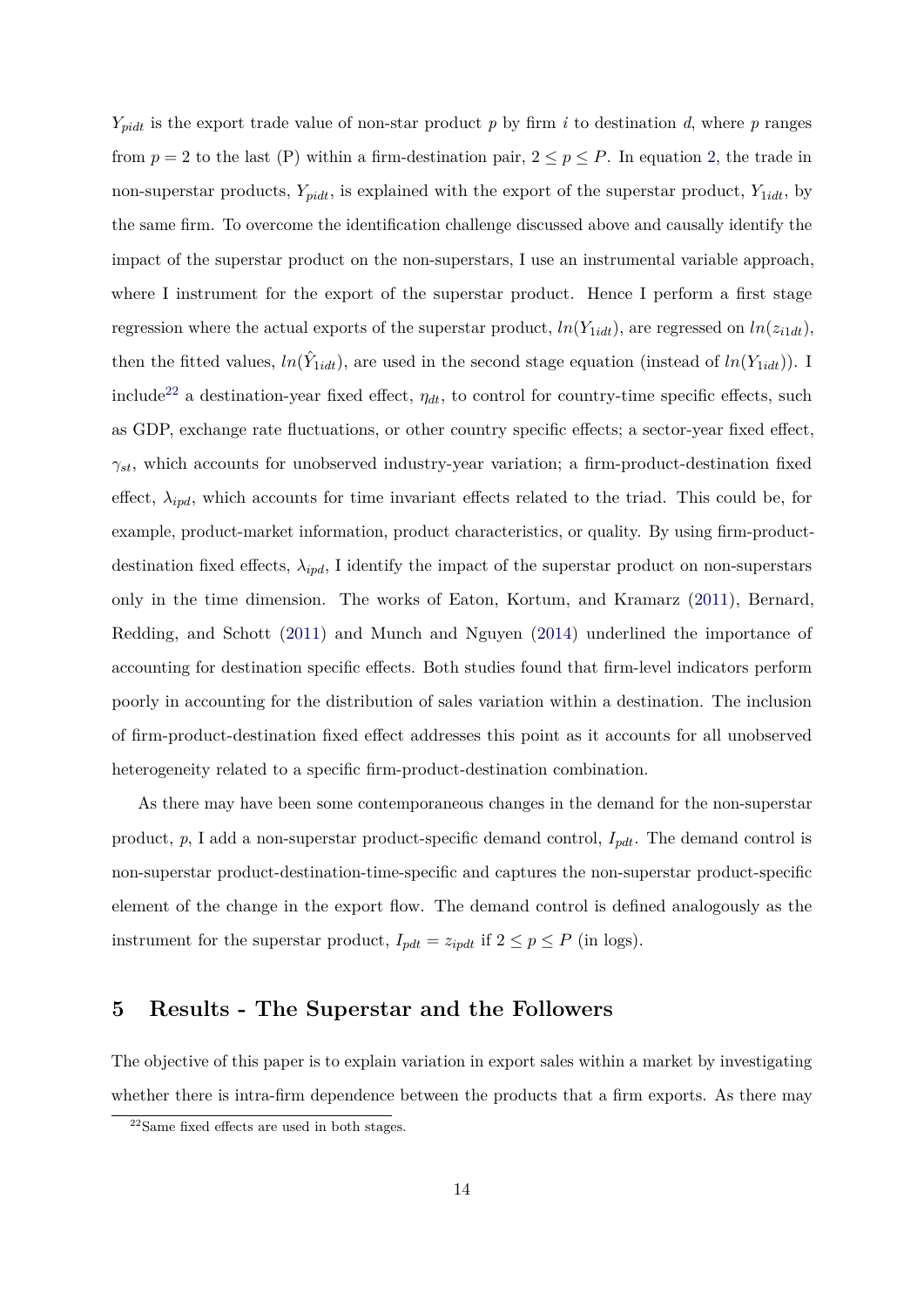be simultaneity and measurement error problems, thereby, biasing our OLS estimates, I use an instrumental variables approach to estimate equation  $2^{23}$  $2^{23}$  $2^{23}$  In table [4](#page-15-0) columns 3 and 4, the first stage regression results are shown, where the log export value of the superstar product is regressed on the instrument,  $z_{i1dt}$  (in logs). The first stage results show a strong positive correlation between the superstar product's trade value and the instrument, with an F-statistic above over 20 in both regressions. Table [4](#page-15-0) shows the results of the second stage regression, where equation [2](#page-12-2) is estimated by using the predicted values for the superstar product exports from the first-stage. The IV results show that a 10% increase in the superstar product's trade value leads to an  $1.8\%$  increase in the non-superstar export value.<sup>[24](#page-14-1)</sup>

The results are robust to using alternative combinations of less stringent fixed effects (available on request) and defining the superstar based on production data (see appendix [E\)](#page-36-0). One potential concern is that the non-star products that a firm exports may be very similar to the superstar product. In that case, the IV strategy may be less applicable as the instrument for the superstar product may be correlated with shocks to other products. As a robustness check addressing this concern, I re-run the regressions after dropping all non-superstar products belonging to the same 2- or 1-digit product category as the superstar product and the results are similar (see table [B4](#page-32-0) in appendix [B\)](#page-30-1). This result is not surprising, considering how dissimilar the non-star products are generally to the superstar product (see discussion in section [4\)](#page-11-0). The results are also robust to excluding destinations where the superstar product exports (of a single firm) are a large part of the total import of that specific product from all destinations (see appendix [C\)](#page-33-0).

As a further robustness check, I experiment using different 'placebo-superstar' products. If the *one-way* mechanism in conjecture [1](#page-8-2) is correct, then the same type of dependence of low-

<span id="page-14-0"></span><sup>&</sup>lt;sup>23</sup>As there are multiple fixed effects included, I employ the Stata module, reghdfe. The module was developed by Correia [\(2015\)](#page-24-12) and is able to estimate models efficiently that include high-dimensional fixed effects.

<span id="page-14-1"></span> $^{24}$  The reason for using an IV estimator instead of OLS is due to simultaneity and the potential for measurement error when defining the superstar product. If (by chance) a non-star product is the most exported product in the pre-sample and is hence defined as the actual superstar there will be measurement error in the independent variable (the export value of the actual superstar) thereby, biasing the OLS results to zero. Equation [2](#page-12-2) can be estimated with traditional OLS after substituting superstar product trade, *Y*1*idt*, instead of the instrumented superstar trade,  $\hat{Y}_{1idt}$ . The results in column 5 of table [4](#page-15-0) show, as expected, a minimal impact (elasticity of 0.0256). Since it is suspected that the source of the measurement error is a misclassification of the superstar product, it is possible to check if this is the case. If a non-star product (by chance) is defined as the superstar, it is likely to have considerably shorter duration than the actual superstar, and not traded in consequent periods (this argument is in line with the results of the studies of Békés and Muraközy [\(2012\)](#page-23-7) and Timoshenko [\(2015b\)](#page-26-7)). I test for this by dropping observations where the export value of the superstar product is zero, post pre-sample, which are cases it is suspected that the superstar may have been incorrectly defined. After having dropped these observations (under 20% of the total) the elasticities from the OLS and IV estimation are of a similar magnitude. See column 6 of table [4.](#page-15-0)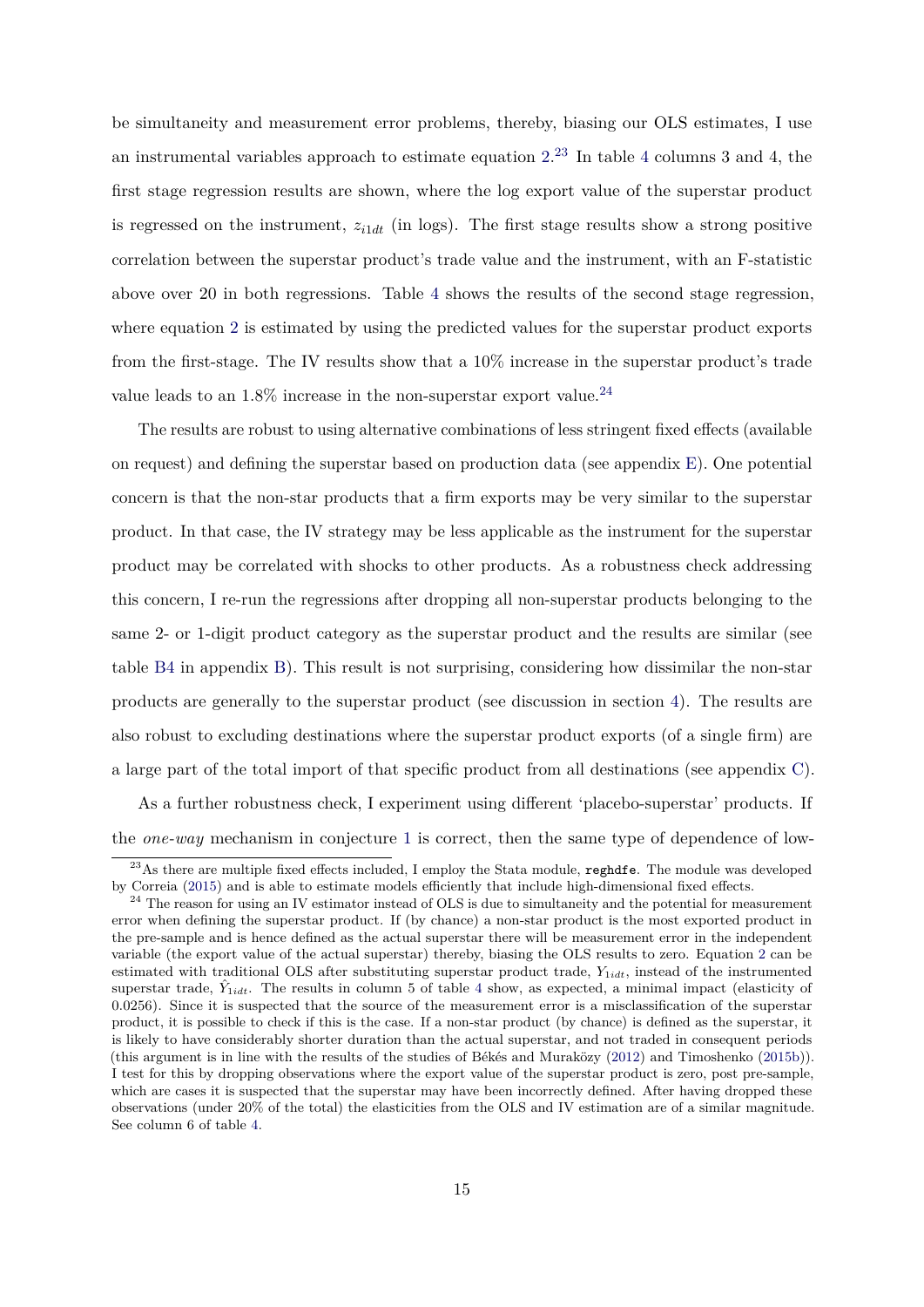|                               | IV 2-stage              |                         | IV 1-stage            |                       |                         | <b>OLS</b>              |
|-------------------------------|-------------------------|-------------------------|-----------------------|-----------------------|-------------------------|-------------------------|
|                               | $\left( 1\right)$       | $\rm(2)$                | $\left( 3\right)$     | $\left(4\right)$      | (5)                     | (6)                     |
| Superstar-product trade value | $0.178^{a}$<br>(0.0642) | $0.186^{a}$<br>(0.0652) |                       |                       | $0.0256^a$<br>(0.00150) | $0.151^a$<br>(0.00629)  |
| Superstar-product instrument  |                         |                         | $0.206^a$<br>(0.0454) | $0.206^a$<br>(0.0454) |                         |                         |
| Product demand control        | $0.0654^a$<br>(0.00428) |                         | 0.0115<br>(0.00855)   |                       | $0.0681^a$<br>(0.00394) | $0.0701^a$<br>(0.00440) |
| Nr. obs.                      | 1726640                 | 1726640                 | 1726640               | 1726640               | 1726640                 | 1386319                 |
| $\,R^2$                       | 0.809                   | 0.807                   | 0.850                 | 0.850                 | 0.825                   | 0.836                   |
| # clusters                    | 52256                   | 52256                   | 52256                 | 52256                 | 52256                   | 33591                   |
| First stage F stat.           | 20.55                   | 20.62                   | 20.55                 | 20.62                 | n.a.                    | n.a.                    |
| Firm-prod.-dest. FE           | Yes                     | Yes                     | Yes                   | Yes                   | Yes                     | Yes                     |
| Dest.-year FE                 | Yes                     | Yes                     | Yes                   | Yes                   | Yes                     | Yes                     |
| Sector-year FE                | $\operatorname{Yes}$    | Yes                     | Yes                   | Yes                   | Yes                     | Yes                     |

<span id="page-15-0"></span>Table 4: Main results for single superstar-product specification. Dependent variable is nonsuperstar product trade flows (except the instrument is the dependent variable for the first stage IV results in columns 3 and 4).

 $c$  *p* < .10, <sup>*b*</sup> *p* < .05, <sup>*a*</sup> *p* < .01. Standard errors in parentheses are clustered on firm-destination level. Observations are at the firm-product-destination level.

ranked products within a firm-destination pair will not be found with other products. I therefore re-estimate the regressions using low-ranked products in the pre-sample as placebo-superstars. I define a placebo-superstar product for each decile of the pre-sample. The best product in each decile is the placebo-superstar product for that decile. The instrument is now based on the placebo-superstar but otherwise the identification method is unchanged. Consistent with conjecture [1,](#page-8-2) I do not find the same contingency between the placebo superstars and other products. See discussion and results in appendix [B](#page-30-1) (see table [B1](#page-31-0) and [B2\)](#page-31-1).

### **5.1 Multiple Stars: The Superstar Core**

One potential concern with using a single superstar per firm-destination pair is the varying and often broad product scope of firms within a destination. It may be the case that the one-way complementarity observed is present due to a group of products. Hence, instead of a single superstar per firm-destination pair, there may be multiple products which belong to a core and the one-way complementarity is from that group of products. To assess this, I re-estimate equation [2](#page-12-2) using near-superstar products as potential superstar products. The results show that there is a similar contingency of non-star products with the product ranked second in the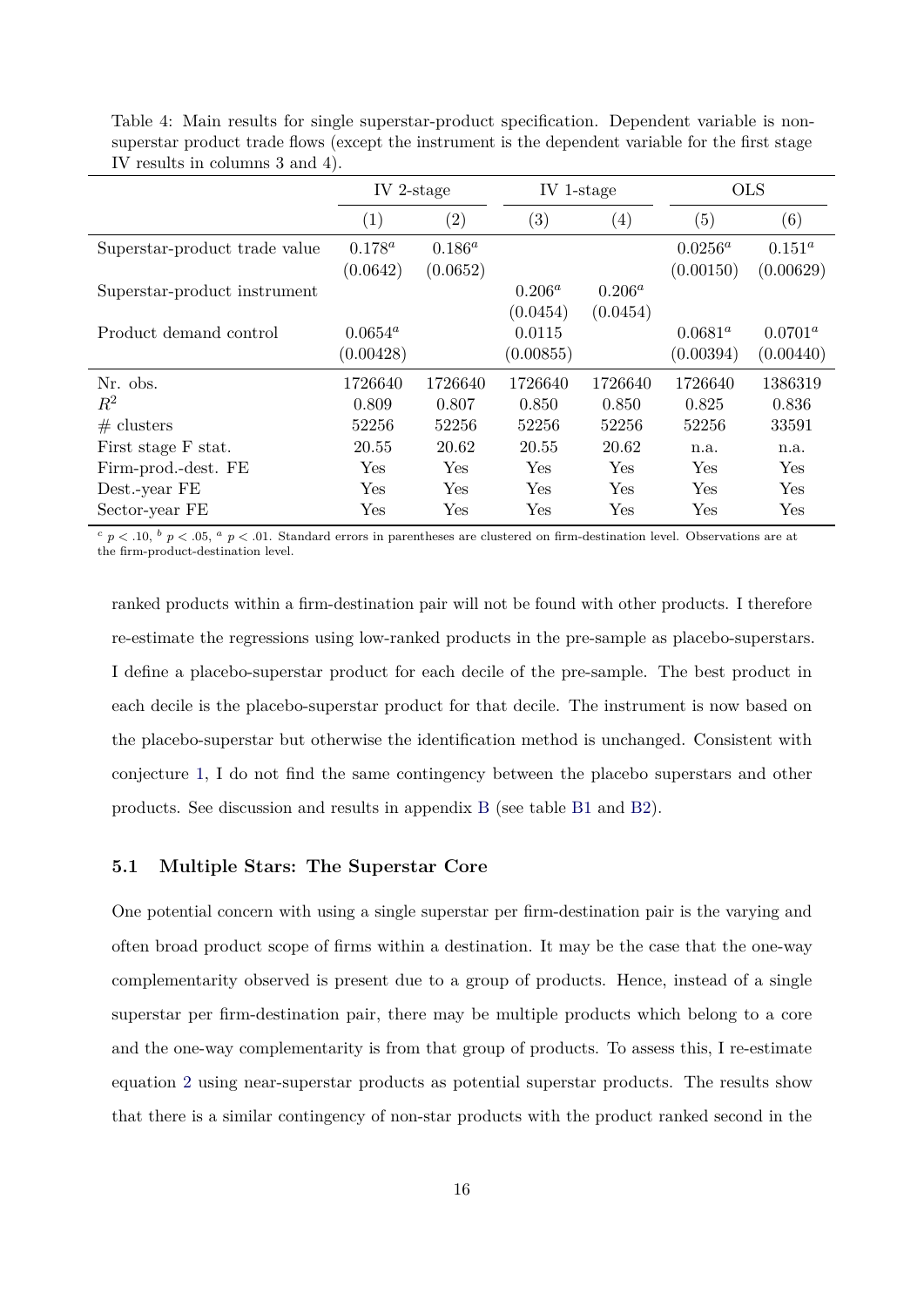pre-sample (see table [B3](#page-32-1) in appendix [B\)](#page-30-1). Thereafter, the dependence disappears, underlining that the mechanism is concentrated among a small set of high-ranked products of the firm. This result suggests that product scope of the exporter may be important.

To address this concern I re-define the superstar as a set of one or more products that belong to a 'superstar core'. A product belongs to the superstar core, *c*, if it is among the top 10% of the most exported products in the pre-sample period. Formally, the superstar core is defined as,  $p \in c$  if  $\frac{p}{p} \leq 0.1$ , where p is the product identifier (which equals the pre-sample rank of the product) and *P* is the total number of products exported. Both are calculated within a firm-destination pair in the pre-sample. All products not exported in the pre-sample are non-superstar core products. For this specification only firms exporting 10 or more products in the pre-sample period to a particular destination are included. See table [D1](#page-34-0) in Appendix [D](#page-34-1) for descriptive statistics about the superstar core sample. A hypothetical example of the superstar core definition is shown in figure [2.](#page-16-0) Note that both the set and number of products can differ across destinations.

<span id="page-16-0"></span>

| Products exported                     | Nr. of<br>products        |                    |
|---------------------------------------|---------------------------|--------------------|
| Destinations                          | (ordered by value)        | Nr. of<br>products |
| $d_1$ ----- (A,R,F,...,C,B)           | (#22)                     |                    |
| $d_2$ ----- (B,A,C,...,G,M,Q)         | (#35)                     |                    |
| Fixm i                                | $d_3$ ----- (A,R,...,K,B) | (#12)              |
| $d_4$ ----- (C,R,K,A,X,F,L,P,W,...,D) | (#98)                     |                    |

Figure 2: The definition of the superstar core. The products ranked in the top decile in the pre-sample period of firm *i* in a destination are in the superstar core (marked in bold). At destination *d*1, products A and R are in the superstar core for firm *i* in *all* consequent time periods. In the superstar product definition, only product A was a star at the destination.

The data shows that around 65% of the superstar cores include only a single product, and in 89% of cases there are three or less products in the superstar core. The highest number of products in the core is 46 (see figure [D1](#page-34-2) in appendix [D\)](#page-34-1). The idea behind this definition is to take into account the wide and varying scope of firms. Firms may, for example, export different bundles of products to different buyers. Hence, a firm may bundle a product from the superstar core with some of the lower ranked products, while other stars in the core are bundled differently.

To construct the instrument for the superstar core, each product is weighted by a pre-sample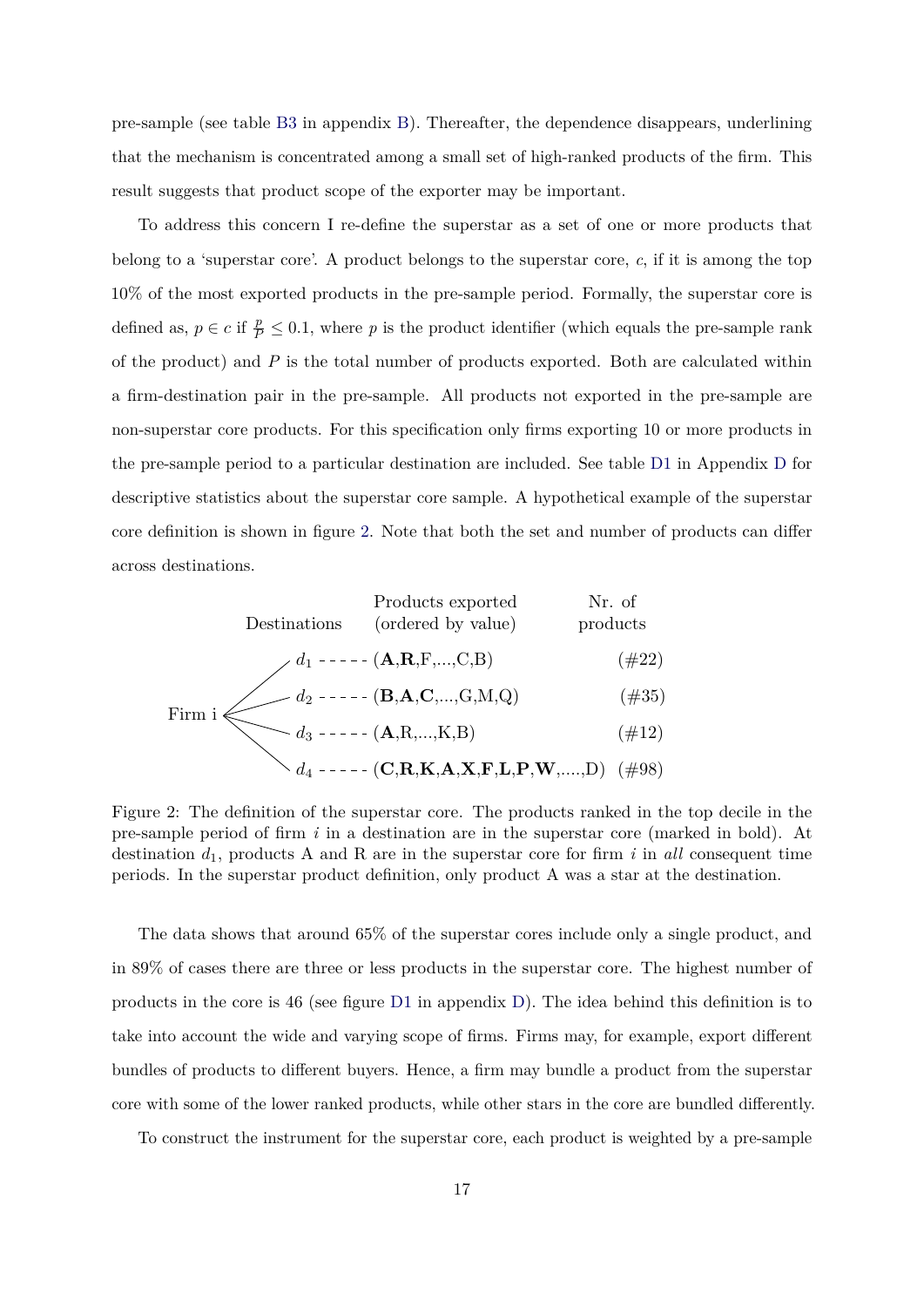share. The share of each product, *sipd*, equals the trade value of product *p* to destination *d* divided by the total trade value of all products in the core by firm *i* to that destination in the pre-sample period. Both the shares, *sipd*, and set of products included in the superstar core are kept constant over the sample period.<sup>[25](#page-17-0)</sup> Formally, the superstar core instrument (in logs),  $z_{icdt}$ , is defined in equation [3:](#page-17-1)

<span id="page-17-1"></span>
$$
z_{icdt} = \sum_{p \in c} s_{ipd} M_{pjdt} \tag{3}
$$

The empirical specification is the same as in equation [2](#page-12-2) after having replaced the superstar product with the superstar core. As before, the pre-sample observations are dropped, in addition the entire core of superstars is dropped post pre-sample, not just a single superstar product. The instrument, now based on the superstar core, is calculated using the same data that was used for the superstar product instrument.

## **5.2 Superstar Core Results**

Before proceeding to the results from this superstar core specification I investigate the first stage results. From table [5,](#page-18-0) one can see that the coefficients have the expected sign, with the F-statistic around 28. The second-stage results for the superstar core specification are strong and robust, with an estimated elasticity of 0.322 for the top superstar core decile. Hence, an increase of 10% in the trade value of the superstar core (decile) results in a 3.2% increase in the non-core products to a destination. The results underline that the within-firm complementarity of the products from the top decile to the lower-ranked products.[26](#page-17-2)

In the baseline specification, I include a product-demand control which captures the contemporaneous changes for that specific non-star product. An alternative, is to use a productdestination-year fixed effect. This inclusion is demanding on the data as it requires variation

<span id="page-17-0"></span> $^{25}$ To check the stability of the superstar-core I calculate the average share of export value of the superstar-core of total trade value per destination. In the first three years in the data (1997-1999) the share of the superstar-core is on average around 68% of the total export value. The share decreases slowly over time and is around 45% in the last three years (2009-2011). The share is very similar when all pre-sample observations are excluded.

<span id="page-17-2"></span> $^{26}$  As discussed in relation to the superstar product results (footnote [24\)](#page-14-1), it is suspected that there may be cases of measurement error due to false definitions of a non-star product as the star. This type of measurement error will bias the OLS results towards zero. Again the OLS elasticities are low when all observations are included (see table [5](#page-18-0) column 5). We suspect that measurement error is present when the export value of the superstar core equals zero after the pre-sample has ended. If these observations are dropped the elasticities increase substantially but are still lower than the IV estimates. As only cases in which the *entire* superstar core export value equals zero (only around 6% of the observations) are dropped, there may still be some measurement error in the superstar core definition, thereby, still biasing the OLS results downward.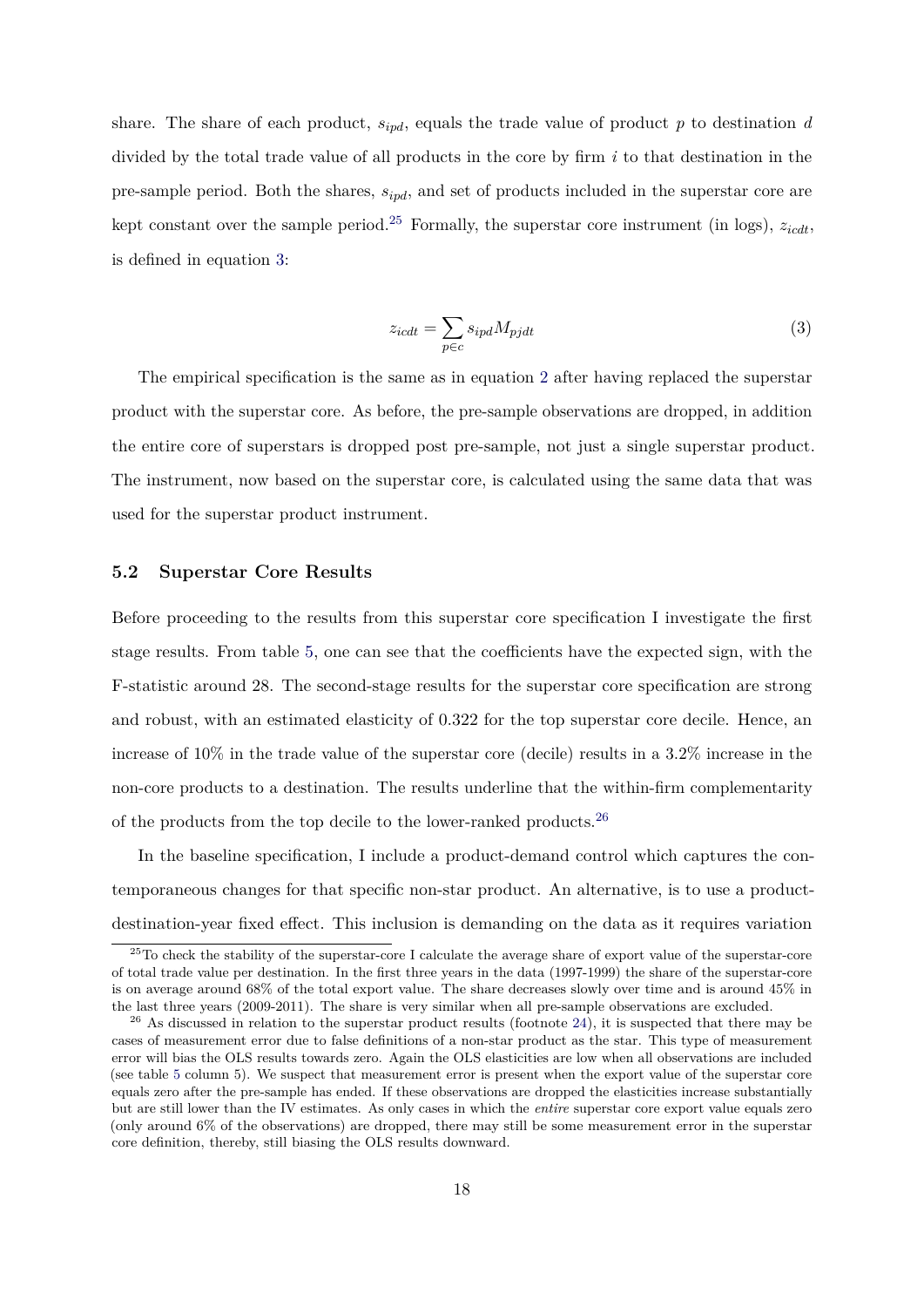<span id="page-18-0"></span>

|  |  |  | Table 5: Main results for the superstar-core specification. Dependent variable is non-superstar    |  |  |  |  |
|--|--|--|----------------------------------------------------------------------------------------------------|--|--|--|--|
|  |  |  | product trade flows in columns 1-2 and 5-6. Columns 3-4 show the first stage results for col. 1-2. |  |  |  |  |

|                            | IV 2-stage              |                         | IV 1-stage            |                       | <b>OLS</b>              |                         |
|----------------------------|-------------------------|-------------------------|-----------------------|-----------------------|-------------------------|-------------------------|
|                            | (1)                     | $\left( 2\right)$       | $\left( 3\right)$     | $\left( 4\right)$     | $\left( 5\right)$       | (6)                     |
| Superstar-core trade value | $0.322^a$<br>(0.0806)   | $0.329^{a}$<br>(0.0813) |                       |                       | $0.0465^a$<br>(0.00284) | $0.216^a$<br>(0.00907)  |
| Superstar-core instrument  |                         |                         | $0.221^a$<br>(0.0419) | $0.221^a$<br>(0.0419) |                         |                         |
| Product demand control     | $0.0681^a$<br>(0.00529) |                         | 0.000593<br>(0.00715) |                       | $0.0692^a$<br>(0.00494) | $0.0683^a$<br>(0.00500) |
| Nr. obs.                   | 1041135                 | 1041135                 | 1041135               | 1041135               | 1041135                 | 976340                  |
| $\,R^2$                    | 0.791                   | 0.790                   | 0.882                 | 0.882                 | 0.814                   | 0.819                   |
| # clusters                 | 8662                    | 8662                    | 8662                  | 8662                  | 8662                    | 7497                    |
| First stage F stat.        | 27.90                   | 27.91                   | n.a.                  | n.a.                  | 27.90                   | 27.91                   |
| Firm-prod.-dest. FE        | Yes                     | Yes                     | Yes                   | Yes                   | Yes                     | Yes                     |
| Dest.-year FE              | Yes                     | Yes                     | Yes                   | Yes                   | Yes                     | Yes                     |
| Sector-year FE             | Yes                     | Yes                     | Yes                   | Yes                   | Yes                     | Yes                     |

 $c$  *p* < .10,  $b$  *p* < .05,  $a$  *p* < .01. Standard errors in parentheses are clustered on firm-destination level. Observations are at the firm-product-destination level.

across firm exports of the same six-digit product-destination-year combination. The results are very similar to the main results (see column 2 in table [E1\)](#page-37-0). The results are also robust to *not* controlling for non-superstar specific demand variation (see column 2 in table [5\)](#page-18-0).

To demonstrate that the observed mechanism is indeed one-way, I use the other nine-deciles of the pre-sample rank as 'placebo-cores'. The instrument is then based on the placebo-cores, otherwise, the calculation method is unaltered. Consistent with the suggested *one-way* mechanism in conjecture [1,](#page-8-2) I do not find any significant effects for the other nine deciles. This is clear from the coefficient plot in figure [3,](#page-19-0) where each of the 10 coefficients from the 10 regressions is shown along with 95% confidence intervals. For more detailed results, see tables [D2](#page-35-0) and [D3](#page-35-1) in appendix [D.](#page-34-1) These results demonstrate that there is a strong mechanism from a set of core products in each destination towards the lower-ranked more peripheral products. I find that the superstar core in each destination has 'followers' which complement the trade of the superstar. This mechanism is asymmetric since it is only a *one-way* complementarity of non-star products to the superstar.[27](#page-18-1)

<span id="page-18-1"></span> $27$ Note that as the IV elasticities are below 1 one would expect that the specialization of firms would increase over time. This need not be as new products can be added. Indeed a strong response is also found on product scope  $(\# \text{ of products})$  if it is used as the dependent variable instead of non-star trade value (see column 5 in table [E1\)](#page-37-0).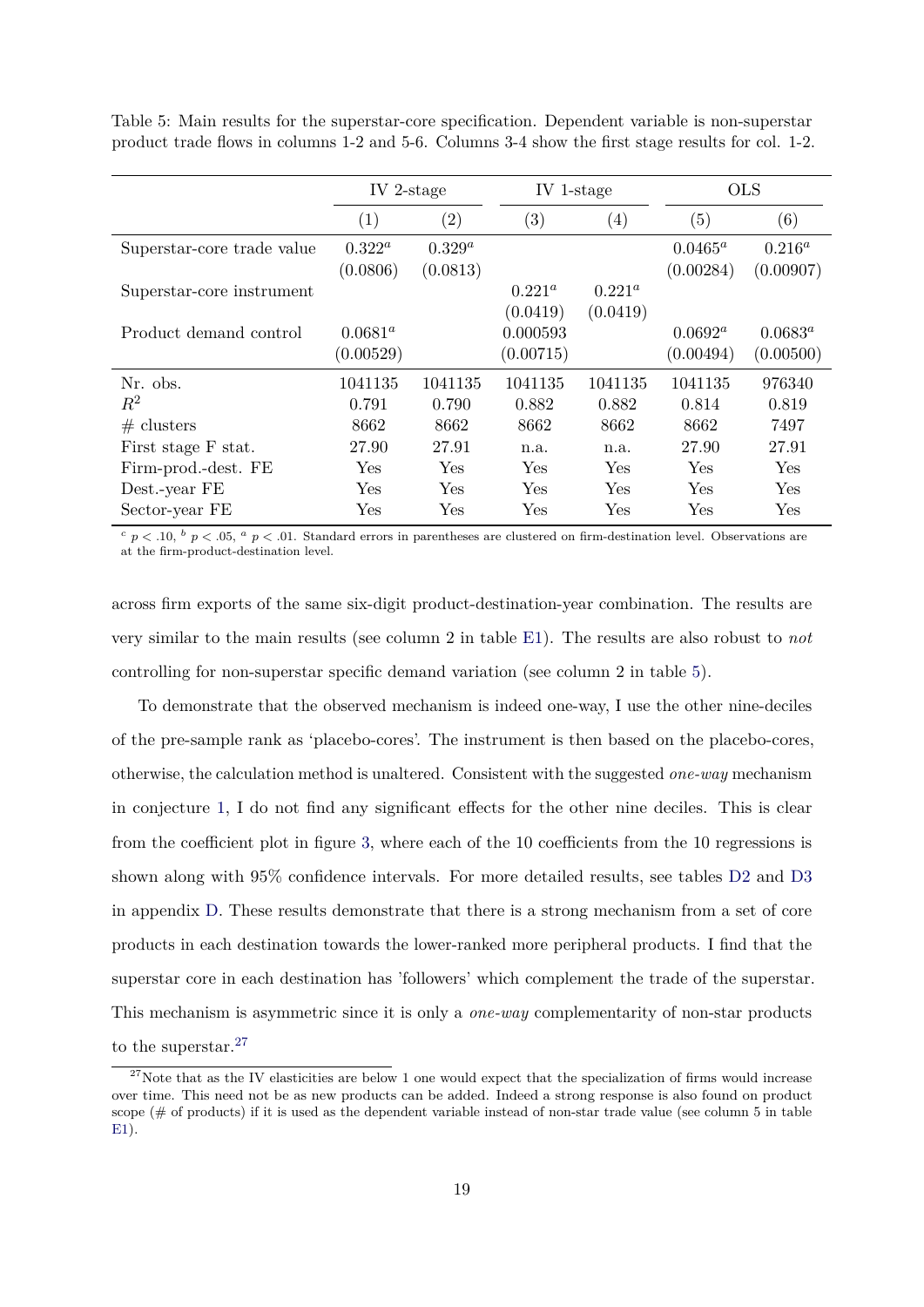<span id="page-19-0"></span>

Figure 3: Coefficient plot of for each pre-sample core (decile). The plot shows the point estimate and 95% confidence interval when using each of the deciles (of the pre-sample) as superstar or placebo cores. The regression includes the baseline fixed effects. The full results underlying this figure are available in appendix [D](#page-34-1) (tables [D2](#page-35-0) and [D3\)](#page-35-1).

## **5.3 Demand or Supply Channel?**

A priori, it is unclear if the observed one-way complementarity is related to demand and/or supply forces. In an effort to identify which channel is driving the results a number of exercises are performed. First, we include either firm-year or firm-product-year fixed effect. These fixed effects capture most of the possible supply side variation related to the firm-year or firm-productyear combination (product production cost, efficiency etc.). For identification we therefore use variation across destination-(product)-year by the same firm. As the point estimates are only modestly impacted, and still highly significant, this indicates that the one-way complementarity mechanism is mostly driven by demand-side factors. A second test is to investigate if the mechanism is driven by Carry-Along-Trade (CAT) as discussed by Bernard, Blanchard, Van Beveren, and Vandenbussche [\(2015\)](#page-23-5) (which is the export of a product that the firms themselves do not produce.) They suggest that CAT exists due to demand scope product complementaries between produced and non-produced products. I investigate if the one-way complementarity observed is the same for products produced by the firm, compared to those not produced, but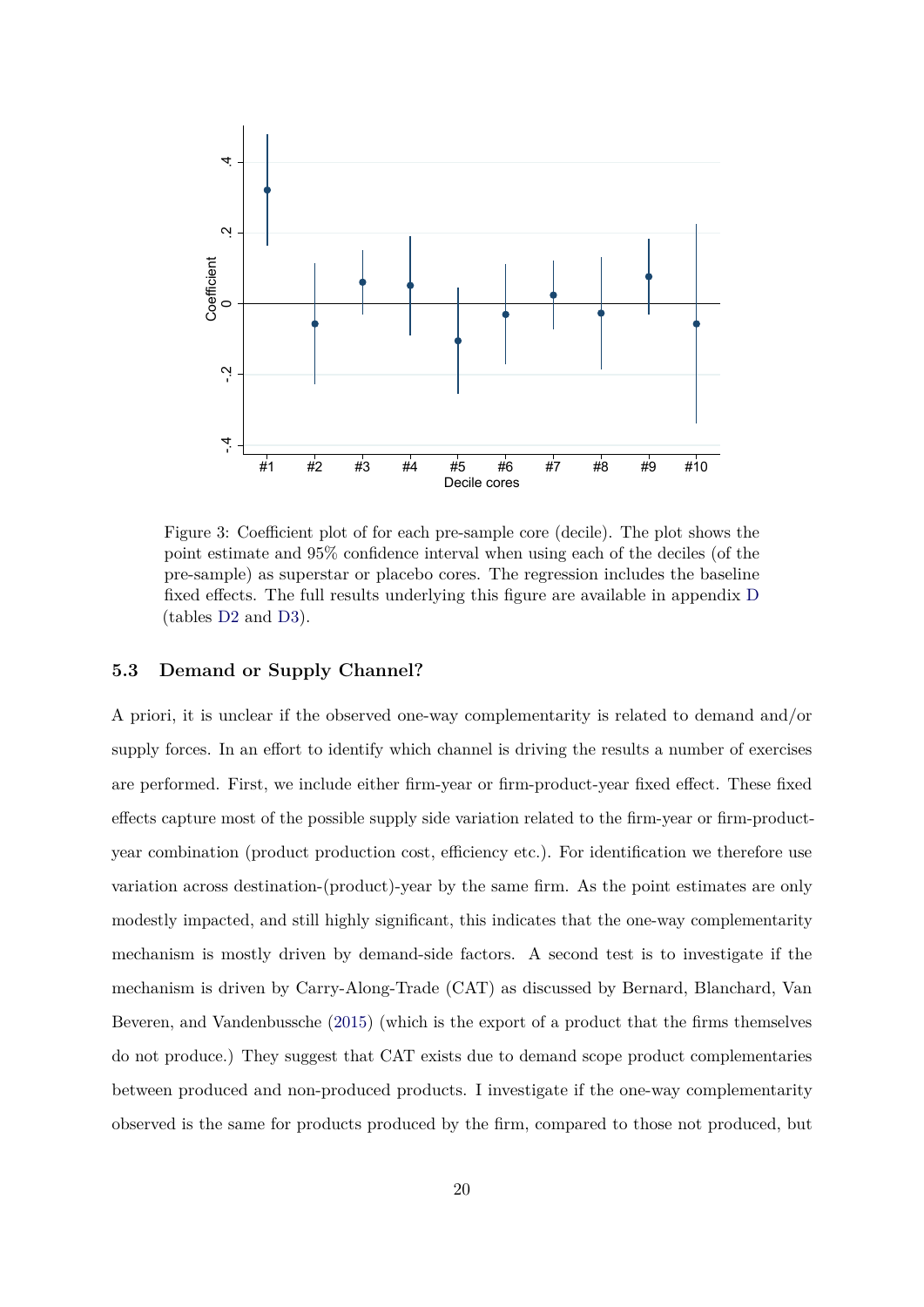only exported (CAT product). I find that the mechanism is found for both produced and CAT products, while the elasticity is (slightly) lower for CAT products. See appendix [E](#page-36-0) for a discussion and the results.

To further analyse this demand channel, I investigate if the product type influences the mechanism. In this exercise I use the Rauch [\(1999\)](#page-26-6) product classification to separate between homogeneous and differentiated products. The idea here being that firms exporting a homo-geneous superstar-core<sup>[28](#page-20-1)</sup> are competing in terms of price rather than quality.<sup>[29](#page-20-2)</sup> To investigate this an interaction dummy term is added if the superstar-core is homogeneous, otherwise. I find that the interaction is negative and of similar size as the main effect. See column 1 in table [E2.](#page-38-0) Hence, if a firm is predominantly selling homogeneous products (has a homogeneous core), then no causal link is found between the core and non-star products of the firm. This suggests that product characteristics matter and firms predominately exporting homogeneous goods are unable to bundle the goods in the same manner as firms selling differentiated products.

A related exercise is to investigate if product characteristics of the *non-star* products influence the mechanism. Using an interaction dummy for homogeneous non-star products an ambiguous result is found. Hence, either no specific or very small differences are found between homogeneous and differentiated *non-star* products. This is reasonable considering that there may be buyerseller relation specific fixed costs, as in Bernard, Moxnes, and Ulltveit-Moe [\(2017\)](#page-23-14), and therefore optimal to purchase additional products from the seller regardless of their type/characteristics. See columns 2 and 3 in table [E2.](#page-38-0)

## <span id="page-20-0"></span>**6 Conclusion**

Traditional measures of firm efficiency explain to a less extent within destination sales compared to predicting firm entry to a market (as noted by Bernard, Redding, and Schott [\(2011\)](#page-23-1), Eaton, Kortum, and Kramarz [\(2011\)](#page-24-4) and Munch and Nguyen [\(2014\)](#page-26-0)). This paper contributes to the literature by uncovering a new *one-way* complementarity mechanism that can enhance the

<span id="page-20-1"></span> $^{28}$ A firm has a homogeneous product core if  $50\%$  or more of the products in the core are homogeneous according to the liberal Rauch [\(1999\)](#page-26-6) classification, otherwise the firm has a differentiated core. Note that the core is destination specific and can therefore vary within a firm across destinations. In the data the most common homogeneous star products are (in size order): (1) iron and steel products, (2) plastics, (3) paper and paper-board articles, (4) Organic chemicals and (5) Pharmaceutical products.

<span id="page-20-2"></span> $^{29}$ As in Rauch [\(1999\)](#page-26-6), a buyer of homogeneous products can easily compare prices and faces therefore lower search costs to find a new seller, relative to a buyer comparing differentiated products from several sellers.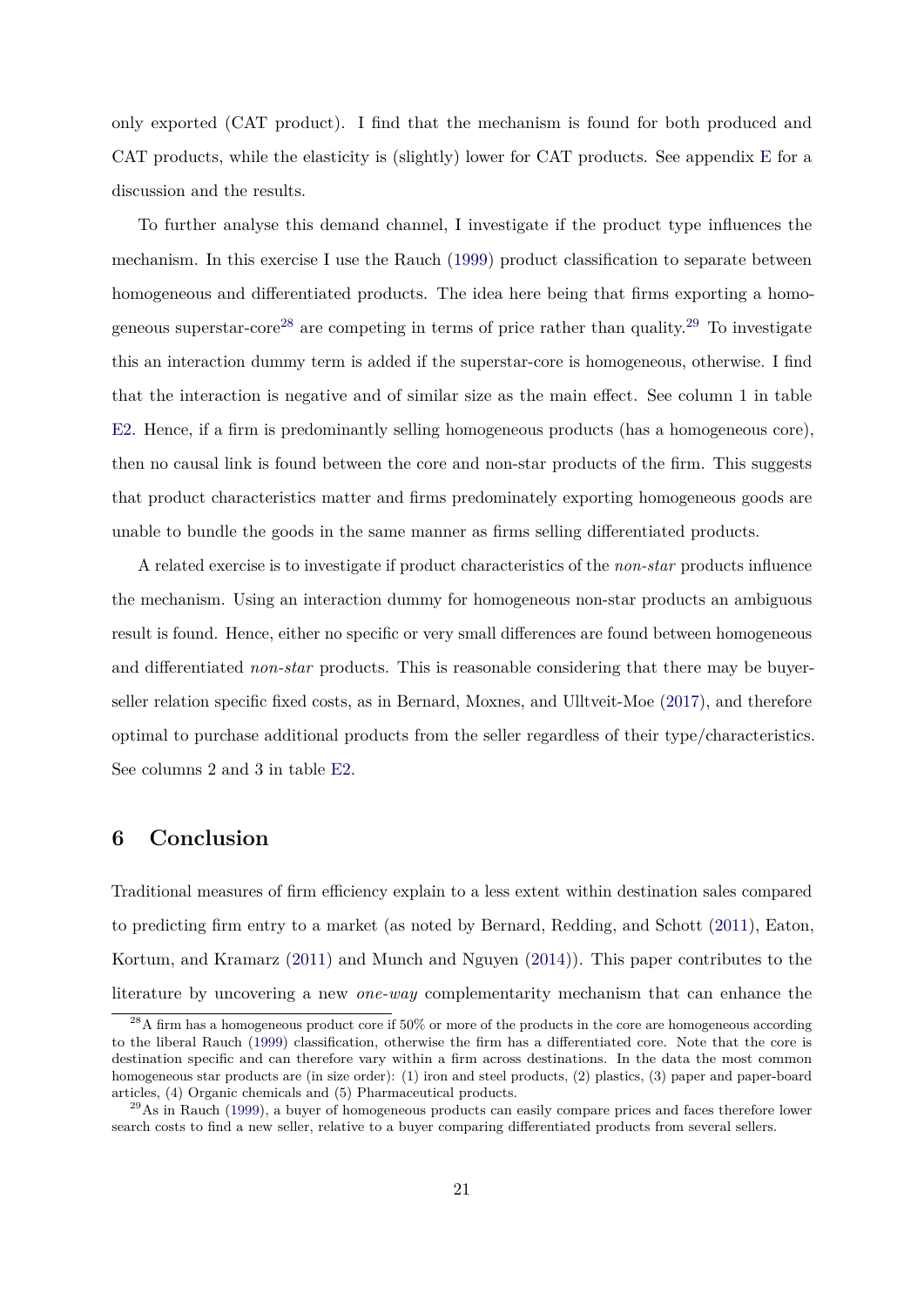understanding of the observed intra-destination variation in exporting. As the distribution of export sales to each market is highly skewed towards a single product ('superstar product') or a small set of products (the 'superstar core'), I find that demand variation specific to these superstar products can explain variation in other more peripheral non-star products.

To investigate this mechanism, I employed detailed high-quality Swedish firm registry data which is matched with export flows at the firm-HS6 product-destination level. Using a novel instrumental variable approach, I identify that the superstar product explains the trade value of non-star products to each destination. Extending the definition of the superstar to include a 'superstar core' of products (which may include more than a single product) strengthens the results. More specifically, I find that a 10% increase in the superstar product and superstar core leads to a 1.8% and 3.2% increases in non-superstar product trade flows respectively. In the estimations, I control for unobserved heterogeneity by including firm-product-destination, sector-year and destination-year fixed effects. Furthermore, to ensure that the non-star product variation is not driven by foreign demand shocks specific to the non-superstar product, I control for the import demand of non-star products. The result can therefore be interpreted as non-star products being complementary to the superstar core (or product). As a robustness check, I use non-superstar products as placebo-superstars products (or placebo-cores) to verify if they are able to explain the trade value of other products to each destination. In line with the suggested one-way mechanism, I do not find the same type of complementarity mechanism for these placebo-superstars. The results therefore show evidence of a *one-way* complementarity from the non-superstar to the superstar products, as I only observe that the superstar has followers while the followers do not have a 'star'.

The implications of these results are threefold. First, the observed one-way mechanism implies that the weight of product scope could be overestimated. This stems from the fact that even if one acknowledges the high value share of the star, one misses the full impact of these core products due to between product synergies. This is since the star-specific variation is explaining trade in non-star products. Second, the superstar to non-superstar products mechanism established provides an explanation for observed intra-firm-destination trade that is not directly incorporated in current theoretical models of multi-product exporters. The models often incorporate the concept of core competency/products of a firm but the superstar core is an addition thereto, as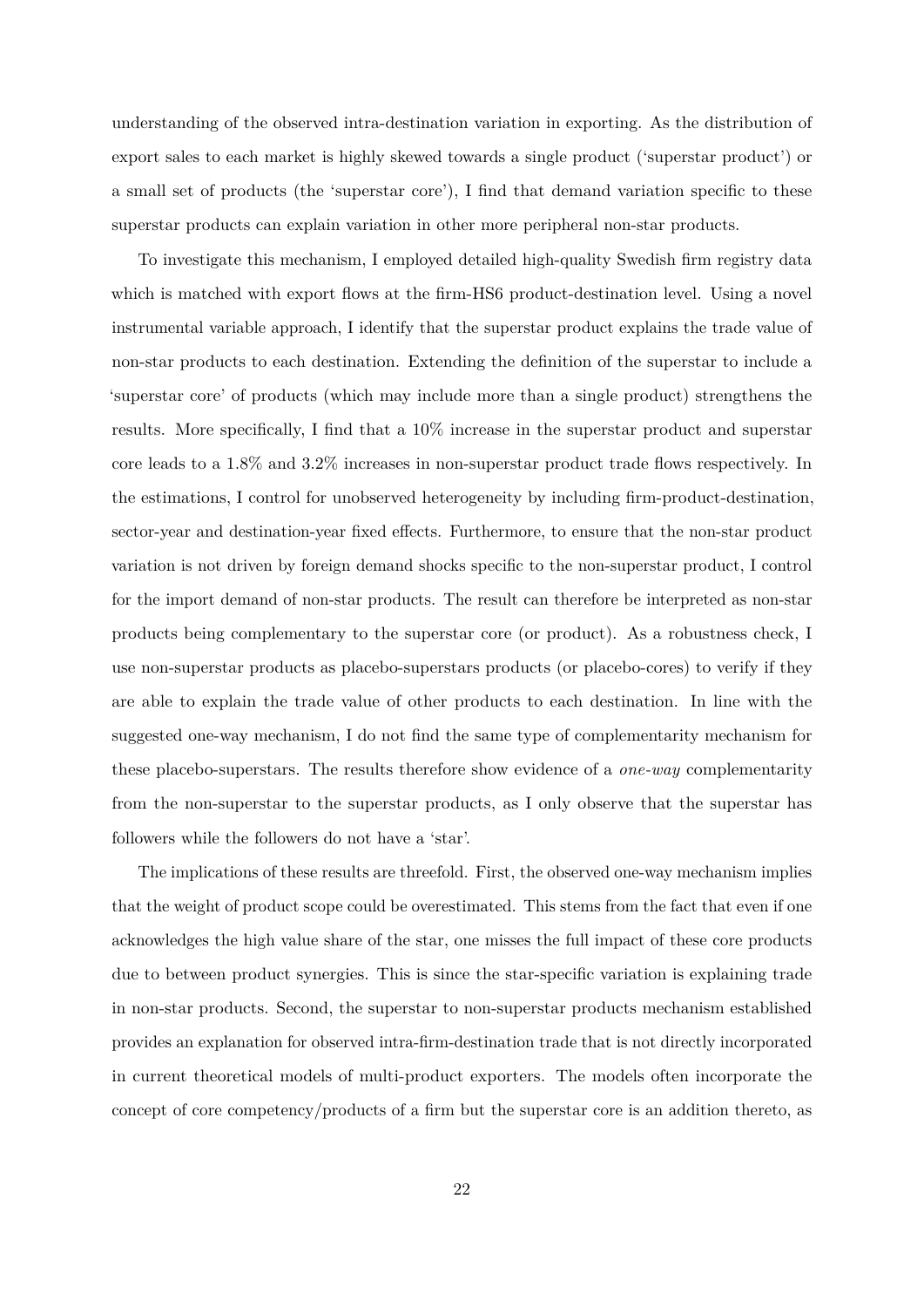it has followers. Moreover, investigating the mechanism further, by comparing firms exporting homogeneous/differentiated products and controlling for supply side explanations, we show evidence suggesting that the relationship is driven by demand side complementaries. Hence, future theoretical research on multi-product exporters should incorporate this within-destination one-way demand dependence of product exports. Third, as product exports of a firm should not be viewed in isolation, there are some direct policy implications. If a policy measure impacts products which are in the superstar core of firms, the actual impact would be underestimated as the interconnected non-superstar products are not assumed to be affected. Conversely, if the policy measure is aimed towards the periphery, the impact is overestimated. The composition of firm-sales may therefore be important for policy evaluation.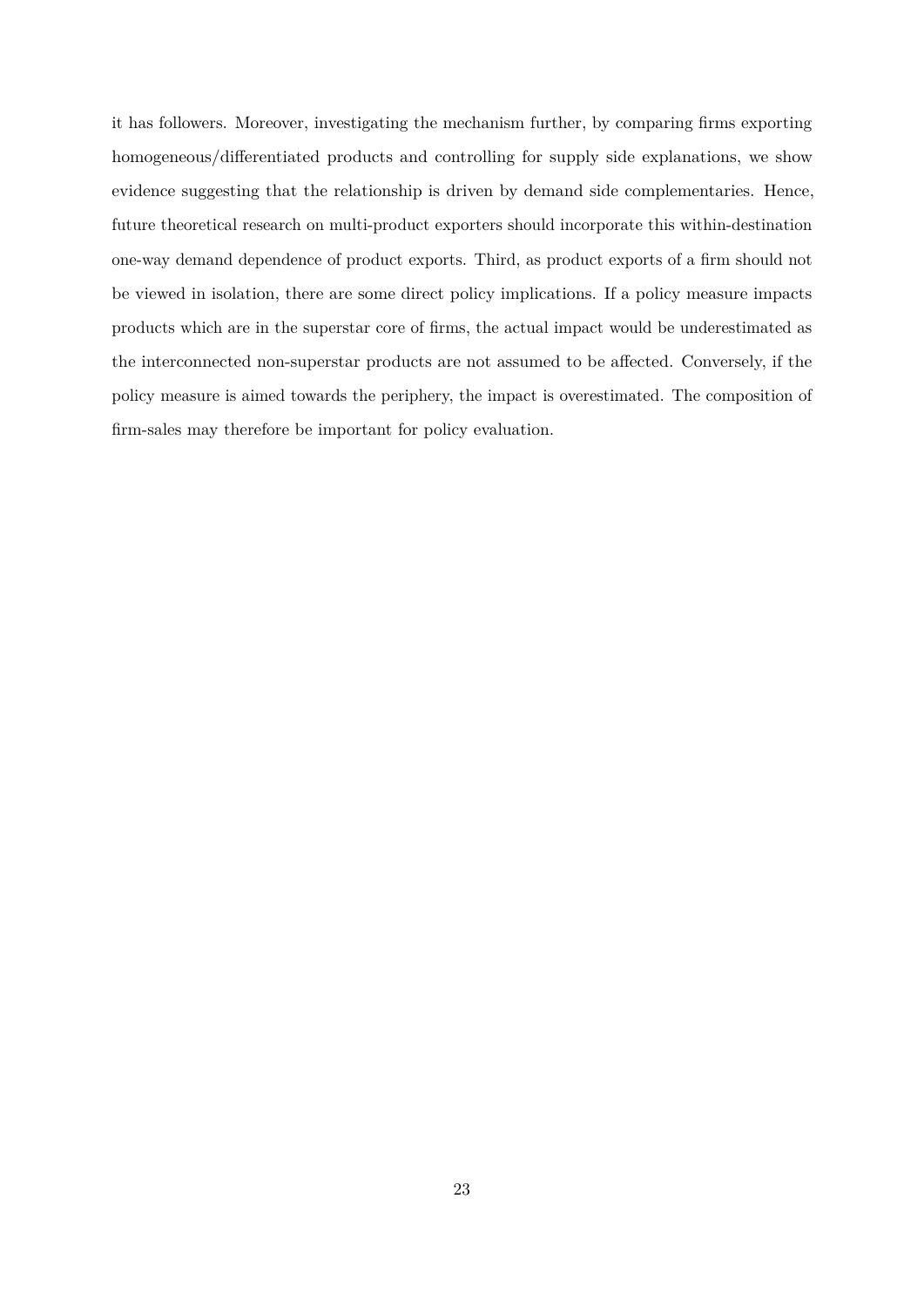# **References**

- <span id="page-23-4"></span>Amador, João and Luca David Opromolla (2013). "Product and destination mix in export markets". *Review of World Economics* 149.1, pp. 23–53. issn: 1610-2878. doi: [10.1007/](https://doi.org/10.1007/s10290-012-0136-z) [s10290-012-0136-z](https://doi.org/10.1007/s10290-012-0136-z).
- <span id="page-23-10"></span>Antoniades, Alexis (2015). "Heterogeneous Firms, Quality, and Trade". *Journal of International Economics* 95.2, pp. 263–273. issn: 00221996. doi: [10.1016/j.jinteco.2014.10.002](https://doi.org/10.1016/j.jinteco.2014.10.002).
- <span id="page-23-6"></span>Ariu, Andrea, Florian Mayneris, and Mathieu Parenti (2016). *Providing Services to Boost Goods Exports: Theory and Evidence*. ECARES working paper, December, 2016-43.
- <span id="page-23-11"></span>Arkolakis, Costas and Marc-andreas Muendler (2013). "Exporters and Their Products: A Collection of Empirical Regularities". *CESifo Economic Studies* 59.2, pp. 223–248. issn: 1610-241X. DOI: [10.1093/cesifo/ifs028](https://doi.org/10.1093/cesifo/ifs028).
- <span id="page-23-2"></span>Arkolakis, Costas, Marc-andreas Muendler, and Sharat Ganapati (2015). "The Extensive Margin of Exporting Products: A Firm-level Analysis".
- <span id="page-23-3"></span>Arnarson, Björn Thor (2015). *Bridging Trade Barriers: Evaluating Models of Multi-Product Exporters*. S-WOPEC Working paper, 2015:6. Lund University, Department of Economics.
- <span id="page-23-13"></span>Autor, David H, David Dorn, and Gordon H Hanson (2013). "The China Syndrome: Local Labor Market Effects of Import Competition in the United States". *American Economic Review* 103.6, pp. 2121–2168. issn: 0002-8282. doi: [10.1257/aer.103.6.2121](https://doi.org/10.1257/aer.103.6.2121).
- <span id="page-23-9"></span>Baldwin, Richard and James Harrigan (2011). "Zeros, Quality, and Space: Trade Theory and Trade Evidence". *American Economic Journal: Microeconomics* 3.2, pp. 60–88. issn: 1945- 7669. doi: [10.1257/mic.3.2.60](https://doi.org/10.1257/mic.3.2.60).
- <span id="page-23-7"></span>Békés, Gábor and Balázs Muraközy (2012). "Temporary trade and heterogeneous firms". *Journal of International Economics* 87.2, pp. 232-246. ISSN: 00221996. DOI: [10.1016/j.jinteco.](https://doi.org/10.1016/j.jinteco.2011.12.007) [2011.12.007](https://doi.org/10.1016/j.jinteco.2011.12.007).
- <span id="page-23-5"></span>Bernard, Andrew B., Emily J. Blanchard, Ilke Van Beveren, and Hylke Vandenbussche (2015). *Carry-Along Trade*. Working paper.
- <span id="page-23-0"></span>Bernard, Andrew B, J. Bradford Jensen, Stephen J Redding, and Peter K Schott (2007). "Firms in International Trade". *Journal of Economic Perspectives* 21.3, pp. 105–130. issn: 0895-3309. DOI: [10.1257/jep.21.3.105](https://doi.org/10.1257/jep.21.3.105).
- <span id="page-23-14"></span>Bernard, Andrew B., Andreas Moxnes, and Karen Helene Ulltveit-Moe (2017). "Two-sided Heterogeneity and Trade". *Forthcoming in Review of Economics and Statistics*.
- <span id="page-23-8"></span>Bernard, Andrew B., Stephen J. Redding, and Peter K. Schott (2010). "Multiple-Product Firms and Product Switching". *American Economic Review* 100.1, pp. 70–97. ISSN: 0002-8282. DOI: [10.1257/aer.100.1.70](https://doi.org/10.1257/aer.100.1.70).
- <span id="page-23-1"></span>— (2011). "Multiproduct Firms and Trade Liberalization". *The Quarterly Journal of Economics* 126.3, pp. 1271–1318. issn: 0033-5533. doi: [10.1093/qje/qjr021](https://doi.org/10.1093/qje/qjr021).
- <span id="page-23-12"></span>Bernard, Andrew, Andreas Moxnes, and Karen Helene Ulltveit-Moe (2014). *Two-Sided Heterogeneity and Trade*. Working paper. Cambridge, MA: National Bureau of Economic Research. DOI: [10.3386/w20136](https://doi.org/10.3386/w20136).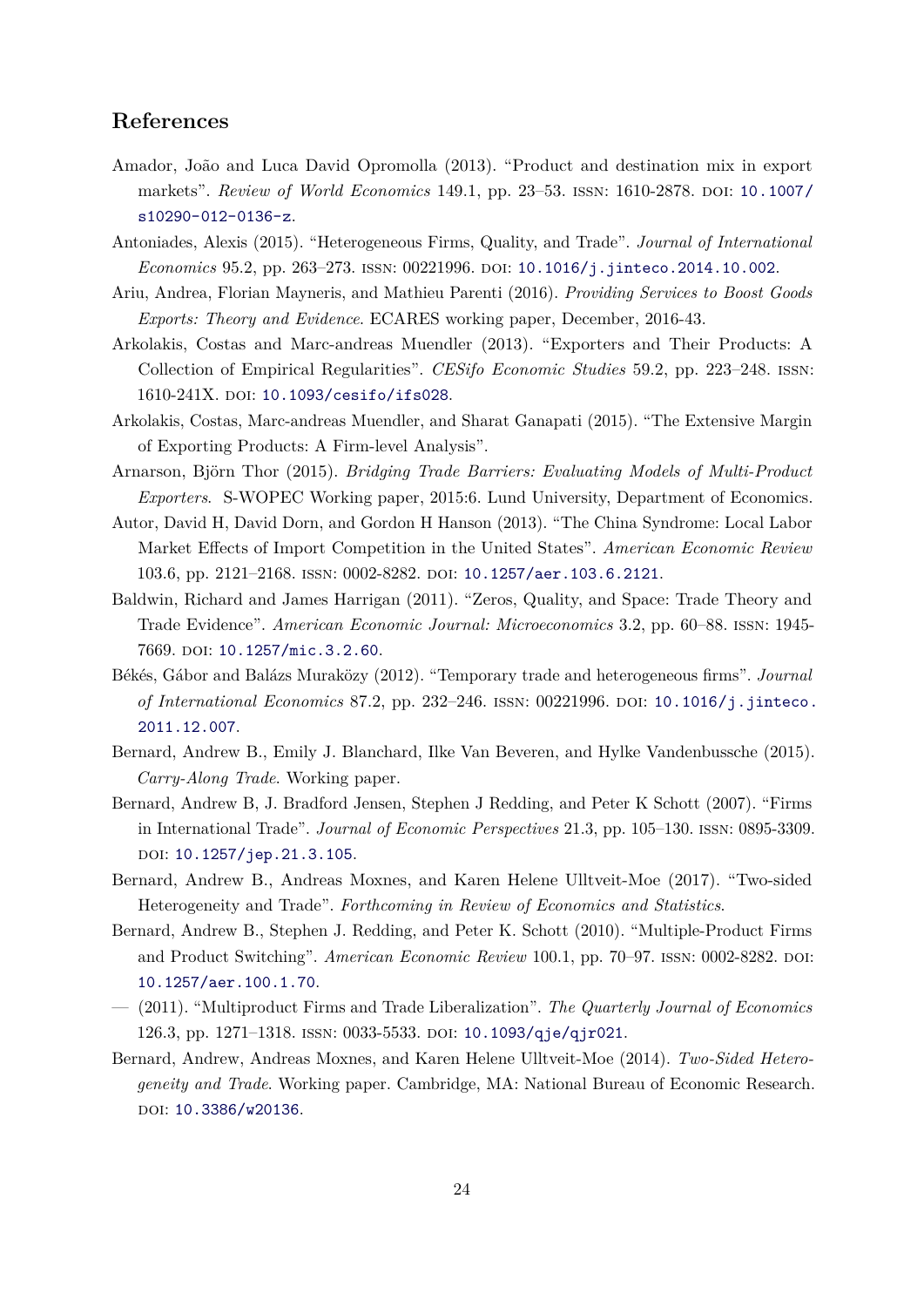- <span id="page-24-2"></span>Berthou, Antoine and Lionel Fontagné (2013). "How do Multiproduct Exporters React to a Change in Trade Costs?" *Scandinavian Journal of Economics* 115.2, pp. 326–353. issn: 03470520. DOI: [10.1111/sjoe.12006](https://doi.org/10.1111/sjoe.12006).
- <span id="page-24-5"></span>Besedeš, Tibor and Thomas J. Prusa (2006a). "Ins, outs, and the duration of trade". *Canadian Journal of Economics/Revue canadienne d'économique* 39.1, pp. 266–295. issn: 0008-4085. doi: [10.1111/j.0008-4085.2006.00347.x](https://doi.org/10.1111/j.0008-4085.2006.00347.x).
- <span id="page-24-6"></span>— (2006b). "Product differentiation and duration of US import trade". *Journal of International Economics* 70.2, pp. 339-358. ISSN: 00221996. DOI: [10.1016/j.jinteco.2005.12.005](https://doi.org/10.1016/j.jinteco.2005.12.005).
- <span id="page-24-11"></span>Carballo, Jerónimo, Gianmarco I. P. Ottaviano, and Christian Volpe Martincus (2013). *The Buyer Margins of Firms' Exports*. Working paper. London, UK: Centre for Economic Policy Research, pp. 1–5.
- <span id="page-24-12"></span>Correia, Sergeia (2015). "REGHDFE: Stata module to perform linear or instrumental-variable regression absorbing any number of high-dimensional fixed effects".
- <span id="page-24-7"></span>Crozet, Matthieu, Keith Head, and Thierry Mayer (2012). "Quality sorting and trade: Firm-level evidence for French wine". *Review of Economic Studies* 79.2, pp. 609–644. issn: 00346527. DOI: [10.1093/restud/rdr030](https://doi.org/10.1093/restud/rdr030).
- <span id="page-24-9"></span>De Loecker, Jan, Pinelopi K. Goldberg, Amit K. Khandelwal, and Nina Pavcnik (2016). "Prices, Markups, and Trade Reform". *Econometrica* 84.2, pp. 445–510. issn: 0012-9682. doi: [10.](https://doi.org/10.3982/ECTA11042) [3982/ECTA11042](https://doi.org/10.3982/ECTA11042).
- <span id="page-24-3"></span>Di Giovanni, Julian, Andrei A. Levchenko, and Isabelle Mejean (2014). "Firms, Destinations, and Aggregate Fluctuations". *Econometrica* 82.4, pp. 1303–1340. ISSN: 0012-9682. DOI: [10.3982/ECTA11041](https://doi.org/10.3982/ECTA11041).
- <span id="page-24-8"></span>Eaton, Jonathan, Marcela Eslava, Maurice Kugler, and James R. Tybout (2008). "Export Dynamics in Colombia: Firm-Level Evidence". *The Organization of Firms in a Global Economy*. Ed. by Elhanan Helpman. Cambridge, MA and London, England: Harvard University Press. Chap. 8, pp. 231–272. isbn: 9780674030817. doi: [10.4159/9780674038547-008](https://doi.org/10.4159/9780674038547-008).
- <span id="page-24-4"></span>Eaton, Jonathan, Samuel Kortum, and Francis Kramarz (2011). "An Anatomy of International Trade: Evidence From French Firms". *Econometrica* 79.5, pp. 1453–1498. issn: 0012-9682. doi: [10.3982/ECTA8318](https://doi.org/10.3982/ECTA8318).
- <span id="page-24-10"></span>Eckel, Carsten, Leonardo Iacovone, Beata Javorcik, and J. Peter Neary (2015). "Multi-product firms at home and away: Cost- versus quality-based competence". *Journal of International Economics* 95.2, pp. 216–232. ISSN: 00221996. DOI: 10.1016/j. jinteco.2014.12.012.
- <span id="page-24-1"></span>Eckel, Carsten and J. Peter Neary (2010). "Multi-Product Firms and Flexible Manufacturing in the Global Economy". *Review of Economic Studies* 77.1, pp. 188–217. ISSN: 00346527. DOI: [10.1111/j.1467-937X.2009.00573.x](https://doi.org/10.1111/j.1467-937X.2009.00573.x).
- <span id="page-24-0"></span>Feenstra, Robert C. and Hong Ma (2008). "Optimal Choice of Product Scope for Multiproduct Firms under Monopolistic Competition". *The Organization of Firms in a Global Economy*. Ed. by Elhanan Helpman, Dalia Marin, and Thierry Verdier. Cambridge MA: Harvard University Press. Chap. 6, pp. 173–199.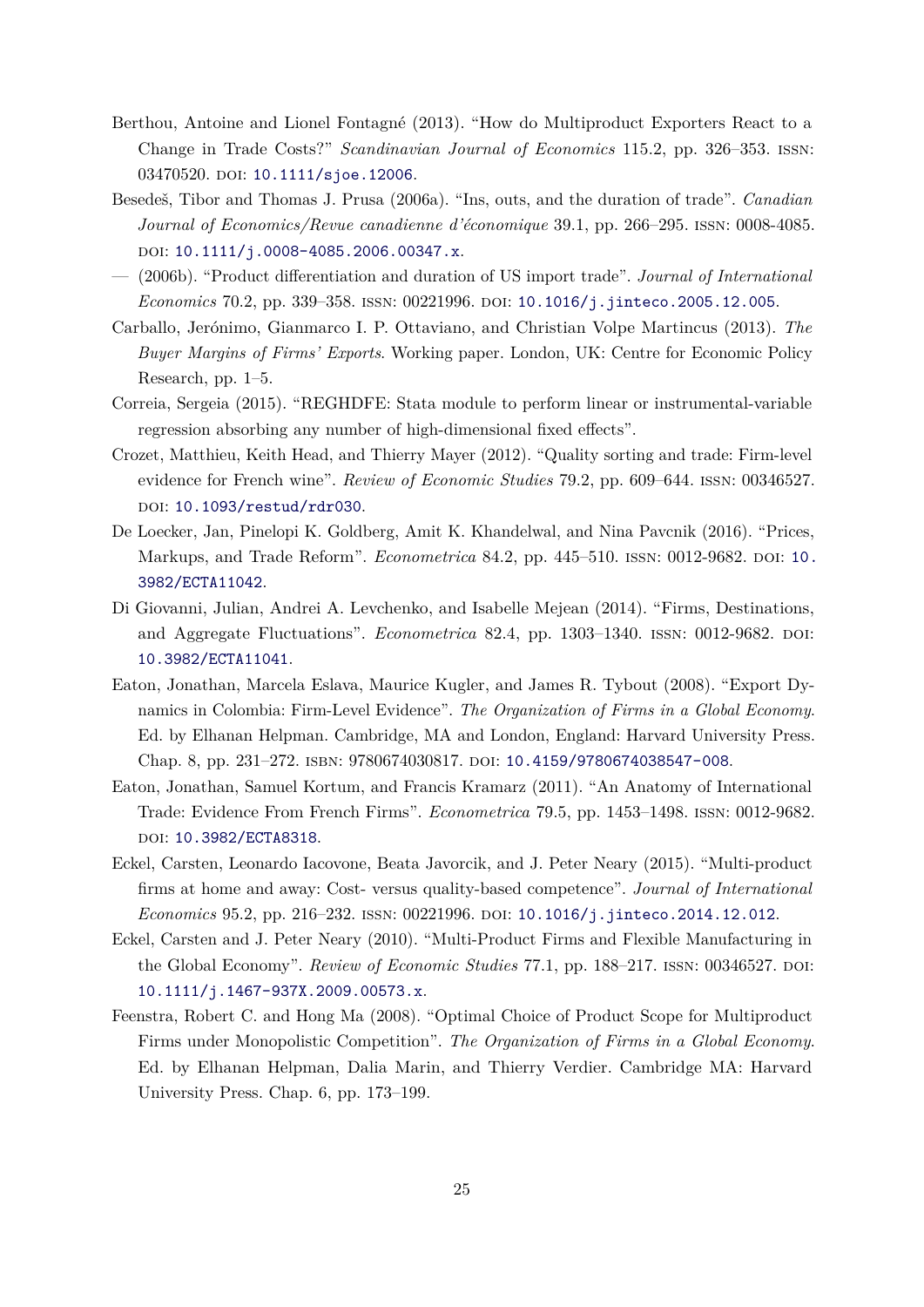- <span id="page-25-2"></span>Fontagné, Lionel, Angelo Secchi, and Chiara Tomasi (2016). *The Fickle Fringe and the Stable Core : Exporters ' Product Mix Across Markets*. CESifo Working Paper Series No. 5889.
- <span id="page-25-12"></span>Foster, Lucia, John Haltiwanger, and Chad Syverson (2016). "The Slow Growth of New Plants: Learning about Demand?" *Economica* 83.329, pp. 91–129. ISSN: 00130427. DOI: [10.1111/](https://doi.org/10.1111/ecca.12172) [ecca.12172](https://doi.org/10.1111/ecca.12172).
- <span id="page-25-0"></span>Gabaix, Xavier (2011). "The Granular Origins of Aggregate Fluctuations". *Econometrica* 79.3, pp. 733-772. ISSN: 0012-9682. DOI: [10.3982/ECTA8769](https://doi.org/10.3982/ECTA8769).
- <span id="page-25-5"></span>Gentzkow, Matthew (2007). "Valuing New Goods in a Model with Complementarity: Online Newspapers". *American Economic Review* 97.3, pp. 713-744. ISSN: 0002-8282. DOI: [10.1257/](https://doi.org/10.1257/aer.97.3.713) [aer.97.3.713](https://doi.org/10.1257/aer.97.3.713).
- <span id="page-25-3"></span>Goldberg, Pinelopi K., Amit K. Khandelwal, Nina Pavcnik, and Petia Topalova (2010). "Multiproduct Firms and Product Turnover in the Developing World: Evidence from India". *Review of Economics and Statistics* 92.4, pp. 1042–1049. issn: 0034-6535. doi: [10.1162/REST\\_a\\_](https://doi.org/10.1162/REST_a_00047) [00047](https://doi.org/10.1162/REST_a_00047).
- <span id="page-25-6"></span>Gullstrand, Joakim and Maria Persson (2014). "How to combine high sunk costs of exporting and low export survival". *Review of World Economics*. ISSN: 1610-2878. DOI: [10.1007/s10290-](https://doi.org/10.1007/s10290-014-0204-7) [014-0204-7](https://doi.org/10.1007/s10290-014-0204-7).
- <span id="page-25-1"></span>Görg, Holger, Richard Kneller, and Balázs Muraközy (2012). "What makes a successful export? Evidence from firm-product- level data". *Canadian Journal of Economics/Revue canadienne d'économique* 45.4, pp. 1332–1368. issn: 00084085. doi: [10.1111/j.1540-5982.2012.01734.](https://doi.org/10.1111/j.1540-5982.2012.01734.x) [x](https://doi.org/10.1111/j.1540-5982.2012.01734.x).
- <span id="page-25-7"></span>Hess, Wolfgang and Maria Persson (2011). "Exploring the duration of EU imports". *Review of World Economics* 147.4, pp. 665-692. ISSN: 1610-2878. DOI: [10.1007/s10290-011-0106-x](https://doi.org/10.1007/s10290-011-0106-x).
- <span id="page-25-4"></span>Hummels, David, Rasmus Jørgensen, Jakob Munch, and Chong Xiang (2014). "The wage effects of offshoring: Evidence from danish matched worker-firm data". *American Economic Review* 104.6, pp. 1597–1629. issn: 00028282. doi: [10.1257/aer.104.6.1597](https://doi.org/10.1257/aer.104.6.1597).
- <span id="page-25-10"></span>Hummels, David and Peter J Klenow (2005). "The Variety and Quality of a Nation's Exports". *American Economic Review* 95, pp. 704-723. ISSN: 0002-8282. DOI: 10.1257/ [0002828054201396](https://doi.org/10.1257/0002828054201396).
- <span id="page-25-8"></span>Iacovone, Leonardo and Beata S. Javorcik (2010). "Multi-Product Exporters: Product Churning, Uncertainty and Export Discoveries". *Economic Journal* 120.544, pp. 481–499. issn: 00130133. doi: [10.1111/j.1468-0297.2010.02356.x](https://doi.org/10.1111/j.1468-0297.2010.02356.x).
- <span id="page-25-9"></span>Khandelwal, Amit K. (2010). "The Long and Short (of) Quality Ladders". *Review of Economic Studies* 77.4, pp. 1450–1476. ISSN: 00346527. DOI: 10.1111/j.1467–937X.2010.00602.x.
- <span id="page-25-13"></span>Koenig, Pamina, Florian Mayneris, and Sandra Poncet (2010). "Local export spillovers in France". *European Economic Review* 54.4, pp. 622-641. ISSN: 00142921. DOI: [10.1016/j.euroecorev.](https://doi.org/10.1016/j.euroecorev.2009.12.001) [2009.12.001](https://doi.org/10.1016/j.euroecorev.2009.12.001).
- <span id="page-25-11"></span>Kropf, Andreas and Philip Sauré (2014). "Fixed costs per shipment". *Journal of International Economics* 92.1, pp. 166–184. issn: 00221996. doi: [10.1016/j.jinteco.2013.10.003](https://doi.org/10.1016/j.jinteco.2013.10.003).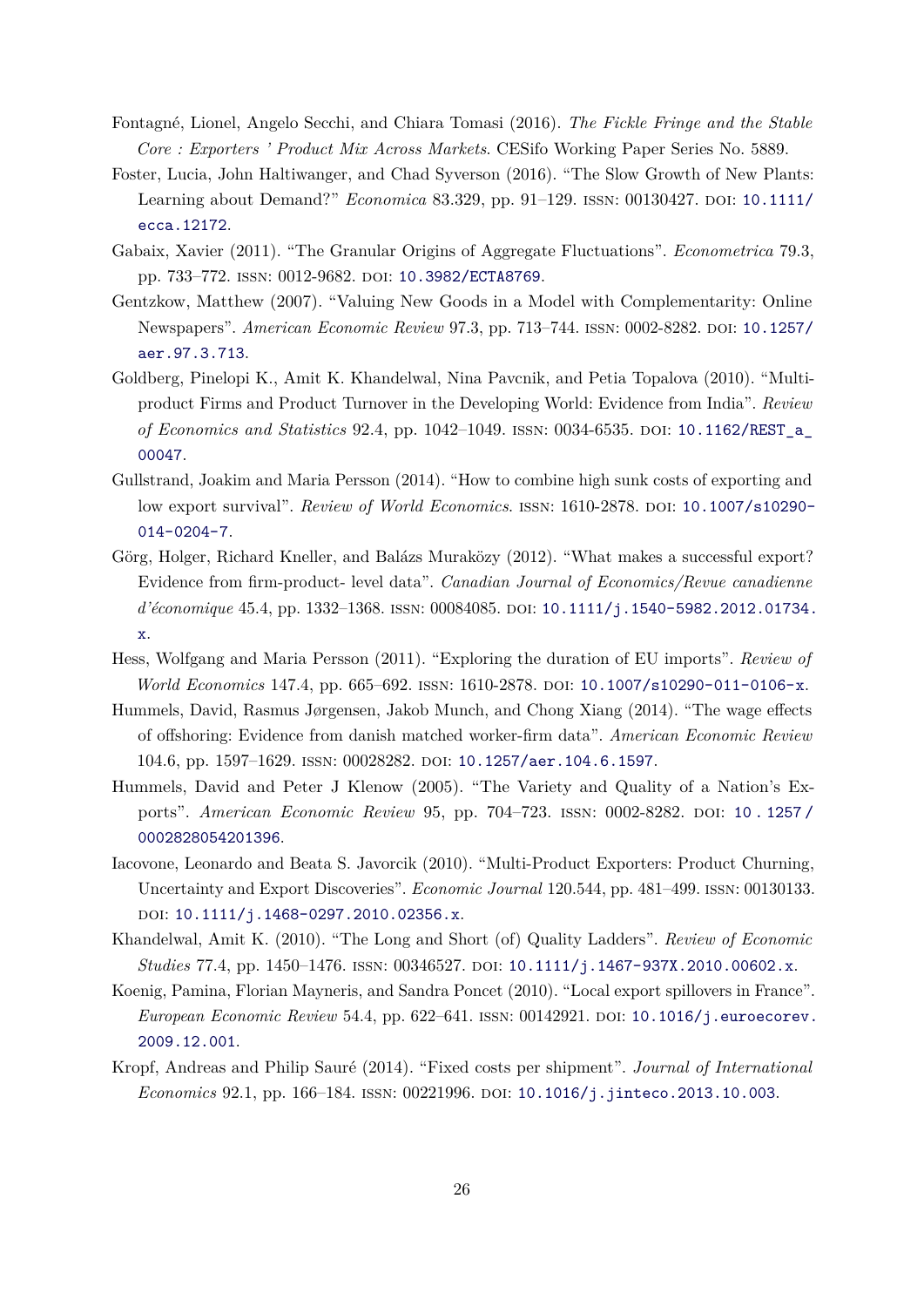- <span id="page-26-8"></span>Kugler, M. and E. Verhoogen (2012). "Prices, Plant Size, and Product Quality". *The Review of Economic Studies* 79.1, pp. 307–339. issn: 0034-6527. doi: [10.1093/restud/rdr021](https://doi.org/10.1093/restud/rdr021).
- <span id="page-26-3"></span>Mayer, Thierry, Marc J Melitz, and Gianmarco I. P. Ottaviano (2014). "Market Size, Competition, and the Product Mix of Exporters". *American Economic Review* 104.2, pp. 495–536. issn: 0002-8282. DOI: [10.1257/aer.104.2.495](https://doi.org/10.1257/aer.104.2.495).
- <span id="page-26-2"></span>Mayer, Thierry and Gianmarco I. P. Ottaviano (2008). "The Happy Few: The Internationalisation of European Firms". *Intereconomics* 43.3, pp. 135–148. issn: 0020-5346. doi: [10.1007/](https://doi.org/10.1007/s10272-008-0247-x) [s10272-008-0247-x](https://doi.org/10.1007/s10272-008-0247-x).
- <span id="page-26-11"></span>Mayneris, Florian and Sandra Poncet (2013). "Chinese Firms' Entry to Export Markets: The Role of Foreign Export Spillovers". en. *The World Bank Economic Review*, lht009. issn: 0258-6770. DOI: [10.1093/wber/lht009](https://doi.org/10.1093/wber/lht009).
- <span id="page-26-1"></span>Melitz, Marc J (2003). "The Impact of Trade on Intra-Industry Reallocations and Aggregate Industry Productivity". *Econometrica* 71.6, pp. 1695–1725. issn: 0012-9682. doi: [10.1111/](https://doi.org/10.1111/1468-0262.00467) [1468-0262.00467](https://doi.org/10.1111/1468-0262.00467).
- <span id="page-26-4"></span>Milgrom, Paul and John Roberts (1990). "Rationalizability, Learning, and Equilibrium in Games with Strategic Complementarities". *Econometrica* 58.6, p. 1255. ISSN: 00129682. DOI: [10.2307/2938316](https://doi.org/10.2307/2938316).
- <span id="page-26-0"></span>Munch, Jakob R and Daniel X Nguyen (2014). "Decomposing firm-level sales variation". *Journal of Economic Behavior & Organization* 106, pp. 317–334. ISSN: 01672681. DOI: [10.1016/j.](https://doi.org/10.1016/j.jebo.2014.06.012) [jebo.2014.06.012](https://doi.org/10.1016/j.jebo.2014.06.012).
- <span id="page-26-6"></span>Rauch, James E. (1999). "Networks versus markets in international trade". *Journal of International Economics* 48.1, pp. 7–35. ISSN: 00221996. DOI: [10.1016/S0022-1996\(98\)00009-9](https://doi.org/10.1016/S0022-1996(98)00009-9).
- <span id="page-26-10"></span>Timoshenko, Olga A (2015a). "Learning versus sunk costs explanations of export persistence". *European Economic Review* 79, pp. 113–128. ISSN: 00142921. DOI: [10.1016/j.euroecorev.](https://doi.org/10.1016/j.euroecorev.2015.02.006) [2015.02.006](https://doi.org/10.1016/j.euroecorev.2015.02.006).
- <span id="page-26-7"></span>— (2015b). "Product switching in a model of learning". *Journal of International Economics* 95.2, pp. 233-249. ISSN: 00221996. DOI: [10.1016/j.jinteco.2014.12.009](https://doi.org/10.1016/j.jinteco.2014.12.009).
- <span id="page-26-9"></span>Traiberman, Sharon, Frederic Warzynski, and Valérie Smeets (2014). "Offshoring and the Shortening of the Quality Ladder : Evidence from Danish Apparel".
- <span id="page-26-5"></span>Vives, Xavier (1990). "Nash equilibrium with strategic complementarities". *Journal of Mathematical Economics* 19.3, pp. 305–321. issn: 03044068. doi: [10.1016/0304-4068\(90\)90005-T](https://doi.org/10.1016/0304-4068(90)90005-T).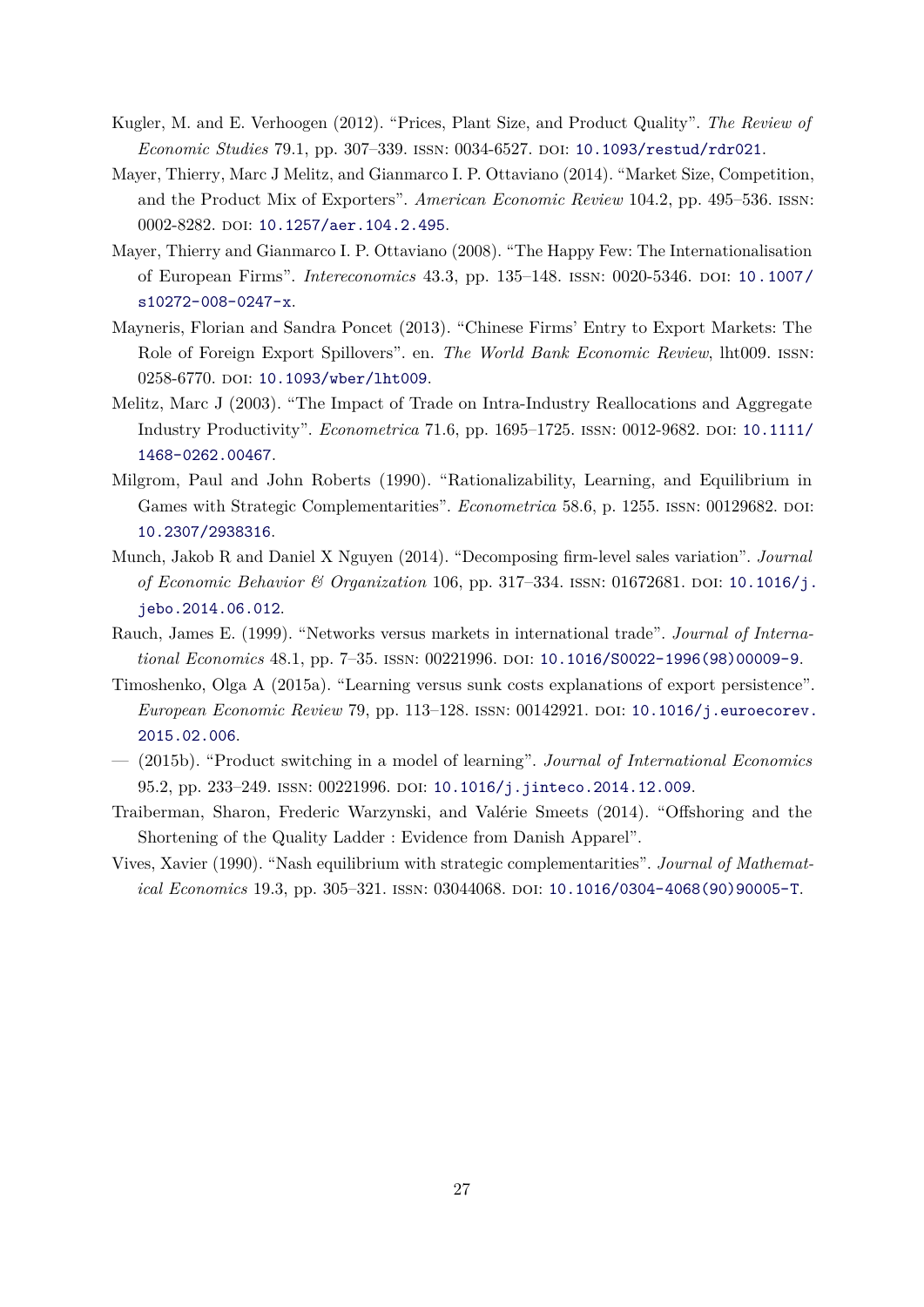# **7 APPENDICES**

### <span id="page-27-0"></span>**A About the Dataset**

The datasets used in this paper are provided by Statistics Sweden (SCB) and include firm registry and trade data. The combined dataset is at the firm-(origin)-product-destination level using HS eight-digit level product codes. The data is first aggregated to the six-digit HS level and then converted to time-consistent product codes using a conversion table from UN Comtrade. All observations with zero trade values and/or missing values are dropped (e.g. missing product codes, trade partners, trade values, product demand control, or instrument values). Only firms which have an aggregate trade value above a threshold are required to report their intra-EU trade to SCB. The firm-level threshold ranges from 2.5 to 4.5 million krona depending on the year. All firms are included in the regression dataset regardless of this threshold. Deleting all firms with a minimum trade value below 4.5 million krona in any year does not change the results of the paper. Since we are interested in mostly large multi-product exporters this is not surprising.

As noted in table [A2,](#page-28-1) the superstar product is defined as the highest selling product(s) to a destination in a pre-sample. Therefore, the superstar product(s) need not be exported to the destination in all years. To avoid dropping all years when the superstar is not exported all non-superstar firm-product-destination observations are merged with the data on the superstar product/core instrument regardless of whether the superstar product/core is exported that year or not. Note that the pre-sample and the superstar product/core observations are dropped in the regressions. A few negligible countries are dropped from the dataset, as they are either very small or their names were altered during the sample period (examples: Virgin Islands, Serbia/Montenegro, Myanmar/Burma).

Some descriptive statistics and variable definitions can be found in tables [A1](#page-28-0) and [A2.](#page-28-1)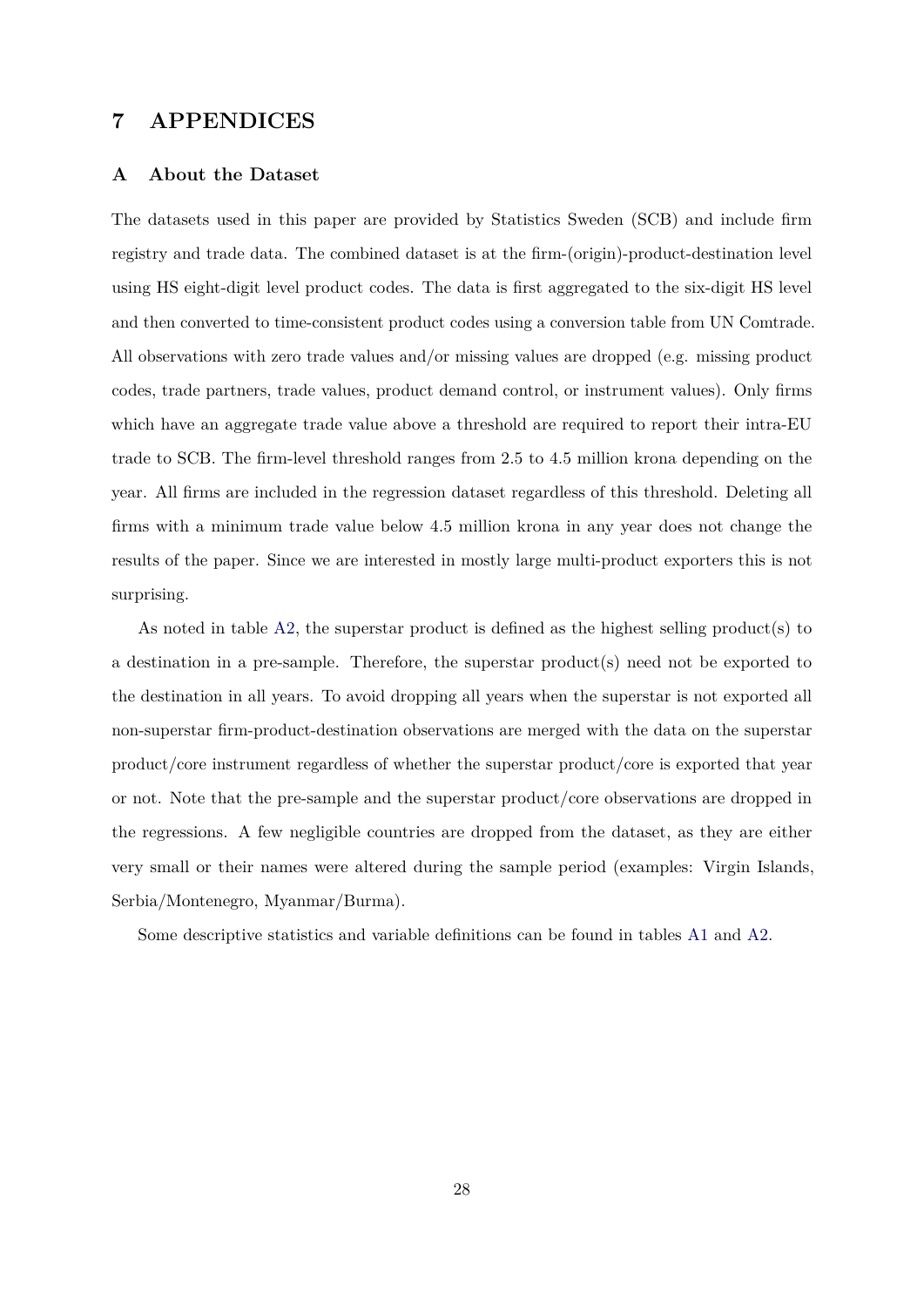|                                         | Mean  | St. dev. | Min  | Max    | Obs.    |
|-----------------------------------------|-------|----------|------|--------|---------|
| Non-superstar trade value               | 10.00 | 2.92     | 0.69 | 22.98  | 2095810 |
| Instrument                              | 17.45 | 2.57     | 0.69 | 25.11  | 2095810 |
| Product demand control                  | 16.77 | 2.47     | 0.69 | 25.30  | 2095810 |
| Superstar-product trade value           | 8.28  | 6.84     | 0.00 | 23.55  | 386107  |
| $#$ non-star products exported to dest. | 5.43  | 16.34    | 1.00 | 487.00 | 386107  |
| $#$ firms                               | 11291 |          |      |        |         |
| $#$ products                            | 4607  |          |      |        |         |
| $#$ superstar-products                  | 26769 |          |      |        |         |

<span id="page-28-0"></span>Table A1: Summary statistics for superstar-product dataset (logs, except  $\#$  products).

| Table A2: Variable definitions and data sources |  |
|-------------------------------------------------|--|
|-------------------------------------------------|--|

<span id="page-28-1"></span>

|                               | Source      | Definition                                                                                                                            |
|-------------------------------|-------------|---------------------------------------------------------------------------------------------------------------------------------------|
| Firm and trade data           | <b>SCB</b>  | All firm registry and trade data is provided by Statistics Sweden.                                                                    |
| Trade codes                   | UN comtrade | The trade values are reported as CN 8 digit codes. The codes are                                                                      |
|                               |             | then transformed to time consistent 6 digit HS codes (HS 1988)                                                                        |
| Superstar-product             | Own def.    | classification) using a conversion table from UN Comtrade.<br>The product of a firm with the highest export value to a particular     |
|                               |             | destination in the pre-sample period. The superstar is consistent                                                                     |
|                               |             | across time for each firm-destination pair. See also figure A1.                                                                       |
| Superstar-core                | Own def.    | A product ranked in the first decile in terms of export value for                                                                     |
|                               |             | each destination in a pre-sample period. See figure 2 for a more<br>detailed definition.                                              |
| Homogeneous v.s.              |             |                                                                                                                                       |
| Differentiated superstar-core | Own def.    | A firm has a homogeneous product core if 50% or more of the prod-                                                                     |
|                               |             | ucts (share of products, not export value) in the superstar-core are                                                                  |
|                               |             | homogeneous according to the liberal Rauch (1999) classification,                                                                     |
| Non-superstar product         | Own def.    | otherwise the firm has a differentiated superstar-core.<br>Any product <i>not</i> ranked first (or in the superstar-core) for a firm- |
|                               |             | destination pair in the pre-sample. Includes also products not                                                                        |
|                               |             | exported in the pre-sample.                                                                                                           |
| Pre-sample                    | Own def.    | The pre-sample is defined for each firm-destination pair as the first                                                                 |
|                               |             | year a firm enters, t, until year $t+2$ . This pre-sample period is<br>then dropped in the empirical analysis.                        |
| Superstar-product             |             |                                                                                                                                       |
| trade value                   | <b>SCB</b>  | Log of the export value of the product $+1$ , ln(export value $+1$ ).                                                                 |
| Superstar-core                |             |                                                                                                                                       |
| trade value                   | <b>SCB</b>  | Log of the sum of the total export value of all the products in the                                                                   |
| Non-superstar trade value     | SCB         | superstar core + 1, $\ln(\text{sum export value} + 1)$ .<br>Log of the export value of the product $+1$ , ln(export value $+1$ ).     |
| Instrument data               | UN Comtrade | Import of HS 6 digit (HS 1988) product from all destinations                                                                          |
|                               |             | aggregated to importing country-product-year level. Use logs after                                                                    |
|                               |             | aggregation of the import value, $\ln(\text{import value} + 1)$ .                                                                     |
| Product demand                |             |                                                                                                                                       |
| control $(I_{pdt})$ data      | UN Comtrade | Same as for instrument.                                                                                                               |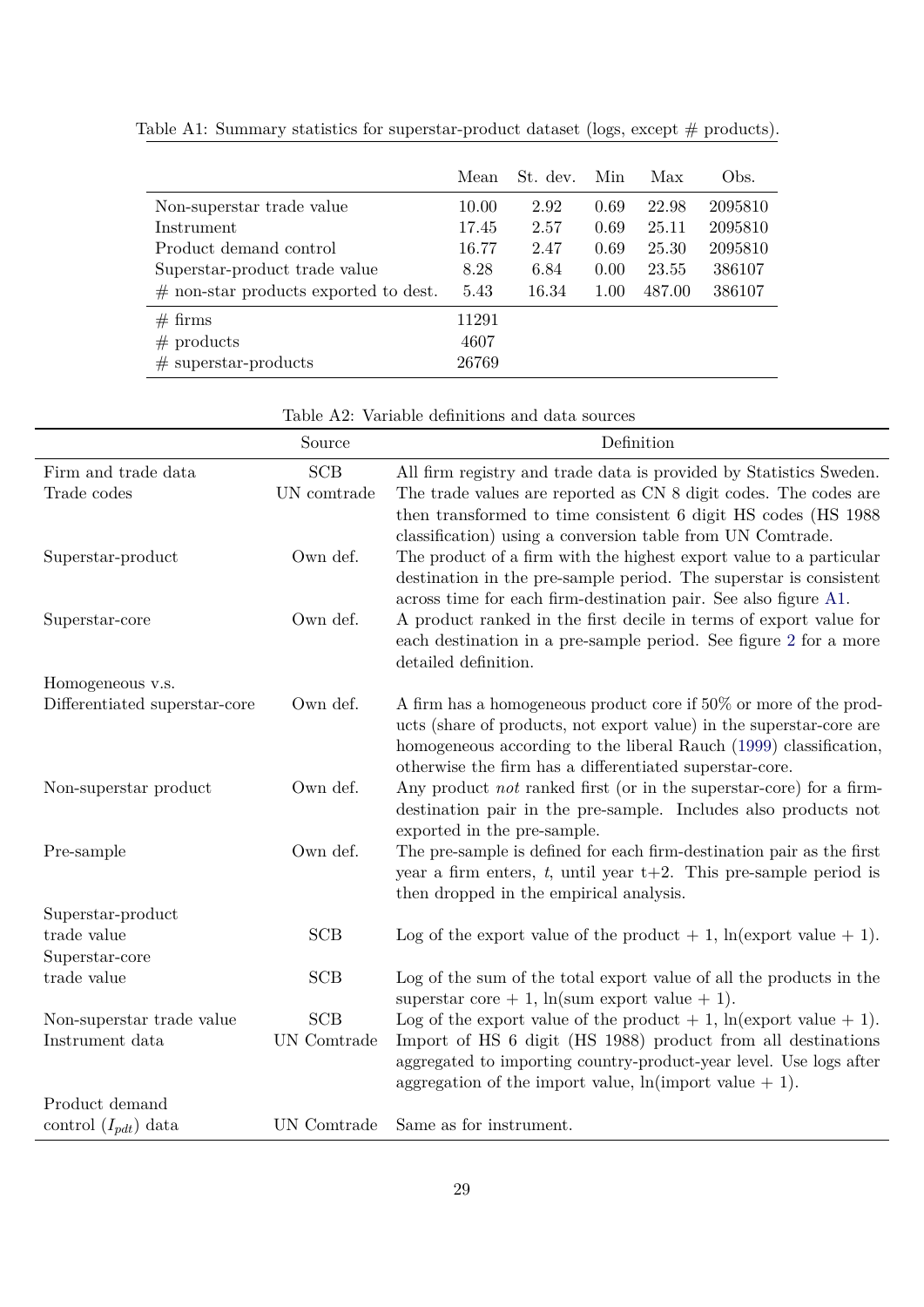<span id="page-29-0"></span>Firm i d<sup>3</sup> (A,R,...,K,B) (#12) d<sup>2</sup> (B,A,C,...,G,M,Q) (#35) d<sup>1</sup> (A,R,F,...,C,B) (#22) Destinations Products exported (ordered by value) Nr. of products

$$
\langle d_4 --- (-C, R, K, A, X, F, L, P, W, \dots, D) \rangle
$$
(#98)

Figure A1: Defining the superstar product. Products are ranked within destination by export value in a pre-sample period. Note that the figure displays *only* the pre-sample rankings that are used to define the superstar product. Product A is the highest ranked product at destination  $d_1$ in the pre-sample period and is therefore the superstar product for firm  $i$  in destination  $d_1$  in all time periods. All products which are not exported in this pre-sample period are, by definition, non-star products. The superstar product for each destination is marked in bold.



Figure A2: The export value of the top ranked products at firm level relative to the aggregate export value of firm (2011). Note: not by destination as in figure [1.](#page-6-0)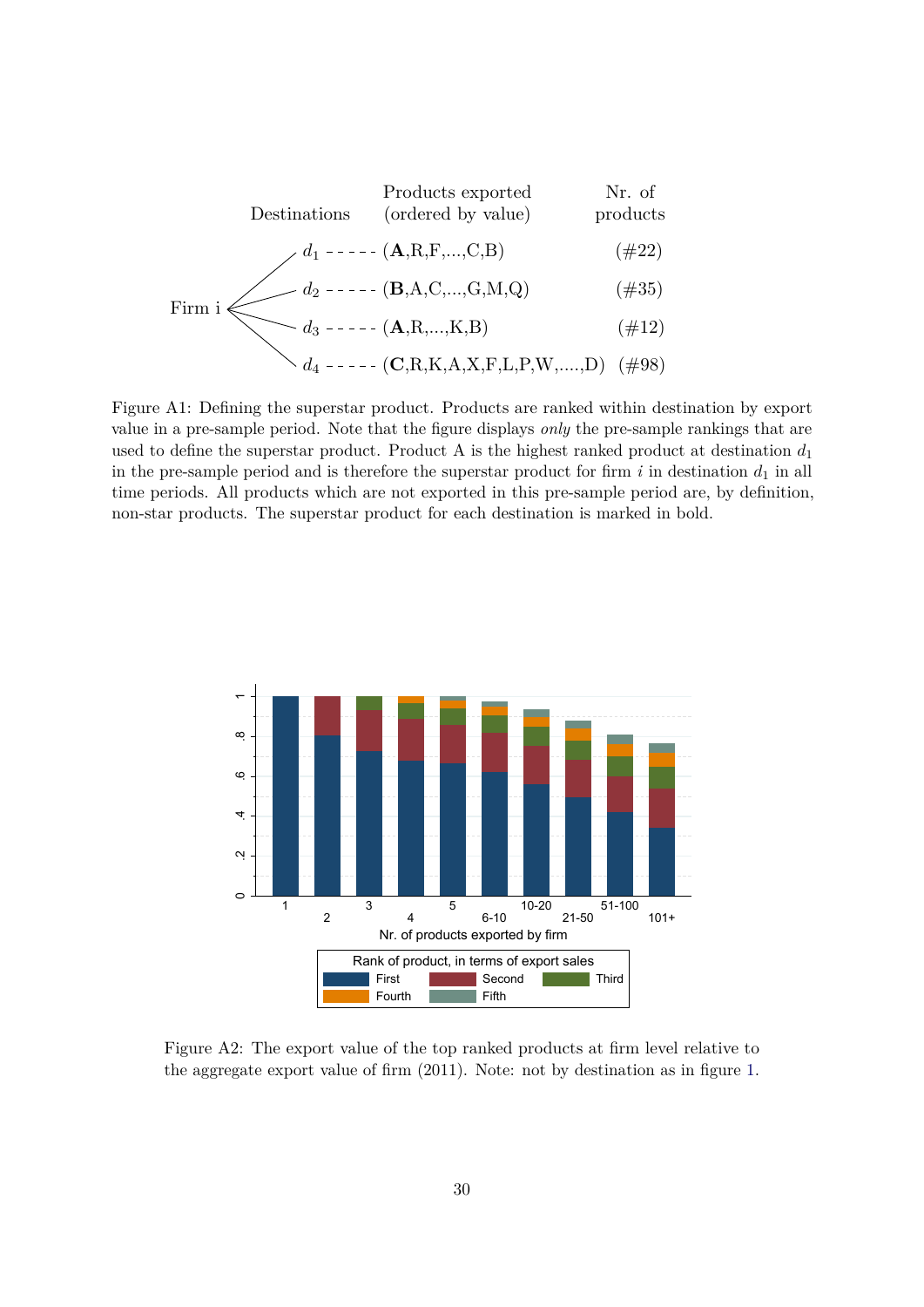<span id="page-30-0"></span>

Figure A3: Stability of the superstar product. The figure shows the share of products ranked first in the last period based on initial rank. In around 40% of firm-destination pairs is the same product the most exported product to a destination in the pre-sample and the last period. Only firms exporting 10 or more products in the pre-sample.

### <span id="page-30-1"></span>**B Alternative Placebo Superstar Products**

To ensure the robustness of the results several placebo tests are performed. The products used as placebo superstar products are found using the relative rank of products in a *pre-sample* period to a destination. The specific product used is the first product that has a rank ratio strictly above each rank ratio threshold decile. The rank ratio is defined as the rank of product( $p$ ) divided by the lowest ranked product  $(P)$ ,  $p \in c$  if  $\frac{p}{P}$ . Example: A firm exports 25 products in the first three years in the dataset. The product ranked third will then be used as the 10% threshold placebo product as it is the first product to have a ratio higher than 0.1 (since  $3/25=0.12$ ). The product ranked sixth is used as the  $20\%$  (6/24=0.24) placebo product. This method of choosing the placebo products is used to ensure that the placebo products have a similar relative ranking within the firm regardless of product scope to the destination. Note that, as one goes down the product ladder and looks at the lower deciles in the product rank distribution, there is a substantial increase in the number of observations that have a zero trade value for the placebo-superstar. This is expected as there is more randomness in the export of placebo-superstars and they are not expected to be consistently exported to the same destination. Note that the sample is restricted to firms exporting 10 or more products in the pre-sample.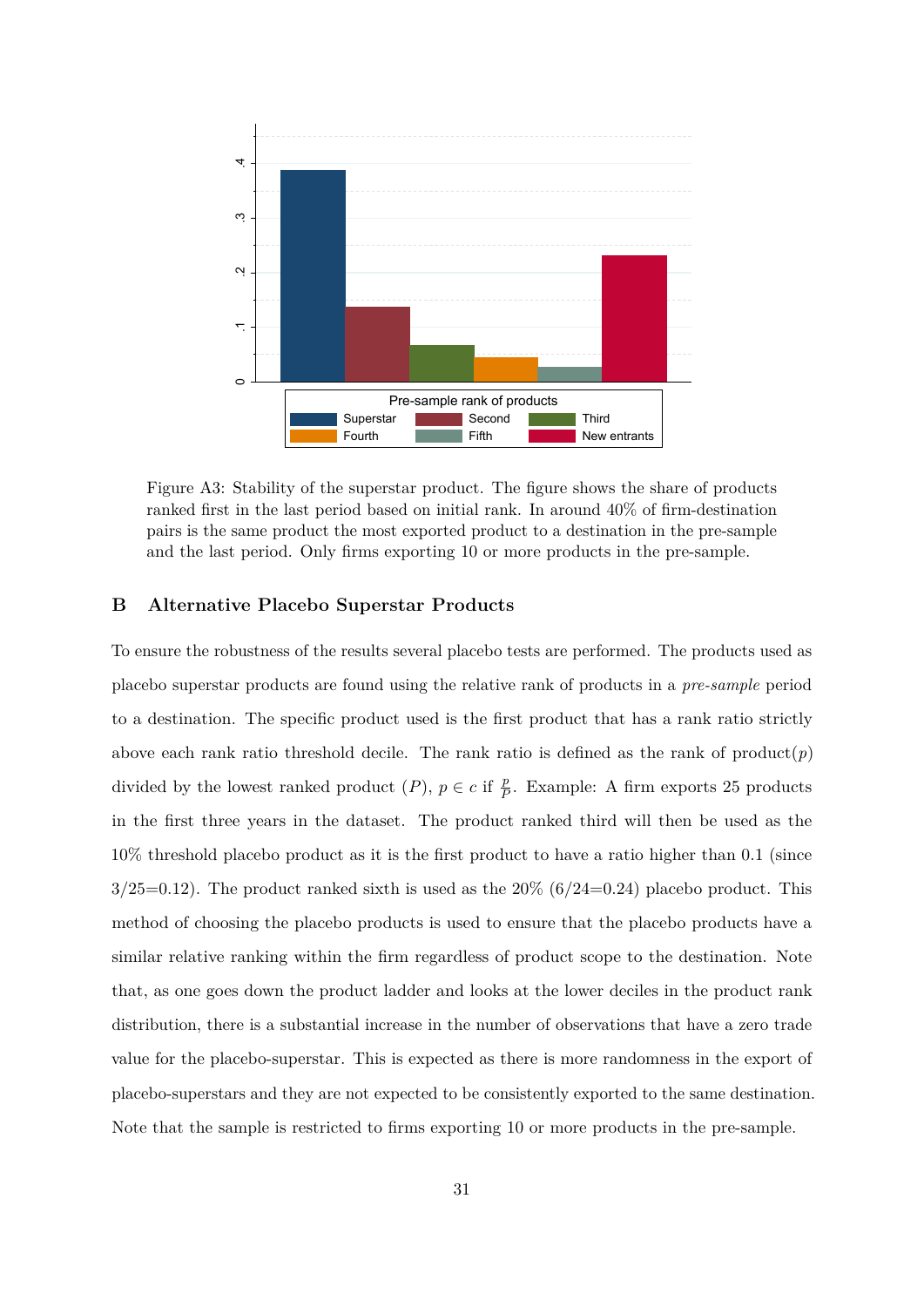<span id="page-31-0"></span>Table B1: Robustness results comparing the actural superstar-product and placebo-superstar products from lower deciles in the pre-sample rank. Dependent variable is non-superstar product trade flows.

|                           | Rank       | Rank ratio thresholds |            |            |            |  |
|---------------------------|------------|-----------------------|------------|------------|------------|--|
|                           | #1         | 10\%                  | 20\%       | 30\%       | 40\%       |  |
| Placebo-superstar product |            |                       |            |            |            |  |
| trade value               | $0.219^b$  | $0.0689^a$            | 0.0624     | 0.0597     | 0.00902    |  |
|                           | (0.0850)   | (0.0261)              | (0.0392)   | (0.0610)   | (0.0901)   |  |
| Product demand control    | $0.0699^a$ | $0.0695^a$            | $0.0739^a$ | $0.0747^a$ | $0.0736^a$ |  |
|                           | (0.00524)  | (0.00493)             | (0.00495)  | (0.00496)  | (0.00490)  |  |
| Nr. obs.                  | 1113667    | 1117484               | 1139750    | 1145417    | 1144834    |  |
| $R^2$                     | 0.812      | 0.845                 | 0.847      | 0.848      | 0.848      |  |
| # clusters                | 8669       | 8767                  | 8790       | 8799       | 8799       |  |
| First stage F stat.       | 14.35      | 19.03                 | 12.55      | 6.380      | 3.218      |  |
| Firm-prod.-dest. FE       | Yes        | Yes                   | <b>Yes</b> | <b>Yes</b> | Yes        |  |
| Sector-year FE            | Yes        | Yes                   | <b>Yes</b> | <b>Yes</b> | Yes        |  |
| Dest.-year FE             | Yes        | Yes                   | Yes        | Yes        | Yes        |  |

 $c$  *p* < .10,  $b$  *p* < .05,  $a$  *p* < .01. Standard errors in parentheses are clustered on firm-destination level. Limit sample to firms with at least 10 products to a destination in pre-sample. See discussion in appendix [B](#page-30-1) about how the placebo cores are determined by the rank ratio thresholds.

<span id="page-31-1"></span>

| Table B2: Robustness results using placebo-superstar products from lower deciles in the pre- |
|----------------------------------------------------------------------------------------------|
| sample rank. Dependent variable is non-superstar product trade flows.                        |
| Rank ratio thresholds                                                                        |

|                           |                      |            |              | Rank ratio thresholds |              |            |
|---------------------------|----------------------|------------|--------------|-----------------------|--------------|------------|
|                           | 50%                  | 60%        | 70%          | 80\%                  | 90%          | Last       |
| Placebo-superstar product |                      |            |              |                       |              |            |
| trade value               | $0.172^{c}$          | 0.116      | 0.0797       | $0.140^{c}$           | 0.0412       | 0.0976     |
|                           | (0.0938)             | (0.107)    | (0.0911)     | (0.0752)              | (0.0851)     | (0.0714)   |
| Product demand control    | $0.0724^a$           | $0.0758^a$ | $0.0759^{a}$ | $0.0740^a$            | $0.0731^{a}$ | $0.0754^a$ |
|                           | (0.00522)            | (0.00498)  | (0.00494)    | (0.00496)             | (0.00501)    | (0.00496)  |
| Nr. obs.                  | 1151098              | 1149446    | 1155786      | 1154010               | 1143900      | 1142074    |
| $R^2$                     | 0.836                | 0.843      | 0.846        | 0.840                 | 0.847        | 0.844      |
| # clusters                | 8806                 | 8797       | 8801         | 8790                  | 8811         | 8793       |
| First stage F stat.       | 12.13                | 3.723      | 3.167        | 8.733                 | 5.130        | 14.43      |
| Firm-prod.-dest. FE       | Yes                  | Yes        | Yes          | Yes                   | Yes          | Yes        |
| Sector-year FE            | Yes                  | Yes        | Yes          | Yes                   | Yes          | Yes        |
| Dest.-year FE             | $\operatorname{Yes}$ | Yes        | Yes          | Yes                   | Yes          | Yes        |

 $c$  *p* < .10,  $b$  *p* < .05,  $a$  *p* < .01. Standard errors in parentheses are clustered on firm-destination level. Limit sample to firms with at least 10 products to a destination in pre-sample. See discussion in appendix [B](#page-30-1) about how the placebo cores are determined by the rank ratio thresholds.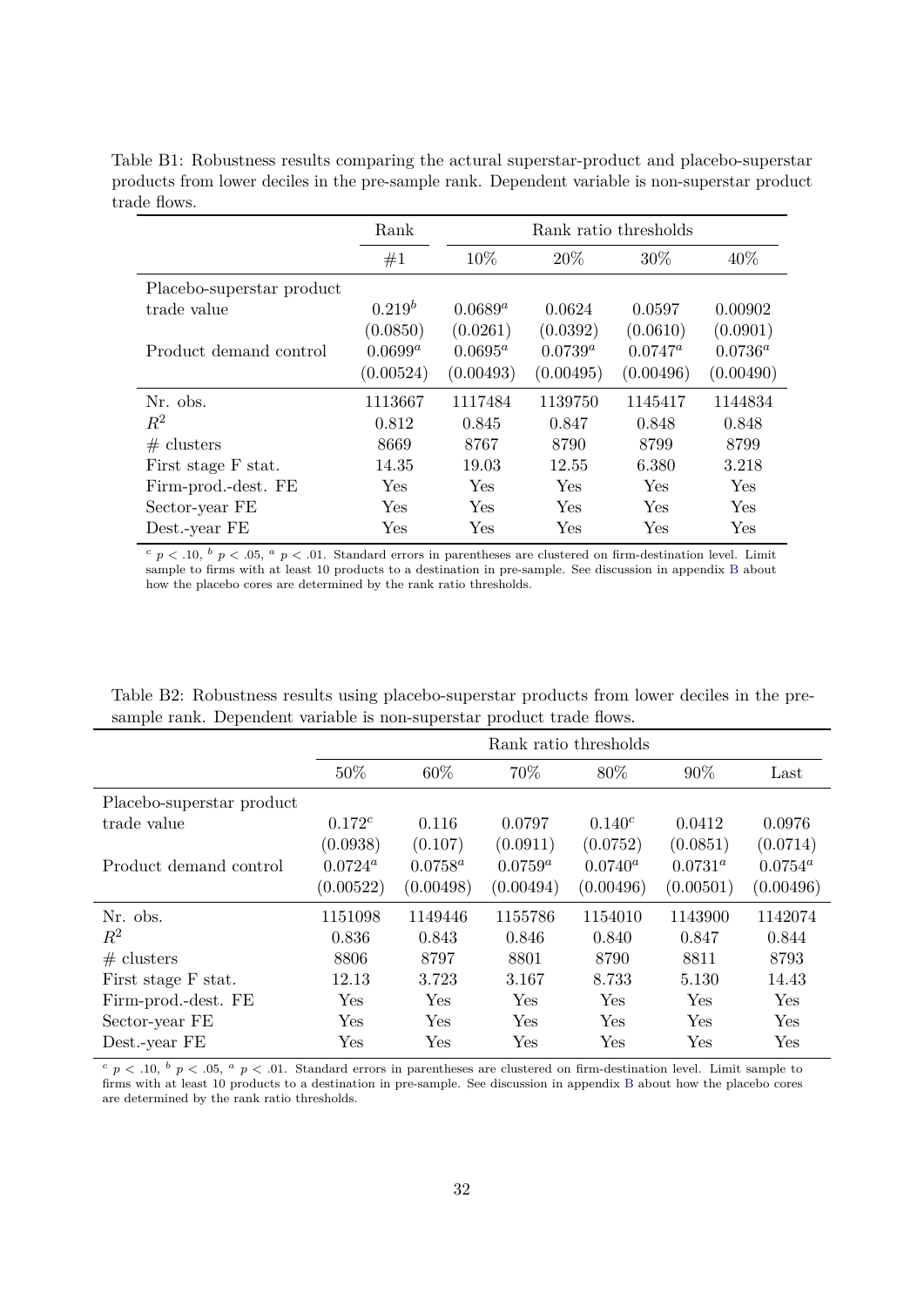|                           |            | Rank of product within destination |            |            |            |  |  |  |  |
|---------------------------|------------|------------------------------------|------------|------------|------------|--|--|--|--|
|                           | #2         | #3                                 | #4         | #5         | #6         |  |  |  |  |
| Placebo superstar-product |            |                                    |            |            |            |  |  |  |  |
| trade value               | $0.107^b$  | 0.0360                             | 0.0459     | 0.162      | $-0.00483$ |  |  |  |  |
|                           | (0.0481)   | (0.0354)                           | (0.0391)   | (0.116)    | (0.0588)   |  |  |  |  |
| Product demand control    | $0.0653^a$ | $0.0701^a$                         | $0.0714^a$ | $0.0675^a$ | $0.0703^a$ |  |  |  |  |
|                           | (0.00486)  | (0.00491)                          | (0.00501)  | (0.00578)  | (0.00493)  |  |  |  |  |
| Nr. obs.                  | 1120164    | 1117282                            | 1111639    | 1125345    | 1133881    |  |  |  |  |
| $R^2$                     | 0.839      | 0.846                              | 0.846      | 0.836      | 0.847      |  |  |  |  |
| $#$ clusters              | 8757       | 8787                               | 8789       | 8815       | 8807       |  |  |  |  |
| First stage F stat.       | 15.65      | 15.31                              | 19.75      | 2.407      | 6.851      |  |  |  |  |
| Firm-prod.-dest. FE       | Yes        | Yes                                | Yes        | Yes.       | Yes        |  |  |  |  |
| Year-sector FE            | Yes        | Yes                                | Yes        | <b>Yes</b> | <b>Yes</b> |  |  |  |  |
| Year-dest. FE             | Yes        | Yes                                | Yes        | Yes        | Yes        |  |  |  |  |

<span id="page-32-1"></span>Table B3: Robustness results using near-superstar products, ranked  $#2$  to  $#6$ , as potential superstar-products. Dependent variable is non-superstar product trade flows.

 $c$  *p* < .10,  $b$  *p* < .05,  $a$  *p* < .01. Standard errors in parentheses are clustered on firm-destination level. Limit sample to firms with at least 10 products to a destination in pre-sample.

<span id="page-32-0"></span>Table B4: Robustness checks for the single superstar-product specification (IV) when excluding products from the same 1- or 2-digit category as the superstar product of the firm. Dependent variable is non-superstar product trade flows.

|                               | $2\text{-dig}$ | $1$ -dig   |
|-------------------------------|----------------|------------|
|                               | (1)            | (2)        |
| Superstar-product trade value | $0.202^b$      | $0.259^a$  |
|                               | (0.0853)       | (0.0626)   |
| Product demand control        | $0.0628^a$     | $0.0597^a$ |
|                               | (0.00509)      | (0.00710)  |
| Nr. obs.                      | 1144863        | 735965     |
| $R^2$                         | 0.795          | 0.769      |
| # clusters                    | 34880          | 28758      |
| First stage F stat.           | 15.87          | 37.56      |
| Firm-prod.-dest. FE           | Yes            | Yes        |
| Dest.-year FE                 | Yes            | Yes        |
| Sector-year FE                | Yes            | Yes        |

 $c$   $p$  < .10,  $b$   $p$  < .05,  $a$   $p$  < .01. Standard errors in parentheses are clustered on firm-destination level.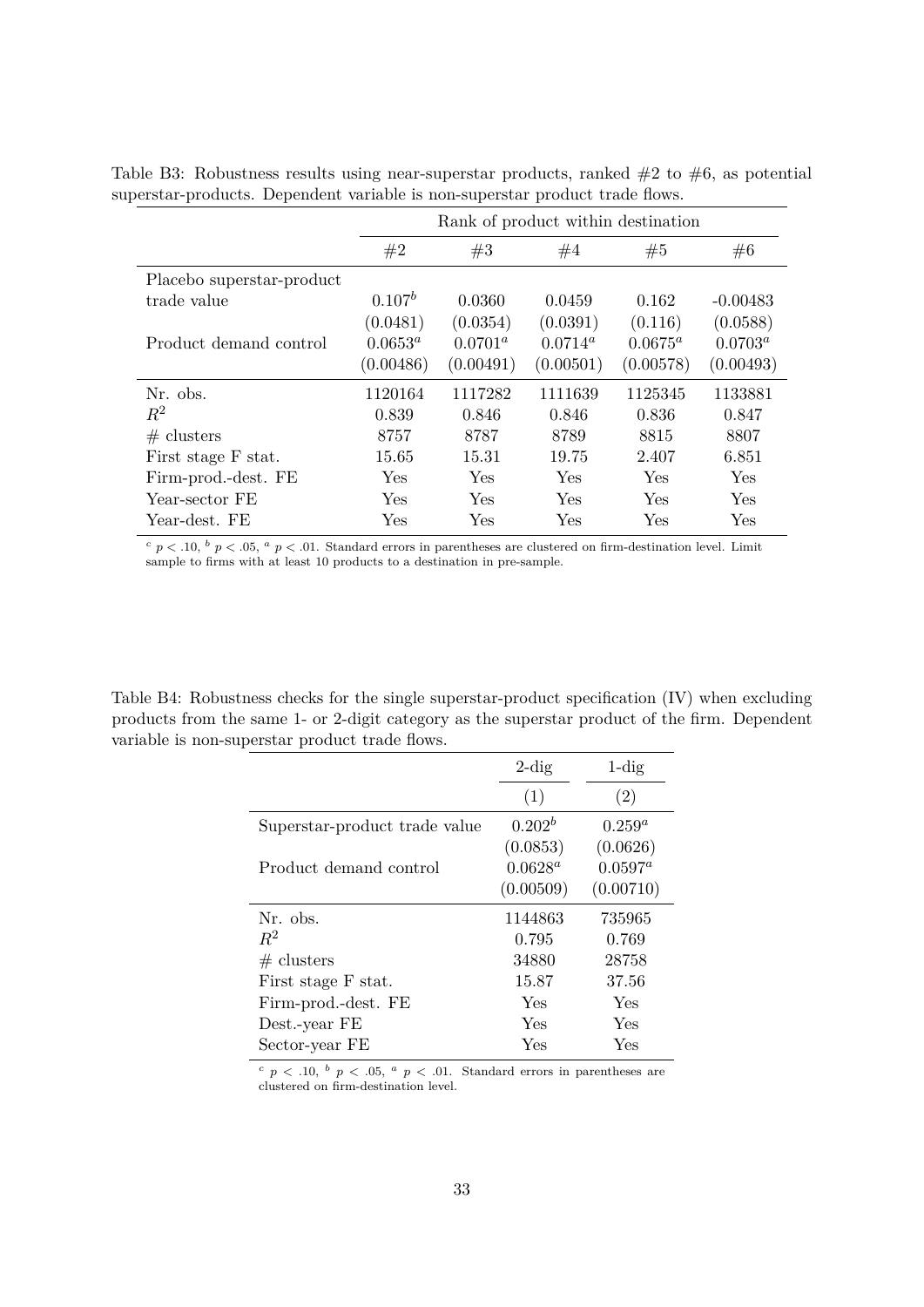#### <span id="page-33-0"></span>**C Instrument Validity**

A possible concern for the validity of the instrument is that the superstar product constitutes a large share of the overall import of that product to a destination. Hence, a firm may be able to influence the inflow of a product from other countries if it has a large share of the product's imports. Table [C1](#page-33-1) demonstrates the ratio of the superstar product trade value of a firm in a year relative to the destination-product-year level import of that product from all origin countries (except Sweden). In most cases, the share is small (below 0.1) which means that the trade value of the superstar product of a firm is less than 10% of the import of that same product from all other countries (excluding Sweden). A ratio above 1 will indicate that the superstar trade value of a particular firm is larger than the import trade value of that specific product from all other destinations. Excluding observations for firm-destination pairs which have a maximum ratio for any year above 0.2 does not change the result but somewhat reduces the sample size.

<span id="page-33-1"></span>

|                |          | Single |          |          | Double |           |
|----------------|----------|--------|----------|----------|--------|-----------|
| Share          | Nr. obs. | $\%$   | Cum. $%$ | Nr. obs. | %      | $Cum. \%$ |
| $\theta$       | 302948   | 78.46  | 78.46    | 1287394  | 61.43  | 61.43     |
| 0.1            | 19644    | 5.09   | 83.55    | 168249   | 8.03   | 69.45     |
| 0.2            | 17095    | 4.43   | 87.98    | 136470   | 6.51   | 75.97     |
| 0.4            | 4786     | 1.24   | 89.22    | 39804    | 1.90   | 77.87     |
| 0.5            | 13335    | 3.45   | 92.67    | 117660   | 5.61   | 83.48     |
| 1              | 10387    | 2.69   | 95.36    | 111393   | 5.32   | 88.79     |
| $\overline{2}$ | 8936     | 2.31   | 97.68    | 109379   | 5.22   | 94.01     |
| 5              | 3895     | 1.01   | 98.68    | 53471    | 2.55   | 96.57     |
| 10             | 4166     | 1.08   | 99.76    | 60625    | 2.89   | 99.46     |
| 100            | 692      | 0.18   | 99.94    | 9078     | 0.43   | 99.89     |
| 1000           | 223      | 0.06   | 100.00   | 2287     | 0.11   | 100.00    |
| Total          | 386107   | 100    | 100      | 2095810  | 100    | 100       |

Table C1: Trade of superstar relative to instrument

A share above 1 means that the trade value of the superstar is larger than the trade value of the instrument. The difference between the first three columns (single) and last (double) is that in the first each share is only counted once. Under double each share is often counted on multiple occasions. This is because the share for each firmdestination is constant and many products may be exported to each destination.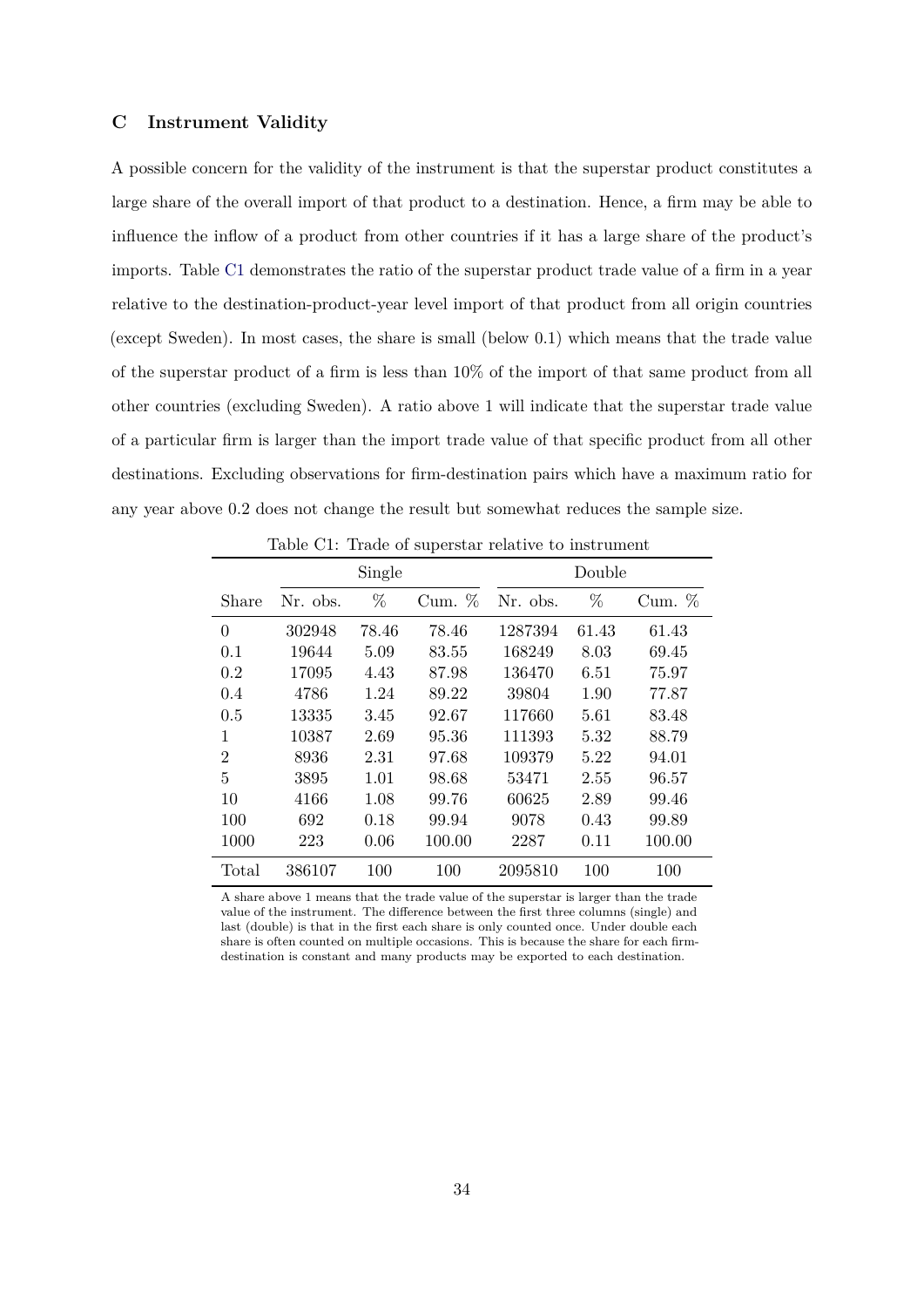# <span id="page-34-2"></span><span id="page-34-1"></span>**D The Superstar Core Dataset and Robustness**



Figure D1: Density plot showing the number of products included in the superstar core (the top decile).

<span id="page-34-0"></span>

|  |  | Table D1: Summary statistics for superstar-core dataset (logs, except $#$ products). |
|--|--|--------------------------------------------------------------------------------------|
|  |  |                                                                                      |

|                                         | Mean  | St. dev. | Min  | Max    | Obs.    |
|-----------------------------------------|-------|----------|------|--------|---------|
| Non-superstar trade value               | 9.59  | 2.88     | 0.69 | 22.98  | 1198758 |
| Instrument                              | 17.94 | 2.39     | 2.71 | 24.86  | 1198758 |
| Product demand control                  | 16.61 | 2.49     | 0.69 | 25.30  | 1198758 |
| Superstar-core trade value              | 11.87 | 6.31     | 0.00 | 23.62  | 77782   |
| $#$ non-star products exported to dest. | 15.41 | 30.28    | 1.00 | 442.00 | 77782   |
| $# \, \text{firms}$                     | 2584  |          |      |        |         |
| $#$ products                            | 4408  |          |      |        |         |
| $# firm - dest. combinations$           | 9576  |          |      |        |         |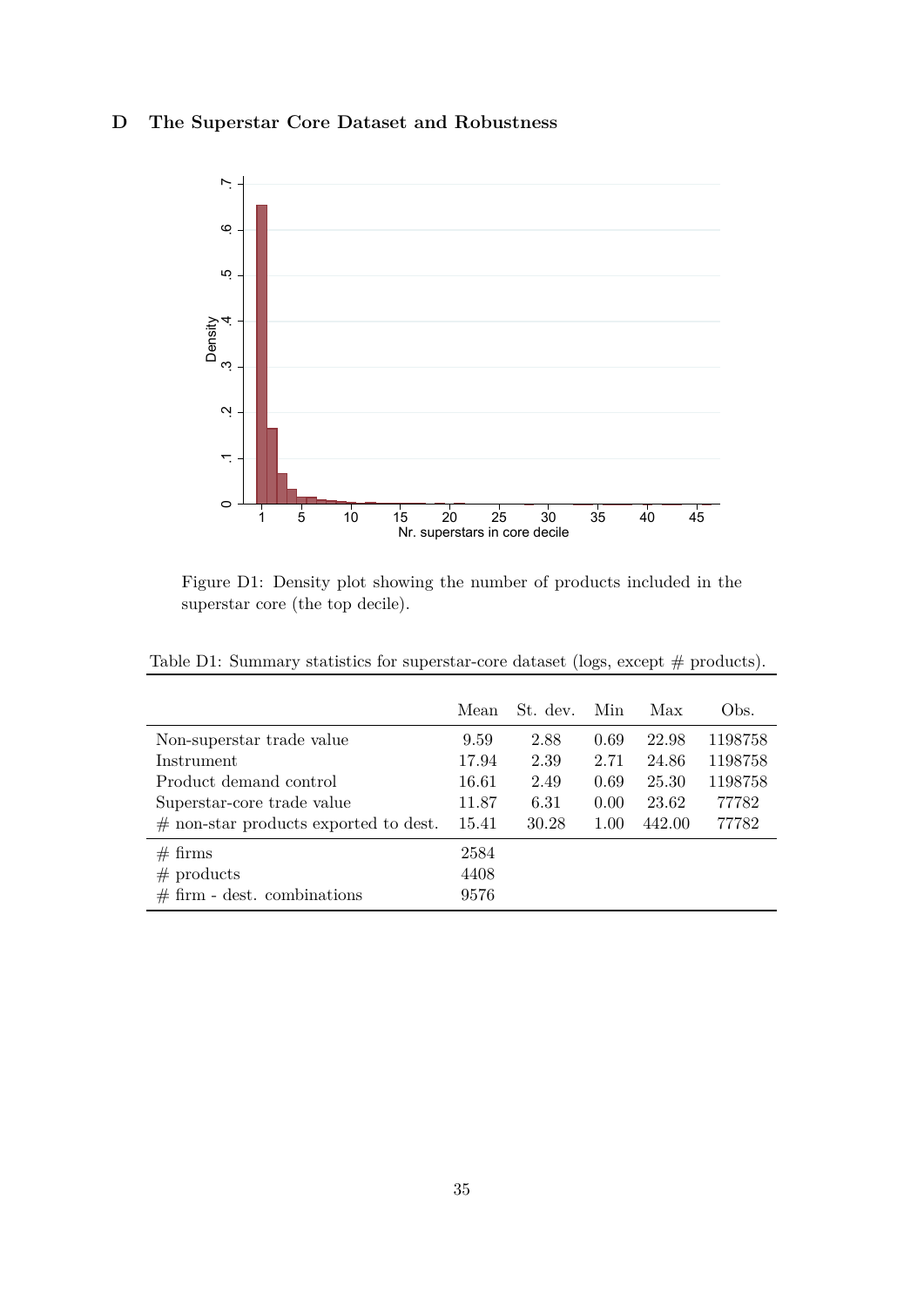|                        |            |            | Deciles    |            |             |
|------------------------|------------|------------|------------|------------|-------------|
|                        | #1         | #2         | #3         | #4         | #5          |
| Placebo superstar-core |            |            |            |            |             |
| trade value            | $0.322^a$  | $-0.0564$  | 0.0613     | 0.0521     | $-0.104$    |
|                        | (0.0806)   | (0.0870)   | (0.0464)   | (0.0715)   | (0.0770)    |
| Product demand control | $0.0681^a$ | $0.0693^a$ | $0.0738^a$ | $0.0736^a$ | $0.0749^a$  |
|                        | (0.00529)  | (0.00503)  | (0.00490)  | (0.00494)  | (0.00511)   |
| Nr. obs.               | 1041135    | 1057311    | 1081468    | 1093853    | 1105122     |
| $R^2$                  | 0.791      | 0.841      | 0.850      | 0.851      | 0.840       |
| # clusters             | 8662       | 8781       | 8804       | 8823       | 8831        |
| First stage F stat.    | 27.90      | 12.86      | 29.64      | 7.958      | 23.02       |
| Firm-prod.-dest. FE    | <b>Yes</b> | Yes        | Yes        | Yes        | Yes         |
| Dest.-year FE          | Yes        | Yes        | Yes        | Yes        | ${\rm Yes}$ |
| Sector-year FE         | Yes        | Yes        | Yes        | Yes        | Yes         |

<span id="page-35-0"></span>Table D2: Robustness results for superstar-core. Comparison of the superstar-core  $(\#1)$  and placebo superstar-cores (based on products in the  $#2$  to  $#5$ th deciles). Dependent variable is non-superstar product trade flows.

 $c$  *p* < .10,  $b$  *p* < .05,  $a$  *p* < .01. Standard errors in parentheses are clustered on firm-destination level. Deciles are created using pre-sample rank of products. Only firms with 10 or more products in the pre-sample are included.

<span id="page-35-1"></span>Table D3: Robustness results for superstar-core. Results using placebo superstar-cores (based on products in the #6 to #10th deciles). Dependent variable is non-superstar product trade flows.

|                        |            |            | Deciles    |            |            |
|------------------------|------------|------------|------------|------------|------------|
|                        | #6         | #7         | #8         | #9         | #10        |
| Placebo superstar-core |            |            |            |            |            |
| trade value            | $-0.0299$  | 0.0247     | $-0.0262$  | 0.0771     | $-0.0565$  |
|                        | (0.0722)   | (0.0494)   | (0.0813)   | (0.0542)   | (0.144)    |
| Product demand control | $0.0751^a$ | $0.0743^a$ | $0.0753^a$ | $0.0749^a$ | $0.0755^a$ |
|                        | (0.00507)  | (0.00490)  | (0.00516)  | (0.00487)  | (0.00488)  |
| Nr. obs.               | 1119419    | 1127383    | 1135851    | 1144634    | 1151162    |
| $R^2$                  | 0.847      | 0.848      | 0.844      | 0.845      | 0.840      |
| # clusters             | 8833       | 8829       | 8830       | 8830       | 8856       |
| First stage F stat.    | 15.29      | 22.04      | 9.497      | 16.86      | 5.169      |
| Firm-prod.-dest. FE    | <b>Yes</b> | Yes        | Yes        | Yes        | Yes        |
| Dest.-year FE          | <b>Yes</b> | <b>Yes</b> | Yes        | Yes        | Yes        |
| Sector-year FE         | Yes        | Yes        | Yes        | Yes        | Yes        |

 $c$  *p* < .10,  $b$  *p* < .05,  $a$  *p* < .01. Standard errors in parentheses are clustered on firm-destination level. Deciles are created using pre-sample rank of products. Only firms with 10 or more products in the pre-sample are included.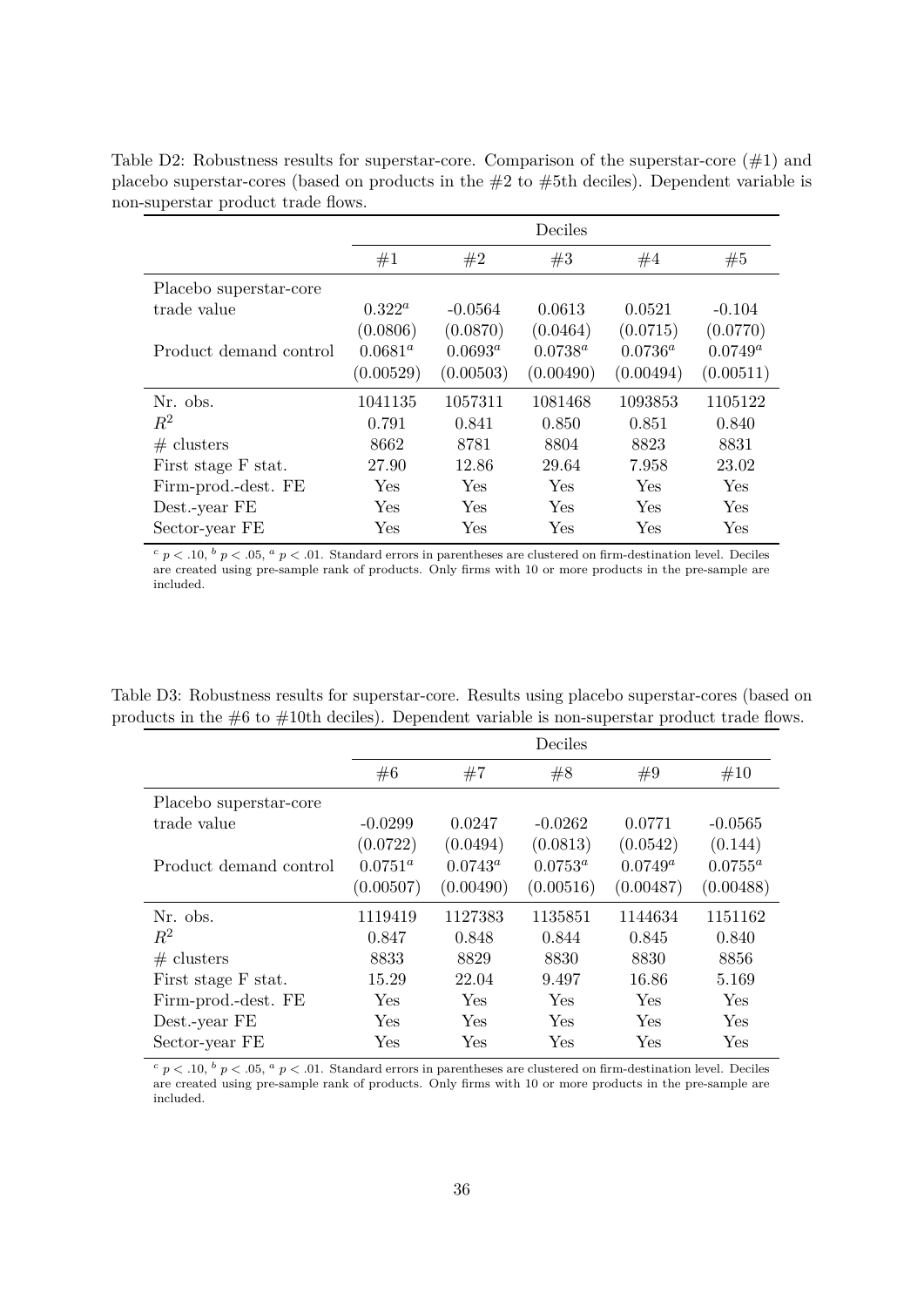### <span id="page-36-0"></span>**E The IVP Database and Other Robustness Checks**

Not all exported products are produced by the firm exporting them. This observation was highlighted by Bernard, Blanchard, Van Beveren, and Vandenbussche [\(2015\)](#page-23-5) who call a product which is exported by the firm but produced by another, a Cary-Along-Trade (CAT) product. As a robustness check, I use data from the Industrins varuproduktion (IVP) database to identify produced and CAT products. The IVP database includes information on the production of products by manufacturing firms with more than 20 employees (10 in some cases). The production data is based on the same eight-digit<sup>[30](#page-36-1)</sup> product nomenclature as the trade data.

We test if the observed mechanism differs for products which are produced by the firm and those that are only exported(CAT). Following Bernard, Blanchard, Van Beveren, and Vandenbussche [\(2015\)](#page-23-5), a product which is exported by the firm but produced by another is called a Cary-Along-Trade (CAT) product. In this studys' dataset, there is a high share of (pure) CAT products. Using only firms which we have production data for we find that around 84% of the 6-digit observations (firm-product-destination) are products not produced by the firm exporting them. Notably, these observations account for only 21% of the trade value of firms.<sup>[31](#page-36-2)</sup> To investigate if the superstar core has a different effect on CAT products compared to produced products, I include an interaction of CAT dummy and the superstar core instrument. The results show that the impact on the CAT products is statistically weaker, see column 1 (CAT) in table [E1.](#page-37-0) Quantitatively, I argue that the difference is rather small compared to the size of the original effect.

An alternative robustness check is to alter the single superstar product definition (as in figure [A1\)](#page-29-0) to be based on production. Now, I define a 'production superstar' as the product with the highest production value at the *firm level*. In this robustness check there is only a single production-superstar product per firm for the entire period (not per firm-destination as before). By applying the same methodology as in the original superstar product case the

<span id="page-36-1"></span><sup>&</sup>lt;sup>30</sup>There is one difference between the two; the IVP data uses, when applicable, an additional letter as a ninth digit in the code. As the data is aggregated to the six-digit level this has no impact.

<span id="page-36-2"></span><sup>&</sup>lt;sup>31</sup>It should be stressed that firms may aggregate (group) the production of similar products to a single product code when reporting their production values in the IVP survey. This may be a result of different collection methods; the trade statistics are collected on a monthly basis while the IVP is based on a yearly survey. Additionally, the nature of international trade may limit the scope for such aggregation of exported products. The aggregation from the 8- to 6-digit level will offset this problem, at least partially. Note however that even if the data is aggregated to the 4-digit or even the very broad 2-digit level the results are similar. At the 4-digit (2-digit) level around 83% (76%) products are CAT and account for around 14% (8%) of the trade value.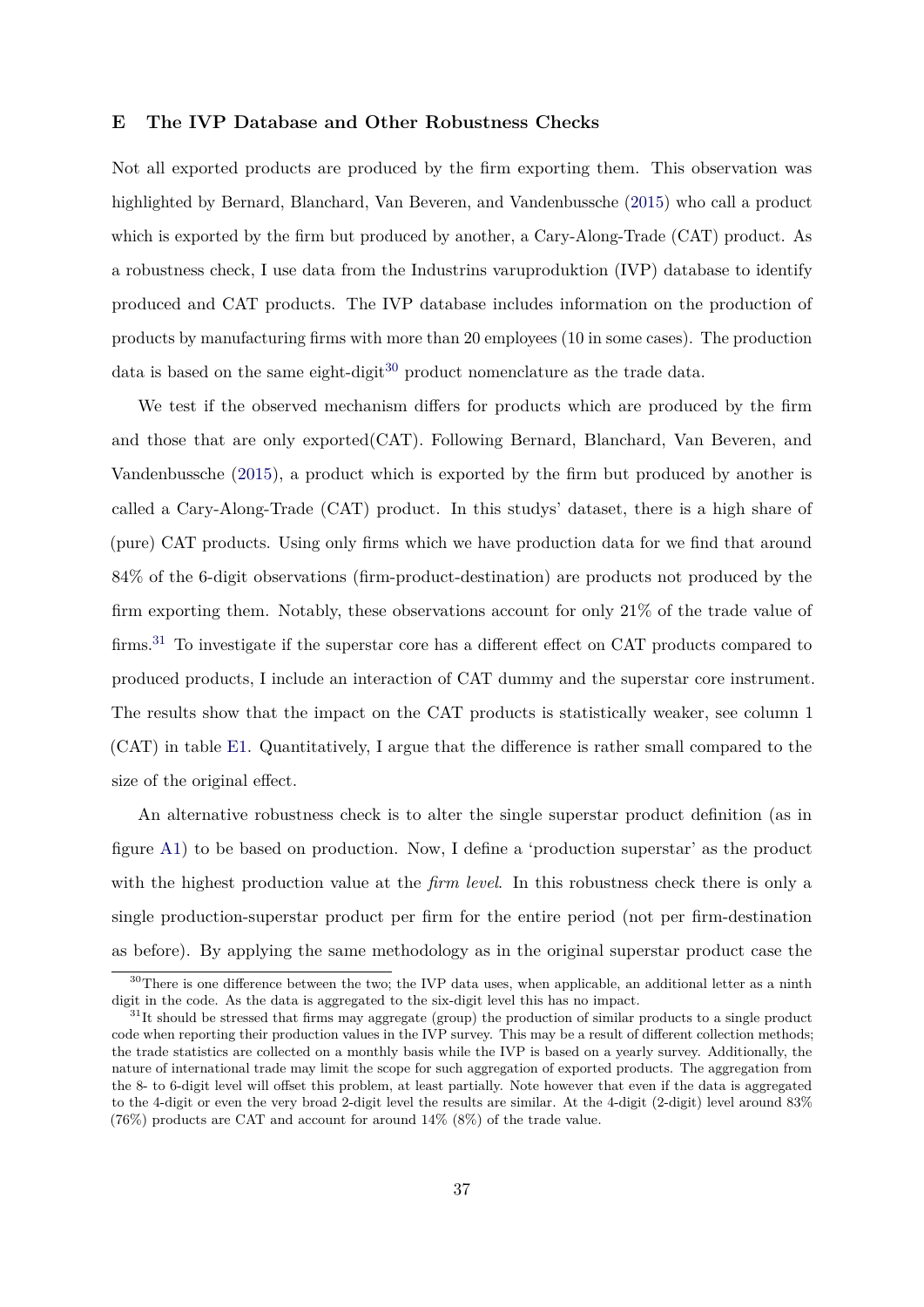results are presented in column 6 (production-star) in table [E1.](#page-37-0) Now the elasticity is 0.125 compared to 0.178 before (see table [4\)](#page-15-0). The difference may be due to the fact that the same 'production' superstar product is used for all destinations regardless of whether the product is ever exported to that destination. As there may be destination market-specific demand conditions (taste), this specification may be less appropriate and more noise present (introduce a similar measurement error as discussed in footnotes [24](#page-14-1) and [26\)](#page-17-2). Hence, a product may for example never be exported to a country due to specific taste or demand in that destination. See also table [3](#page-7-0) on the comparison of firm to within firm-destination rank of products.

<span id="page-37-0"></span>Table E1: Robustness results (IV) using information about production of products from IVP database and alternative more stringent fixed effects as well the extensive margin. Dependent variable is non-superstar product trade flows (except column 5 when it is the  $\#$  of non-star products).

|                            |                | Core-definition   |                |                |                |              |
|----------------------------|----------------|-------------------|----------------|----------------|----------------|--------------|
|                            | (1)            | $\left( 2\right)$ | (3)            | (4)            | (5)            | (6)          |
| Superstar-core trade value | $0.367^a$      | $0.341^{a}$       | $0.278^{a}$    | $0.249^a$      | $1.761^a$      |              |
|                            | (0.102)        | (0.103)           | (0.0878)       | (0.0865)       | (0.450)        |              |
| $CAT \times$               |                |                   |                |                |                |              |
| Superstar-core trade value | $-0.0356^a$    |                   |                |                |                |              |
|                            | (0.00264)      |                   |                |                |                |              |
| Produced-Superstar         |                |                   |                |                |                |              |
| product trade value        |                |                   |                |                |                | $0.125^a$    |
|                            |                |                   |                |                |                | (0.0372)     |
| Product demand control     | $0.0684^a$     |                   | $0.0666^a$     | $0.0259^a$     |                | $0.0716^{a}$ |
|                            | (0.00560)      |                   | (0.00509)      | (0.00480)      |                | (0.00463)    |
| Nr. obs.                   | 934719         | 742136            | 1038298        | 888271         | 65457          | 1481693      |
| $R^2$                      | 0.798          | 0.838             | 0.811          | 0.870          | 0.664          | 0.813        |
| $#$ clusters               | 7008           | 8217              | 8450           | 7043           | 1042           | 27403        |
| First stage F stat.        | 9.339          | 26.95             | 23.89          | 23.10          | 78.11          | 36.17        |
| Firm-prod.-dest. FE        | Yes            | Yes               | Yes            | Yes            | N <sub>o</sub> | Yes          |
| Year-sector FE             | Yes            | Yes               | Yes            | Yes            | Yes            | Yes          |
| Year-dest. FE              | Yes            | No                | Yes            | Yes            | Yes            | Yes          |
| Prod-dest-year. FE         | N <sub>o</sub> | Yes               | No             | No             | No             | No           |
| Firm-year FE               | N <sub>o</sub> | No                | Yes            | N <sub>o</sub> | Yes            | No           |
| Firm-prod-year FE          | No             | N <sub>o</sub>    | N <sub>o</sub> | Yes            | N <sub>o</sub> | No           |

 $c$  *p* < .10,  $b$  *p* < .05,  $a$  *p* < .01. Standard errors in parentheses are clustered on firm-destination level. Column 1 adds an CAT interaction variable to the main core specification (as in table [5\)](#page-18-0). In column columns 2-4 we use alternative fixed effects for robustness. In column 5 the dependent variable is a count variable for number of non-star products exported. In column 6 we define a single product as the superstar at the firm level based on production from the IVP database rather than exports as in the main superstar-product definition.